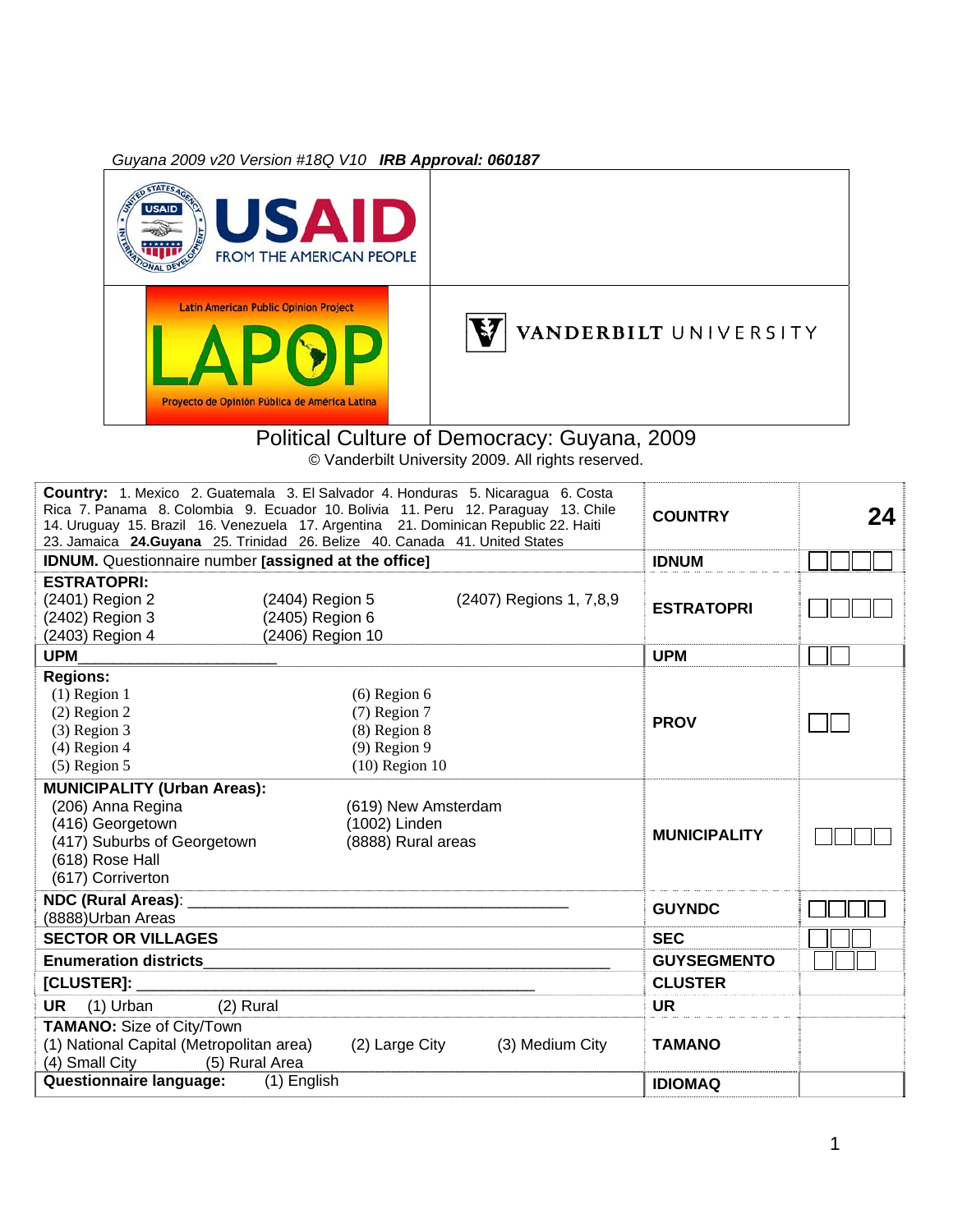| Start time: ______: ______              |                                                                                                                                                                                                            |    |                        |              |                 |  |
|-----------------------------------------|------------------------------------------------------------------------------------------------------------------------------------------------------------------------------------------------------------|----|------------------------|--------------|-----------------|--|
| Date Day: Month:                        | Year: 2009                                                                                                                                                                                                 |    |                        | <b>FECHA</b> |                 |  |
| BEFORE STARTING THE INTERVIEW.          | NOTE: IT IS COMPULSORY TO READ THE STATEMENT OF INFORMED CONSENT                                                                                                                                           |    |                        |              |                 |  |
| <b>Q1.</b> Sex (note down; do not ask): | $(1)$ Male                                                                                                                                                                                                 |    | (2) Female             |              | Q1              |  |
|                                         | <b>LS3</b> . To begin, in general how satisfied are you with your life? Would you say that you are?<br>(1) Very satisfied (2) Somewhat satisfied (3) Somewhat dissatisfied (4) Very dissatisfied (8) DK/DR |    |                        |              | LS <sub>3</sub> |  |
|                                         | A4 [COA4]. In your opinion, what is the most serious problem faced by the country? [DO NOT READ<br>OUT THE RESPONSE OPTIONS; ONLY A SINGLE OPTION]                                                         |    |                        |              | A <sub>4</sub>  |  |
| Water, lack of                          |                                                                                                                                                                                                            | 19 | Inflation, high prices |              | 02              |  |

| Roads in poor condition           | 18 | Politicians                                                      | 59 |
|-----------------------------------|----|------------------------------------------------------------------|----|
| Armed conflict                    | 30 | Bad government                                                   | 15 |
| Corruption                        | 13 | Environment                                                      | 10 |
| Credit, lack of                   | 09 | Migration                                                        | 16 |
| Delinquency, crime, violence      | 05 | Drug trafficking                                                 | 12 |
| Human rights, violations of       | 56 | Gangs                                                            | 14 |
| Unemployment                      | 03 | Poverty                                                          | 04 |
| Inequality                        | 58 | Popular protests (strikes, road<br>blocks, work stoppages, etc.) | 06 |
| Malnutrition                      | 23 | Health services, lack of                                         | 22 |
| Forced displacement of persons    | 32 | Kidnappings                                                      | 31 |
| External debt                     | 26 | Security (lack of)                                               | 27 |
| <b>Discrimination</b>             | 25 | Terrorism                                                        | 33 |
| Drug addiction                    | 11 | Land to farm, lack of                                            | 07 |
| Economy, problems with, crisis of | 01 | Transportation, problems of                                      | 60 |
| Education, lack of, poor quality  | 21 | Violence                                                         | 57 |
| Electricity, lack of              | 24 | Housing                                                          | 55 |
| Population explosion              | 20 | Other                                                            | 70 |
| War against terrorism             | 17 | Doesn't know                                                     | 88 |
|                                   |    |                                                                  |    |

| <b>SOCT1.</b> How would you describe the economic situation of the country? Would you say that it is<br>very good, good, neither good nor bad, bad or very bad?<br>(1) Very good (2) Good (3) Neither good nor bad (fair) (4) Bad (5) Very bad (8) Doesn't know                                                                 | SOCT <sub>1</sub> |  |
|---------------------------------------------------------------------------------------------------------------------------------------------------------------------------------------------------------------------------------------------------------------------------------------------------------------------------------|-------------------|--|
| <b>SOCT2.</b> Do you think that the current economic situation of the country is better than, the same as<br>or worse than it was 12 months ago?                                                                                                                                                                                |                   |  |
| (3) Worse [go to SOCT2B]<br>(1) Better [Continue]<br>$(2)$ Same [go to IDIO1]<br>(8) Doesn't know [Go to IDIO1]                                                                                                                                                                                                                 | SOCT <sub>2</sub> |  |
| <b>SOCT2A.</b> Would you say that the current economic situation of the country is slightly better,<br>somewhat better, or much better than it was 12 months ago?<br>(1) Slightly better (2) Somewhat better (3) Much better<br>(8) Doesn't know (9) N/A ("Worse",<br>same or DK to SOCT2)<br>[After this question go to IDIO1] | SOCT2A            |  |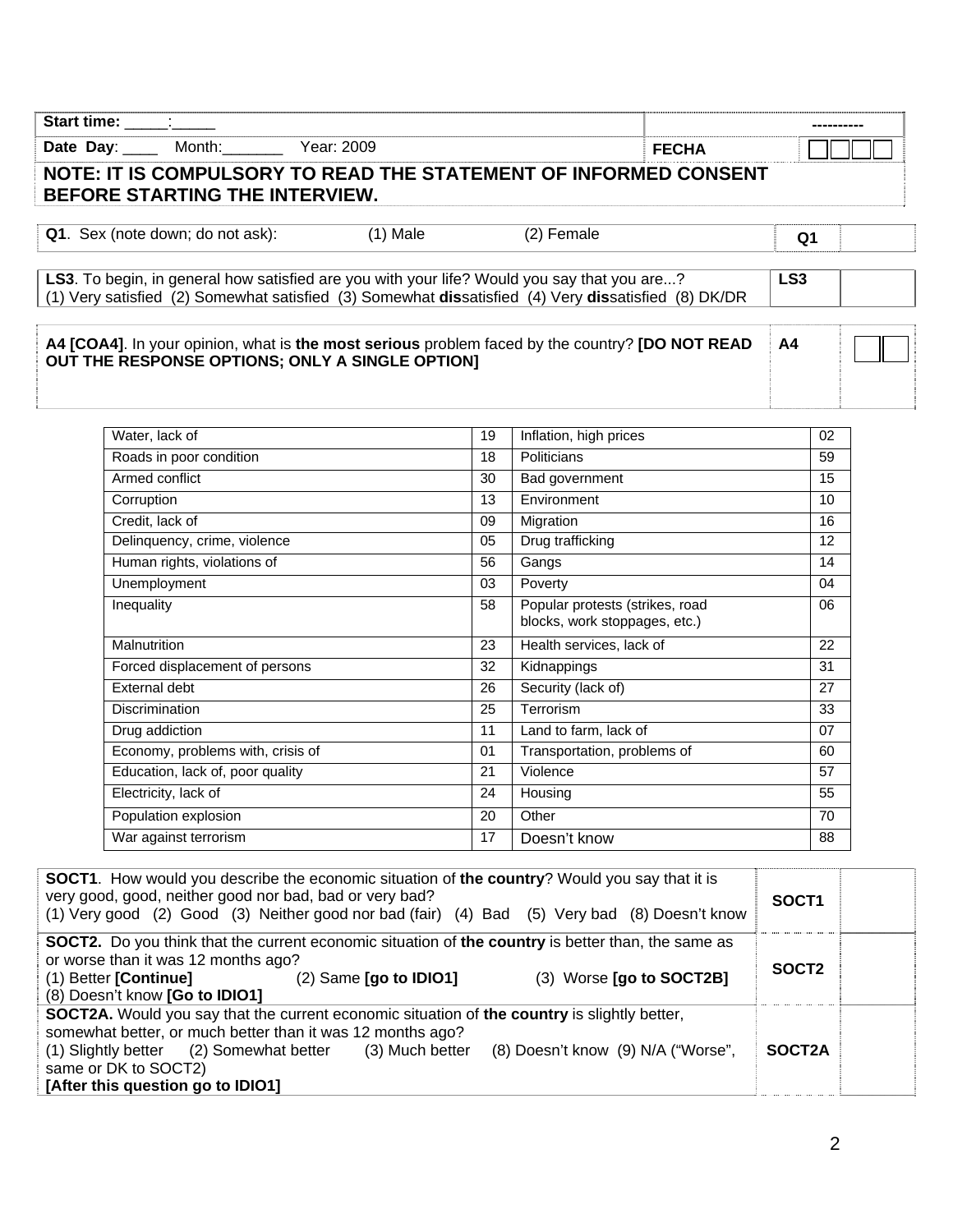| <b>SOCT2B.</b> Would you say that the current economic situation of the country is slightly worse,<br>somewhat worse, or much worse than it was 12 months ago?<br>(1) Slightly worse (2) Somewhat worse (3) Much worse<br>(9)N/A<br>(8) Doesn't know<br>("better" same or "DK" to SOCT2) | SOCT2B        |
|------------------------------------------------------------------------------------------------------------------------------------------------------------------------------------------------------------------------------------------------------------------------------------------|---------------|
| <b>IDIO1.</b> How would you describe your overall economic situation? Would you say that it is very good,                                                                                                                                                                                |               |
| good, neither good nor bad, bad or very bad?                                                                                                                                                                                                                                             | <b>IDIO1</b>  |
| (1) Very good (2) Good (3) Neither good nor bad (fair) (4) Bad (5) Very bad (8) Doesn't know                                                                                                                                                                                             |               |
| <b>IDIO2. How do you think</b> that your current economic situation is compared to 12 months ago? Is it                                                                                                                                                                                  |               |
| better, same, or worse                                                                                                                                                                                                                                                                   | <b>IDIO2</b>  |
| (1) Better [Continue]<br>$(2)$ Same [Go to CR1]<br>(3) Worse [Go to IDIO2B]                                                                                                                                                                                                              |               |
| (8) Doesn't know [Go to CR1]                                                                                                                                                                                                                                                             |               |
| <b>IDIO2A.</b> Would you say that your current economic situation is slightly better, somewhat better, or                                                                                                                                                                                |               |
| much better than it was 12 months ago?                                                                                                                                                                                                                                                   |               |
| (1) Slightly better (2) Somewhat better<br>(8) Doesn't know<br>(3) Much better                                                                                                                                                                                                           | <b>IDIO2A</b> |
| (9) N/A ("worse", same or DK to IDIO2)                                                                                                                                                                                                                                                   |               |
| [After this question go to CR1]                                                                                                                                                                                                                                                          |               |
| <b>IDIO2B.</b> Would you say that your current economic situation is slightly worse, somewhat worse, or                                                                                                                                                                                  |               |
| much worse than it was 12 months ago?                                                                                                                                                                                                                                                    | <b>IDIO2B</b> |
| (1) Slightly worse (2) Somewhat worse<br>(8) Doesn't know<br>(3) Much worse                                                                                                                                                                                                              |               |
| $(9)N/A$ ("better" or DK to IDIO2)                                                                                                                                                                                                                                                       |               |

Although there are a number of qualities that people feel that children should have, every person thinks that some are more important than others. I am going to read you pairs of desirable qualities. Please tell me which one you think is more important for a child to have:

| <b>CR1.</b> Independence or Respect for elders | (1) Independence | (2) Respect for<br>elders | $(8)$ DK | CR <sub>1</sub> |  |
|------------------------------------------------|------------------|---------------------------|----------|-----------------|--|
| <b>CR2.</b> Curiosity or Good manners          | (1) Curiosity    | (2) Good manners          | $(8)$ DK | CR <sub>2</sub> |  |
| <b>CR3.</b> Obedience or Self-reliance         | (1) Obedience    | (2) Self-reliance         | $(8)$ DK | CR <sub>3</sub> |  |
| <b>CR4.</b> Being considerate or Well-behaved  | (1) Considerate  | (2) Well-Behaved          | $(8)$ DK | CR4             |  |

| Now we have some questions about how you feel about different groups [Read Options]. |                     |              |                          |                            |            |                |
|--------------------------------------------------------------------------------------|---------------------|--------------|--------------------------|----------------------------|------------|----------------|
| <b>GRIDEN1.</b> How close do you feel to<br>other Guyanese people?                   | Very close          | Close<br>(2) | Somewhat<br>close<br>(3) | Not<br>close<br>(4)        | DK/DR<br>8 | <b>GRIDEN1</b> |
| <b>GRIDEN2.</b> How close do you feel to<br>Black people?                            | Very close          | Close<br>(2) | Somewhat<br>close<br>(3) | Not<br>close<br>(4)        | DK/DR<br>8 | <b>GRIDEN2</b> |
| <b>GRIDEN3.</b> How close do you feel to<br>Indian people?                           | Very close<br>. 1 ) | Close<br>(2) | Somewhat<br>close<br>(3) | <b>Not</b><br>close<br>(4) | DK/DR<br>8 | <b>GRIDEN3</b> |
| <b>GRIDEN4.</b> How close do you feel to<br>Mixed people?                            | Very close<br>U)    | Close<br>(2) | Somewhat<br>close<br>(3) | Not<br>close<br>(4)        | DK/DR<br>8 | <b>GRIDEN4</b> |
| <b>GRIDEN5.</b> How close do you feel to<br>Amerindian people?                       | Very close<br>[1]   | Close<br>(2) | Somewhat<br>close<br>(3) | Not<br>close<br>(4)        | DK/DR<br>8 | <b>GRIDEN5</b> |

| <b>RSTEREO1.</b> Thinking about racial<br>groups in Guyana other than your<br>own, would you say that<br>trustworthiness describes people in<br>those groups extremely well, quite<br>well, not too well, or not well at all? | <b>Extremely</b><br>well | Quite well<br>(2) | Not too<br>well<br>(3) | Not<br>well at<br>all<br>(4) | DK/DR | <b>RSTEREO1</b> |
|-------------------------------------------------------------------------------------------------------------------------------------------------------------------------------------------------------------------------------|--------------------------|-------------------|------------------------|------------------------------|-------|-----------------|
|-------------------------------------------------------------------------------------------------------------------------------------------------------------------------------------------------------------------------------|--------------------------|-------------------|------------------------|------------------------------|-------|-----------------|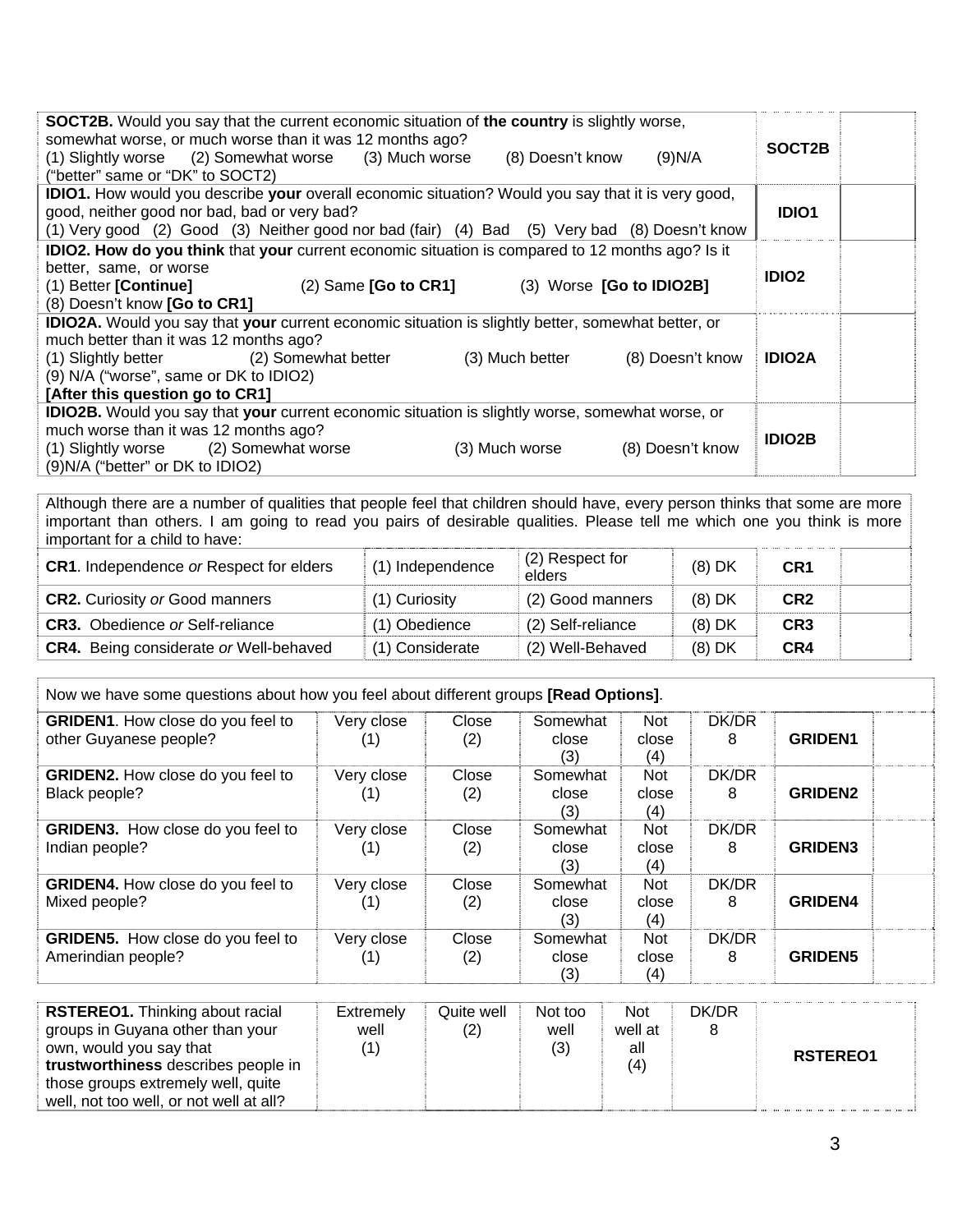| <b>RSTEREO2.</b> Thinking about racial<br>groups in Guyana other than your<br>own, would you say that intelligent<br>describes people in those groups<br>extremely well, quite well, not too<br>well, or not well at all? | Extremely<br>well<br>(1) | Quite well<br>(2) | Not too<br>well<br>(3) | <b>Not</b><br>well at<br>all<br>(4) | DK/DR<br>8 | <b>RSTEREO2</b> |
|---------------------------------------------------------------------------------------------------------------------------------------------------------------------------------------------------------------------------|--------------------------|-------------------|------------------------|-------------------------------------|------------|-----------------|
| <b>RSTEREO3.</b> Thinking about racial<br>groups in Guyana other than your<br>own, would you say that<br>hardworking describes people in<br>those groups extremely well, quite<br>well, not too well, or not well at all? | Extremely<br>well<br>(1) | Quite well<br>(2) | Not too<br>well<br>(3) | <b>Not</b><br>well at<br>all<br>(4) | DK/DR<br>8 | <b>RSTEREO3</b> |

| Now, moving on to a different subject, sometimes people and communities have problems that they cannot solve by<br>themselves, and so in order to solve them they request help from a government official or agency. |     |     |              |                 |  |
|----------------------------------------------------------------------------------------------------------------------------------------------------------------------------------------------------------------------|-----|-----|--------------|-----------------|--|
| In order to solve your problems have you ever<br>requested help or cooperation from?                                                                                                                                 | Yes | No  | <b>DK/DR</b> |                 |  |
| <b>CP2.</b> A member of Parliament                                                                                                                                                                                   |     | (2) | (8)          | CP <sub>2</sub> |  |
| <b>CP4A.</b> A local authority (e.g., a mayor/ municipality or<br>town councillor/Neighbourhood Democratic Council)                                                                                                  |     | (2) | (8)          | CP4A            |  |
| CP4. Any ministry, public institution or state agency                                                                                                                                                                |     | (2) | (8)          | CP4             |  |

| Now let's talk about your local government                                                              |                  |
|---------------------------------------------------------------------------------------------------------|------------------|
| NP1. Have you attended a city/town/NDC council meeting or other meeting convened by the mayor or        |                  |
| NDC chairman in the past 12 months?                                                                     | NP <sub>1</sub>  |
| (8) Doesn't know/Doesn't remember<br>$(2)$ No<br>$(1)$ Yes                                              |                  |
| NP2. Have you sought assistance from or presented a request to any office, official or councillor of    |                  |
| the city/town/NDC within the past 12 months?                                                            | NP <sub>2</sub>  |
| $(2)$ No<br>(8) Doesn't know/Doesn't remember<br>$(1)$ Yes                                              |                  |
| <b>SGL1.</b> Would you say that the services the city/town/ NDC is providing are? <b>[Read options]</b> |                  |
| (3) Neither good nor poor (fair)<br>$(4)$ Poor<br>(1) Very good<br>(2) Good<br>(5) Very poor            | SGL <sub>1</sub> |
| (8) Doesn't know                                                                                        |                  |
| <b>LGL2A.</b> Taking into account the current public services in the country, who should be given more  |                  |
| responsibilities? [Read options]                                                                        |                  |
| (1) Much more to the central government                                                                 |                  |
| (2) Somewhat more to the central government                                                             | LGL2A            |
| (3) The same amount to the central government and the city/town/ NDC                                    |                  |
| (4) Some more to the city/town/ NDC                                                                     |                  |
| (5) Much more to the city/town/NDC                                                                      |                  |
| (8) DK/DA                                                                                               |                  |
| <b>LGL2B.</b> And taking into account the available economic resources in the country, who should       |                  |
| manage more money? [Read options]                                                                       |                  |
| (1) Much more the central government                                                                    |                  |
| (2) Some more the central government                                                                    | LGL2B            |
| (3) The same amount the central government and the city/town/ NDC                                       |                  |
| (4) Some more the city/town/ NDC                                                                        |                  |
| (5) Much more the city/town/NDC                                                                         |                  |
| (8) DK/DA                                                                                               |                  |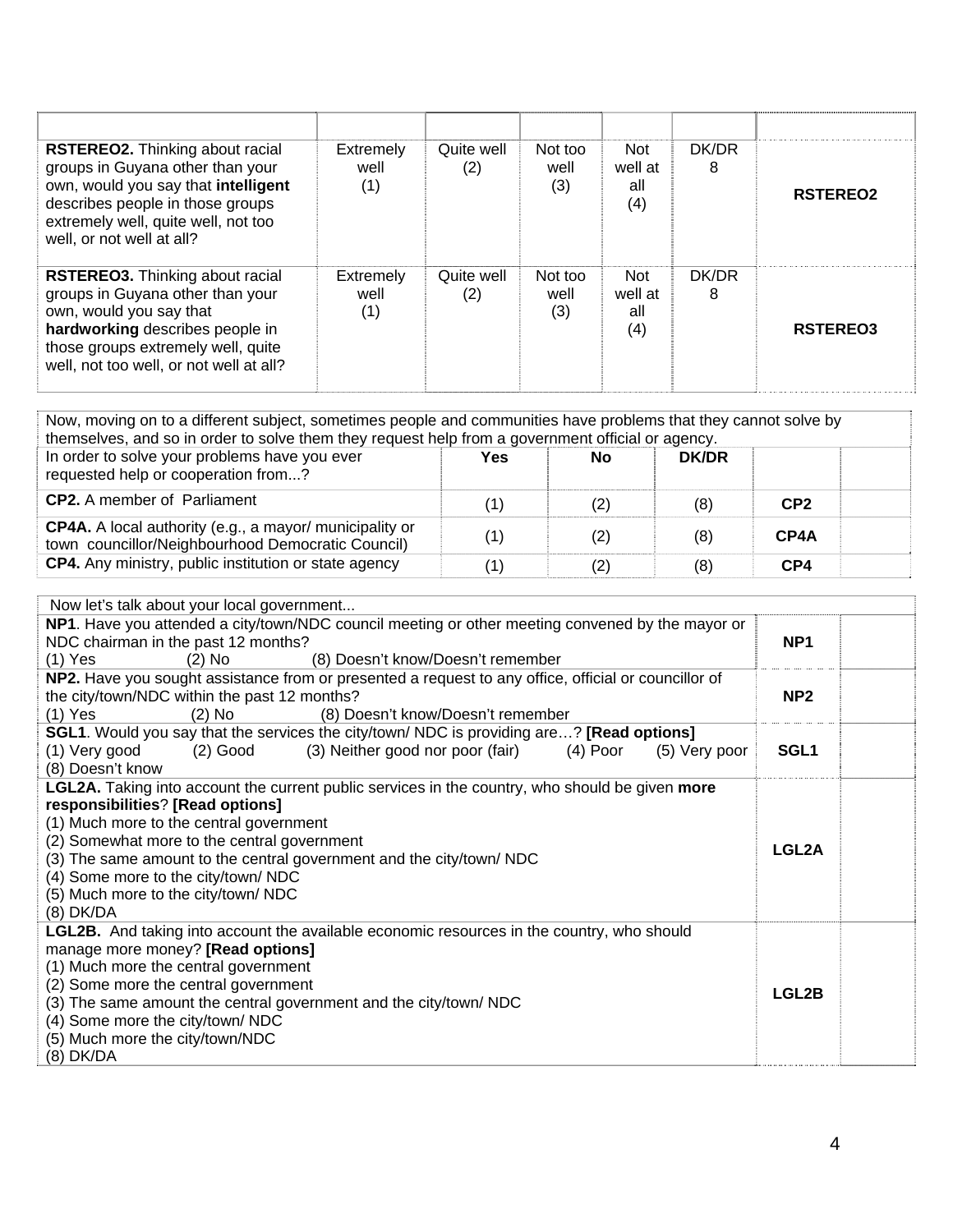| Now, let's talk about the allocation of responsibilities and resources to Regional Democratic<br><b>Councils (RDC)</b>                                                                                                                                                                                                                                                                                                                                                    |              |  |
|---------------------------------------------------------------------------------------------------------------------------------------------------------------------------------------------------------------------------------------------------------------------------------------------------------------------------------------------------------------------------------------------------------------------------------------------------------------------------|--------------|--|
| <b>LGL2C.</b> Taking into account the current public services in the country, who should be given <b>more</b><br>responsibilities? [Read options]<br>(1) Much more to the central government<br>(2) Somewhat more to the central government<br>(3) The same amount to the central government and the Regional Democratic Council (RDC)<br>(4) Some more to the Regional Democratic Council (RDC)<br>(5) Much more to the Regional Democratic Council (RDC)<br>$(8)$ DK/DA | <b>LGL2C</b> |  |
| <b>LGL2D.</b> And taking into account the available economic resources in the country, who should<br>manage more money? [Read options]<br>(1) Much more the central government<br>(2) Some more the central government<br>(3) The same amount the central government and the Regional Democratic Council (RDC)<br>(4) Some more the Regional Democratic Council (RDC)<br>(5) Much more the Regional Democratic Council (RDC)<br>(8) DK/DA                                 | <b>LGL2D</b> |  |

| <b>CP5.</b> Now, changing the subject Over the<br>last 12 months have you tried to help to<br>solve a problem in your community or in your | Once a<br>week | Once or<br>twice a<br>month | Once or<br>twice a<br>vear | Never | DK  | CP <sub>5</sub> |  |
|--------------------------------------------------------------------------------------------------------------------------------------------|----------------|-----------------------------|----------------------------|-------|-----|-----------------|--|
| neighbourhood?<br>Please, tell me if you did it at least once a<br>week, once or twice a month, once or twice<br>a year or never.          |                | (2)                         | (3)                        | (4)   | (8) |                 |  |

I am going to read a list of groups and organizations. Please tell me if you attend their meetings **at least** once a week, once or twice a month, once or twice a year, or never. **[Repeat for each question "once a week," "once or twice a month," "once or twice a year" or "never" to help the respondent]**

| <b>CP6.</b> Meetings of any religious<br>organization? Do you attend them       | Once a<br>week | Once or<br>twice a<br>month | Once or<br>twice a<br>year | <b>Never</b>                 | DK/DR                        | CP <sub>6</sub> |  |
|---------------------------------------------------------------------------------|----------------|-----------------------------|----------------------------|------------------------------|------------------------------|-----------------|--|
|                                                                                 | (1)            | (2)                         | (3)                        | (4)                          | (8)                          |                 |  |
| <b>CP7.</b> Meetings of a parents' association<br>at school? Do you attend them | (1)            | (2)                         | (3)                        | (4)<br>[Go to<br><b>CP81</b> | (8)<br>[Go to<br><b>CP81</b> | CP7             |  |

| <b>CP7A.</b> In general, would<br>you say that the people<br>who attend those meetings<br>with you are <b>[read each</b><br>option] | All of the<br>same<br>race as<br>yours<br>(1) | Mostly of<br>the same<br>race as<br>vours<br>(2) | About<br>half the<br>same<br>race as<br><b>vours</b><br>(3) | Mostly<br>of a<br>different<br>race<br>than<br>yours<br>(4) | All of a<br>differe<br>nt race<br>than<br>yours<br>(5) | DK/D<br>R. | N/A<br>(9) | CP7A |  |
|-------------------------------------------------------------------------------------------------------------------------------------|-----------------------------------------------|--------------------------------------------------|-------------------------------------------------------------|-------------------------------------------------------------|--------------------------------------------------------|------------|------------|------|--|
|                                                                                                                                     |                                               |                                                  |                                                             |                                                             |                                                        | (8)        |            |      |  |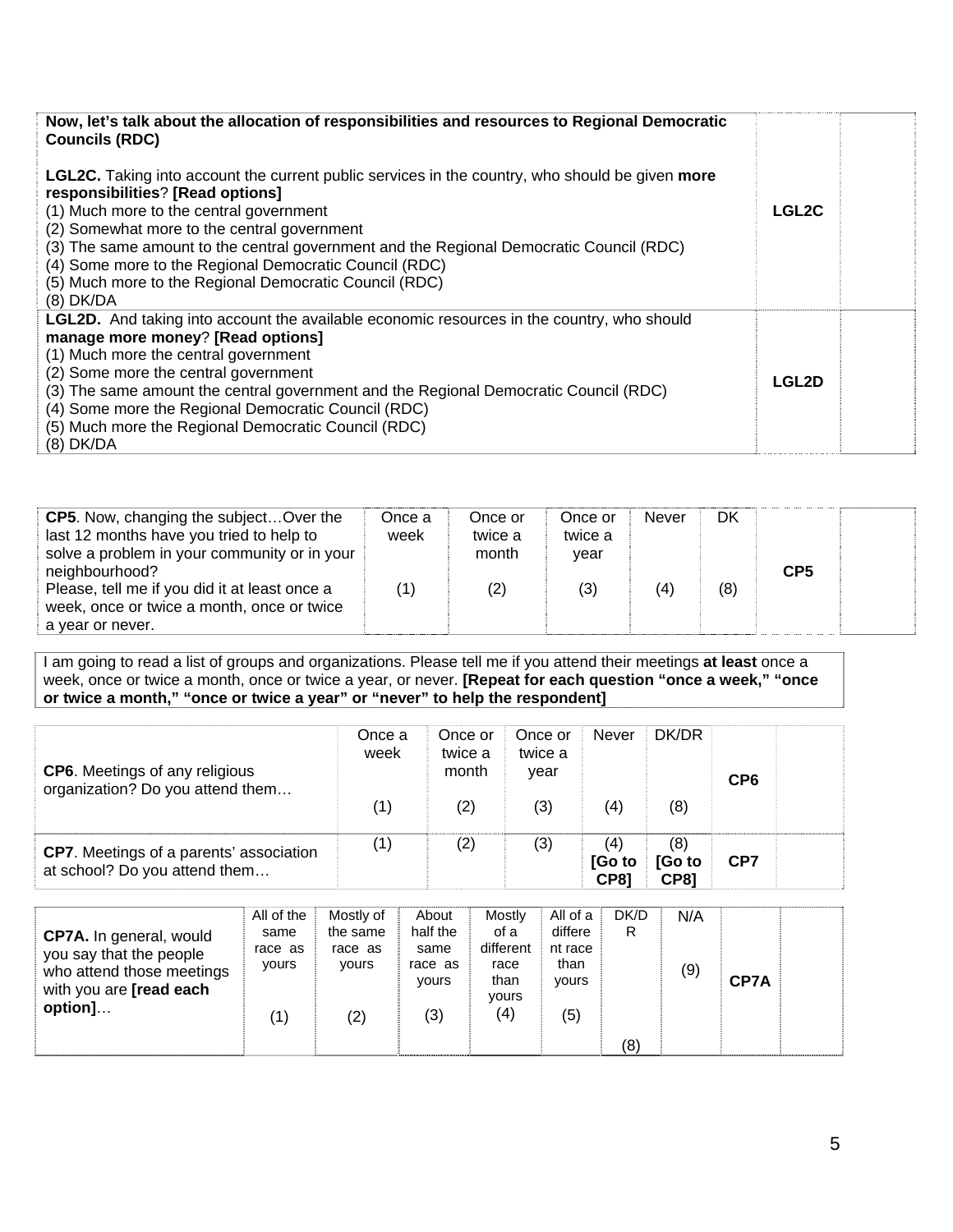| <b>CP8.</b> And meetings of a<br>committee or association for   | Once a<br>week   |                       |  | Once or twice<br>a month | Once or<br>twice a year |                       | <b>Never</b>                  |       | DK/DR                         |                 |
|-----------------------------------------------------------------|------------------|-----------------------|--|--------------------------|-------------------------|-----------------------|-------------------------------|-------|-------------------------------|-----------------|
| community improvement? Do<br>you attend them                    | (1)              |                       |  | (2)                      | (3)                     |                       | (4)<br>[Go to<br><b>CP9]</b>  |       | (8)<br>[Go to<br><b>CP9]</b>  | CP <sub>8</sub> |
| CP8A. In general, would                                         | All of<br>the    | Mostly of<br>the same |  | About<br>half the        | Mostly<br>of a          | All of a<br>different |                               | DK/DR | N/A                           |                 |
| you say that the people                                         | same             | race as               |  | same                     | different               | race                  |                               |       | (9)                           |                 |
| who attend those meetings<br>with you are [read each<br>option] | race as<br>yours | yours                 |  | race as<br>yours         | race<br>than<br>yours   | than<br>yours         |                               |       |                               | CP8A            |
|                                                                 | (1)              | (2)                   |  | (3)                      | (4)                     | (5)                   |                               | (8)   |                               |                 |
| CP9. And meetings of an                                         | Once a<br>week   |                       |  | Once or twice<br>a month | Once or<br>twice a year |                       | Never                         |       | DK/DR                         |                 |
| association of professionals,                                   |                  |                       |  |                          |                         |                       |                               |       |                               | CP <sub>9</sub> |
| traders or farmers? Do you<br>attend them                       | (1)              |                       |  | (2)                      | (3)                     |                       | (4)<br>[Go to<br><b>CP10]</b> |       | (8)<br>[Go to<br><b>CP10]</b> |                 |
|                                                                 | All of           | Mostly of             |  | About                    | Mostly                  | All of a              |                               | DK/DR | N/A                           | CP9A            |
| CP9A. In general, would<br>you say that the people              | the<br>same      | the same<br>race as   |  | half the<br>same         | of a<br>different       | different<br>race     |                               |       | (9)                           |                 |
| who attend those<br>meetings with you are                       | race as<br>yours | yours                 |  | race as<br>yours         | race<br>than            | than<br>yours         |                               |       |                               |                 |
| [read each option]                                              |                  | (2)                   |  | (3)                      | yours<br>(4)            | (5)                   |                               |       |                               |                 |
|                                                                 | (1)              |                       |  |                          |                         |                       |                               | (8)   |                               |                 |
|                                                                 | Once a<br>week   |                       |  | Once or twice            | Once or                 |                       | Never                         |       | DK/DR                         |                 |
| <b>CP10.</b> And meetings of a<br>labour union? Do you attend   |                  |                       |  | a month                  | twice a year            |                       |                               |       |                               | <b>CP10</b>     |
| them                                                            | (1)              |                       |  | (2)                      | (3)                     |                       | (4)                           |       | (8)                           |                 |
|                                                                 | Once a           |                       |  | Once or twice            | Once or                 |                       | Never                         |       | DK/D                          |                 |
| CP13. Meetings of a<br>political party or political             | week             |                       |  | a month<br>(2)           | twice a year<br>(3)     |                       | (4)                           |       | R                             | <b>CP13</b>     |
| movement? Do you attend<br>them                                 | (1)              |                       |  |                          |                         |                       | [Go to<br><b>CP20]</b>        |       | (8)<br>[Go to<br><b>CP20]</b> |                 |
|                                                                 | All of           | Mostly of             |  | About                    | Mostly                  | All of a              |                               | DK/DR | N/A                           |                 |
| CP13A. In general, would<br>you say that the people             | the<br>same      | the same<br>race as   |  | half the<br>same         | of a<br>different       | different<br>race     |                               |       | (9)                           |                 |
| who attend those<br>meetings with you are                       | race as<br>yours | yours                 |  | race as<br>yours         | race<br>than            | than<br>yours         |                               |       |                               | <b>CP13A</b>    |
| [read each option]                                              |                  | (2)                   |  | (3)                      | yours<br>(4)            | (5)                   |                               |       |                               |                 |
|                                                                 | (1)              |                       |  |                          |                         |                       |                               | (8)   |                               |                 |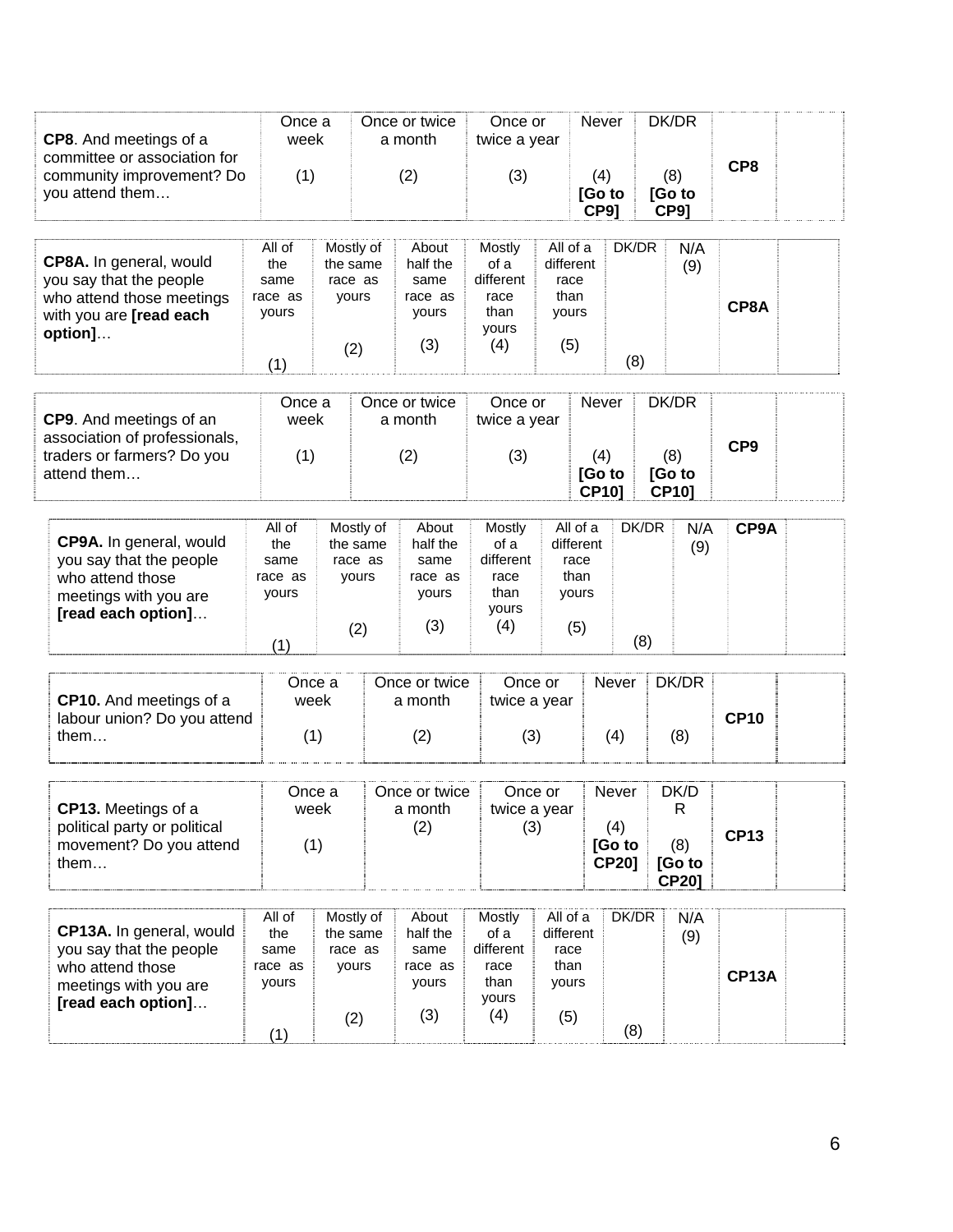| CP20. [Women only]<br>Associations or groups of<br>women or home makers. Do<br>you attend them                         |                                                  | Once a<br>week<br>(1)                            | Once or twice<br>a month<br>(2)                      |                                                             | Once or<br>twice a year<br>(3)                        | <b>Never</b><br>(4)<br>[Go to<br><b>LS61</b> | DK/D<br>R<br>(8)<br>[Go to<br><b>LS61</b> | <b>CP20</b>        |  |
|------------------------------------------------------------------------------------------------------------------------|--------------------------------------------------|--------------------------------------------------|------------------------------------------------------|-------------------------------------------------------------|-------------------------------------------------------|----------------------------------------------|-------------------------------------------|--------------------|--|
| CP20A. In general, would<br>you say that the people<br>who attend those<br>meetings with you are<br>[read each option] | All of<br>the<br>same<br>race as<br>yours<br>(1) | Mostly of<br>the same<br>race as<br>yours<br>(2) | About<br>half the<br>same<br>race as<br>yours<br>(3) | Mostly<br>of a<br>different<br>race<br>than<br>yours<br>(4) | All of a<br>different<br>race<br>than<br>yours<br>(5) | DK/DR<br>(8)                                 | N/A<br>(9)                                | CP <sub>20</sub> A |  |

#### **[Use card #0]**

| <b>LS6.</b> Please imagine a ladder with steps numbered from zero at the bottom to ten at the top.<br>Suppose we say that the top of the ladder represents the best possible life for you and the<br>bottom of the ladder represents the worst possible life for you. On which step of the ladder would<br>LS <sub>6</sub><br>you say you personally feel you stand at this time, assuming that the higher the step the better<br>you feel about your life, and the lower the step the worse you feel about it? Which step comes<br>closest to the way you feel? |                                             |  |  |  |  |  |  |  |  |  |  |    |
|------------------------------------------------------------------------------------------------------------------------------------------------------------------------------------------------------------------------------------------------------------------------------------------------------------------------------------------------------------------------------------------------------------------------------------------------------------------------------------------------------------------------------------------------------------------|---------------------------------------------|--|--|--|--|--|--|--|--|--|--|----|
| 0                                                                                                                                                                                                                                                                                                                                                                                                                                                                                                                                                                | 88<br>5<br>3<br>6<br>8<br>2<br>9<br>10<br>4 |  |  |  |  |  |  |  |  |  |  |    |
| Worst possible life<br><b>Best possible</b><br>life                                                                                                                                                                                                                                                                                                                                                                                                                                                                                                              |                                             |  |  |  |  |  |  |  |  |  |  | DK |

|                     | LS6A. On which step would you say you stood two years ago? |   |   |      |                      |    | <b>LS6A</b> |
|---------------------|------------------------------------------------------------|---|---|------|----------------------|----|-------------|
|                     |                                                            | 4 | 6 | 8    |                      | 10 | 88          |
|                     |                                                            |   |   |      |                      |    |             |
|                     |                                                            |   |   |      |                      |    |             |
| Worst possible life |                                                            |   |   |      | <b>Best possible</b> |    | DK          |
|                     |                                                            |   |   | life |                      |    |             |

### **[COLLECT CARD #0]**

| <b>IT1.</b> Now, speaking of the people from here, would you say that people in this community are generally |                 |  |
|--------------------------------------------------------------------------------------------------------------|-----------------|--|
| very trustworthy, somewhat trustworthy, not very trustworthy or untrustworthy? [Read options]                | IT <sub>1</sub> |  |
| (1) Very trustworthy (2) Somewhat trustworthy (3) not very trustworthy (4) untrustworthy (8) DK/DR           |                 |  |

| <b>IT1B.</b> Generally speaking, would you say that most people can be trusted, or that you can't be too |                   |  |
|----------------------------------------------------------------------------------------------------------|-------------------|--|
| careful in dealing with people?                                                                          |                   |  |
| (1) Most people can be trusted                                                                           | IT <sub>1</sub> B |  |
| (2) One can't be too careful in dealing with people                                                      |                   |  |
| $(8)$ DK/DR                                                                                              |                   |  |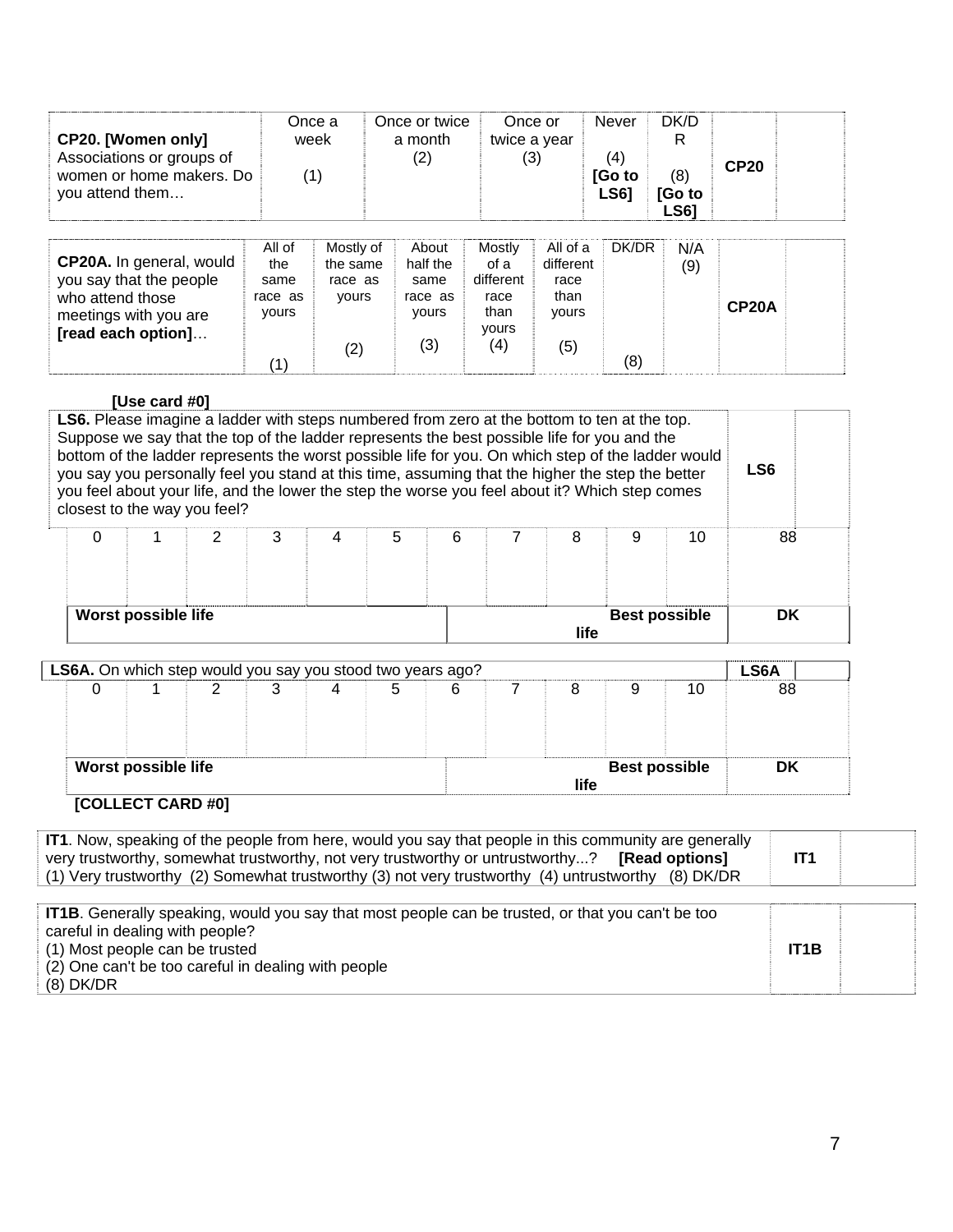#### **SHOW CARD # 1**

**L1**. (Left-Right Scale) Now, to change the subject... On this card there is a 1-10 scale that goes from left to right, where 1 means left and 10 means right. Nowadays, when we speak of political leanings, we talk of those who sympathize more with the left and those who sympathize more with the right. According to the meaning that the terms "left" and "right" have for you, and thinking of your own political leanings, where would you place yourself on this scale? Indicate the box that comes closest to your own position.

|                 | - |  |  |  | Ί            | 88    |
|-----------------|---|--|--|--|--------------|-------|
| Left            |   |  |  |  | <b>Right</b> | DK/DR |
| Collect Card #1 |   |  |  |  |              |       |

| <b>PROT2.</b> In the past year, did you participate in<br>a public demonstration or protest? Did you do it  <br>sometimes, almost never or never? | <sup>⊦</sup> Sometimes | Almost<br>never | Never | (8)<br>DK | (9)<br>N/A | PROT <sub>2</sub> |  |
|---------------------------------------------------------------------------------------------------------------------------------------------------|------------------------|-----------------|-------|-----------|------------|-------------------|--|
|---------------------------------------------------------------------------------------------------------------------------------------------------|------------------------|-----------------|-------|-----------|------------|-------------------|--|

Now let's change the subject. Some people say that under some circumstances a military take-over would be justified. In your opinion would a military coup be justified in the following circumstances? **[Read the options after each question]**:

| JC1. When there is high unemployment.         | (1) A military take-over<br>would be justified | (2) A military take-<br>over would not be<br>justified | $(8)$ DK | JC <sub>1</sub> |  |
|-----------------------------------------------|------------------------------------------------|--------------------------------------------------------|----------|-----------------|--|
| JC4. When there are a lot of social protests. | (1) A military take-over<br>would be justified | (2) A military take-<br>over would not be<br>justified | $(8)$ DK | JC4             |  |
| <b>JC10.</b> When there is a lot of crime.    | (1) A military take-over<br>would be justified | (2) A military take-<br>over would not be<br>justified | $(8)$ DK | <b>JC10</b>     |  |
| JC13. When there is a lot of corruption.      | (1) A military take-over<br>would be justified | (2) A military take-<br>over would not be<br>justified | $(8)$ DK | JC13            |  |

| JC15. Do you think that sometimes there can<br>be sufficient grounds for the President to shut<br>down the Parliament or do you think there can<br>never be sufficient grounds to do so?                        | (1) Yes, there can be<br>sufficient grounds | (2) No, there can<br>never be<br>sufficient grounds | (8)DK    | <b>JC15</b> |  |
|-----------------------------------------------------------------------------------------------------------------------------------------------------------------------------------------------------------------|---------------------------------------------|-----------------------------------------------------|----------|-------------|--|
| JC16. Do you think that sometimes there can<br>be sufficient grounds for the President to<br>dissolve the Supreme Court (High Court) or do<br>you think that there can never be sufficient<br>grounds to do so? | (1) Yes, there can be<br>sufficient grounds | (2) No, there can<br>never be<br>sufficient grounds | $(8)$ DK | <b>JC16</b> |  |

| (2) No [Skip to AOJ8] (8) DK/DR [Skip to AOJ8]<br>(1) Yes                                                                                                                                                                                                           | VIC1. Now changing the subject, have you been a victim of any type of crime in the past 12 months? | VIC <sub>1</sub> |  |
|---------------------------------------------------------------------------------------------------------------------------------------------------------------------------------------------------------------------------------------------------------------------|----------------------------------------------------------------------------------------------------|------------------|--|
| VIC2. What kind of crime were you the victim of? [Read the options]<br>(1) Robbery without physical aggression or threat<br>(3) Physical aggression without robbery<br>(5) Kidnapping (6) Damage to property<br>$(8)$ Other $(88)$ DK $(99)$ N/A (was not a victim) | (2) Robbery with physical aggression or threat<br>(4) Rape or sexual assault<br>(7) Home burglary  | VIC <sub>2</sub> |  |
| AOJ1. Did you report the crime to any institution?                                                                                                                                                                                                                  |                                                                                                    |                  |  |
| (1) Yes [Skip to AOJ8]<br>(8) DK/DR [Skip to AOJ8]                                                                                                                                                                                                                  | (2) Did not report [Continue]<br>(9) N/A (not a victim) [Skip to AOJ8]                             | AOJ1             |  |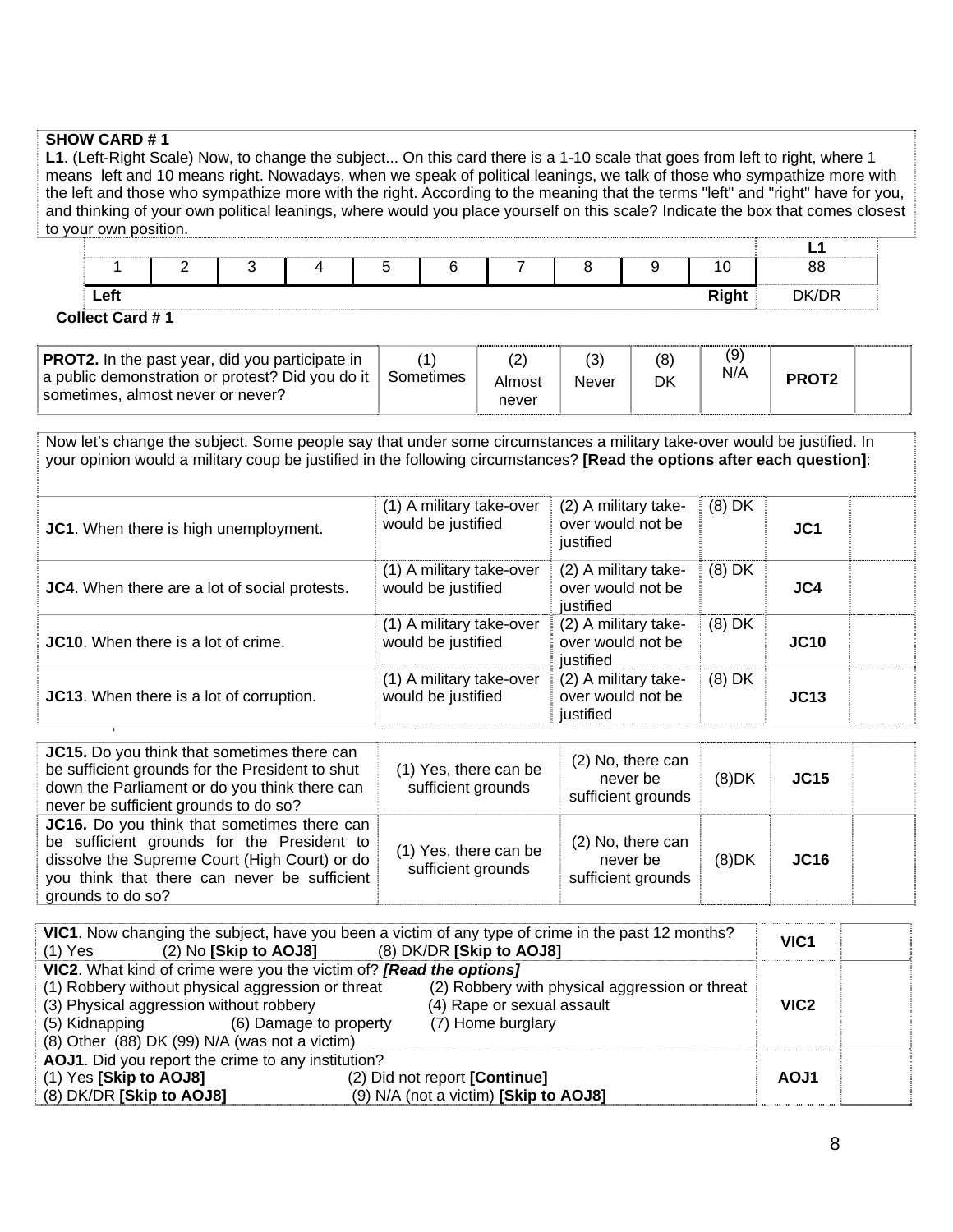| (1) Does not work<br>(2) It is dangerous and afraid of retaliation<br>(3) Did not have any proof<br>(4) It was not that serious<br>AOJ1B<br>(5) Did not know where to report<br>(7) Little confidence in the Police<br>(6) Other reason<br>$(8)$ DK/DR<br>(9) N/A | <b>AOJ1B.</b> Why did you not report the crime? <b>[Do not read options]</b> |  |
|-------------------------------------------------------------------------------------------------------------------------------------------------------------------------------------------------------------------------------------------------------------------|------------------------------------------------------------------------------|--|
|-------------------------------------------------------------------------------------------------------------------------------------------------------------------------------------------------------------------------------------------------------------------|------------------------------------------------------------------------------|--|

| AOJ8. In order to apprehend criminals do you think that the authorities should always respect<br>the law or that occasionally they can operate at the margin of the law?<br>(1) They should always respect the law<br>(2) Can operate at the margin of the law occasionally<br>(8)DK/DR      | <b>AOJ8</b> |  |
|----------------------------------------------------------------------------------------------------------------------------------------------------------------------------------------------------------------------------------------------------------------------------------------------|-------------|--|
| AOJ11. Speaking of the neighbourhood where you live and, thinking of the possibility of being<br>assaulted or robbed, do you feel very safe, somewhat safe, somewhat unsafe or very unsafe?<br>(2) Somewhat safe<br>(3) Somewhat unsafe<br>(1) Very safe<br>$(4)$ Very unsafe $(8)$<br>DK/DR | AOJ11       |  |

| AOJ11A. And speaking of the country in general, how much do you think that the level of<br>crime that we have now represents a threat to our future well-being? [Read the options] | <b>AOJ11</b><br>A |  |
|------------------------------------------------------------------------------------------------------------------------------------------------------------------------------------|-------------------|--|
| (2) Somewhat<br>(1) Very much<br>$(8)$ DK/DR<br>(3) Little<br>(4) None                                                                                                             |                   |  |
| AOJ12. If you were a victim of a robbery or assault how much faith do you have that the                                                                                            |                   |  |
| judicial system would punish the guilty? [Read the options]                                                                                                                        | AOJ12             |  |
| $(8)$ DK/DR<br>$(1)$ A lot<br>$(2)$ Some<br>$(3)$ Little<br>$(4)$ None                                                                                                             |                   |  |
| AOJ12a. If you were a victim of a robbery or assault how much faith do you have that the                                                                                           |                   |  |
| police would apprehend the guilty? [Read the options]                                                                                                                              | AOJ12a            |  |
| $(8)$ DK/DR<br>$(1)$ A lot<br>$(2)$ Some<br>(3) Little<br>$(4)$ None                                                                                                               |                   |  |

| AOJ18. Some people say that the police in this community (town, village) protect people from<br>criminals, while others say that the police are involved in the criminal activity. What do you think?<br>(1) Police protect or<br>(2) Police involved in crime<br>(3) <b>[Don't Read]</b> Some of them protect and others are involved in crime<br>(8) DK/DR | AOJ18 |  |
|--------------------------------------------------------------------------------------------------------------------------------------------------------------------------------------------------------------------------------------------------------------------------------------------------------------------------------------------------------------|-------|--|
|--------------------------------------------------------------------------------------------------------------------------------------------------------------------------------------------------------------------------------------------------------------------------------------------------------------------------------------------------------------|-------|--|

#### *[Give card "A" to the respondent]*

Now we will use a card. This card has a 7 point scale; each point indicates a score that goes from 1, meaning NOT AT ALL, to 7, meaning A LOT. For example, if I asked you to what extent you like watching television, if you don't like watching it at all, you would choose a score of 1, and if, in the contrary, you like watching television a lot, you would indicate the number 7 to me. If your opinion is between not at all and a lot, choose an intermediate score. So, to what extent do you like watching television? Read me the number. *[Make sure that the respondent understands correctly]*.

| Not at all |  |  | A lot | Doesn't know |
|------------|--|--|-------|--------------|

| Note down a number 1-7, or 8 for those who don't know                                                                                                                                                                                                                        |           |  |
|------------------------------------------------------------------------------------------------------------------------------------------------------------------------------------------------------------------------------------------------------------------------------|-----------|--|
| <b>B1.</b> To what extent do you think the courts in Guyana guarantee a fair trial? (Read: If you think the<br>courts do not ensure justice at all, choose number 1; if you think the courts ensure justice a lot,<br>choose number 7 or choose a point in between the two). | <b>B1</b> |  |
| <b>B2.</b> To what extent do you respect the political institutions of Guyana?                                                                                                                                                                                               | <b>B2</b> |  |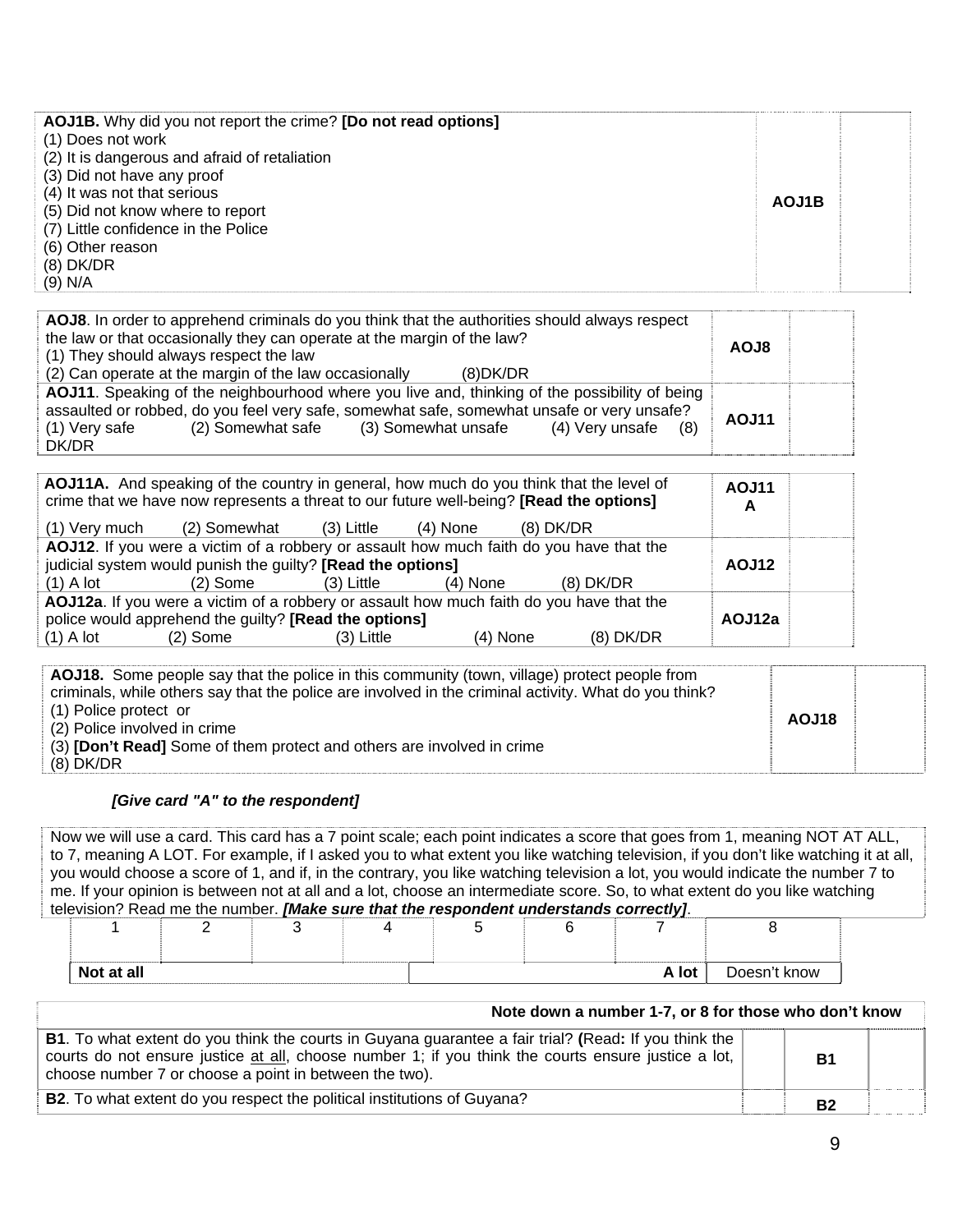| Note down a number 1-7, or 8 for those who don't know                                                                |             |
|----------------------------------------------------------------------------------------------------------------------|-------------|
| B3. To what extent do you think that citizens' basic rights are well protected by the political system<br>of Guyana? | <b>B3</b>   |
| B4. To what extent do you feel proud of living under the political system of Guyana?                                 | <b>B4</b>   |
| B6. To what extent do you think that one should support the political system of Guyana?                              | <b>B6</b>   |
| B10A. To what extent do you trust the justice system?                                                                | <b>B10A</b> |
| B11. To what extent do you trust the Guyana Elections Commission (GECOM)?                                            | <b>B11</b>  |
| B12. To what extent do you trust the Guyana Defence Force?                                                           | <b>B12</b>  |
| B13. To what extent do you trust the Parliament?                                                                     | <b>B13</b>  |
| B14. To what extent do you trust the National Government?                                                            | <b>B14</b>  |
| GUYB15. To what extent do you trust the Director of Public Prosecutions (DPP)?                                       | GUYB15      |
| B18. To what extent do you trust the Guyana Police Force?                                                            | <b>B18</b>  |
| B20. To what extent do you trust the Church?                                                                         | <b>B20</b>  |
| <b>B21</b> . To what extent do you trust the political parties?                                                      | <b>B21</b>  |
| B21A. To what extent do you trust the President?                                                                     | <b>B21A</b> |
| B31. To what extent do you trust the Supreme Court (High Court)?                                                     | <b>B31</b>  |
| B32. To what extent do you trust the Mayor's office of your city or town/ NDC chairman's office?                     | <b>B32</b>  |
| B33. To what extent do you trust the Regional Democratic Council (RDC)?                                              | <b>B33</b>  |
| <b>B43</b> . To what extent are you proud of being a Guyanese?                                                       | <b>B43</b>  |
| B16. To what extent do you trust the Attorney General?                                                               | <b>B16</b>  |
| B46 [b45]. To what extent do you trust the Integrity Commission?                                                     | <b>B46</b>  |
| B47. To what extent do you trust elections?                                                                          | <b>B47</b>  |
| <b>B48.</b> To what extent do you believe that free trade agreement will help to improve the economy?                | <b>B48</b>  |

| Now, using the same scale, (continue with card A: 1-7 point scale)                                        | Note down 1-7, 8 |  |
|-----------------------------------------------------------------------------------------------------------|------------------|--|
| Not at all 1 2 3 4 5 6 7 A Lot                                                                            | $= DK$           |  |
| N1. To what extent would you say the current government fights poverty?                                   | <b>N1</b>        |  |
| N3. To what extent would you say the current government promotes and protects democratic<br>principles?   | N <sub>3</sub>   |  |
| N9. To what extent would you say the current government combats government corruption?                    | N <sub>9</sub>   |  |
| <b>N11</b><br>N11. To what extent would you say the current government improves the security of citizens? |                  |  |
| N12. To what extent would you say the current government combats unemployment?                            | <b>N12</b>       |  |

### **[Take back card A]**

| M1. Speaking in general of the current government, how would you rate the job performance of<br>President Jagdeo? [Read the options]                                                                                                                                                                                                                                                                   |            |                 |    |  |
|--------------------------------------------------------------------------------------------------------------------------------------------------------------------------------------------------------------------------------------------------------------------------------------------------------------------------------------------------------------------------------------------------------|------------|-----------------|----|--|
| (3) Neither good nor bad (fair)<br>(1) Very good<br>$(2)$ Good<br>$(8)$ DK/DR                                                                                                                                                                                                                                                                                                                          | $(4)$ Bad  | (5) Very bad    | M1 |  |
| M2. Now speaking of the Parliament. Thinking of those members of the Parliament as a whole,<br>without considering the political parties to which they belong, do you believe that the Members<br>of the Parliament are performing their jobs very well, well, neither well nor poorly, poorly, or<br>very poorly?<br>(3) Neither well nor poorly (fair)<br>(1) Very well<br>$(2)$ Well<br>$(8)$ DK/DR | (4) Poorly | (5) Very poorly | M2 |  |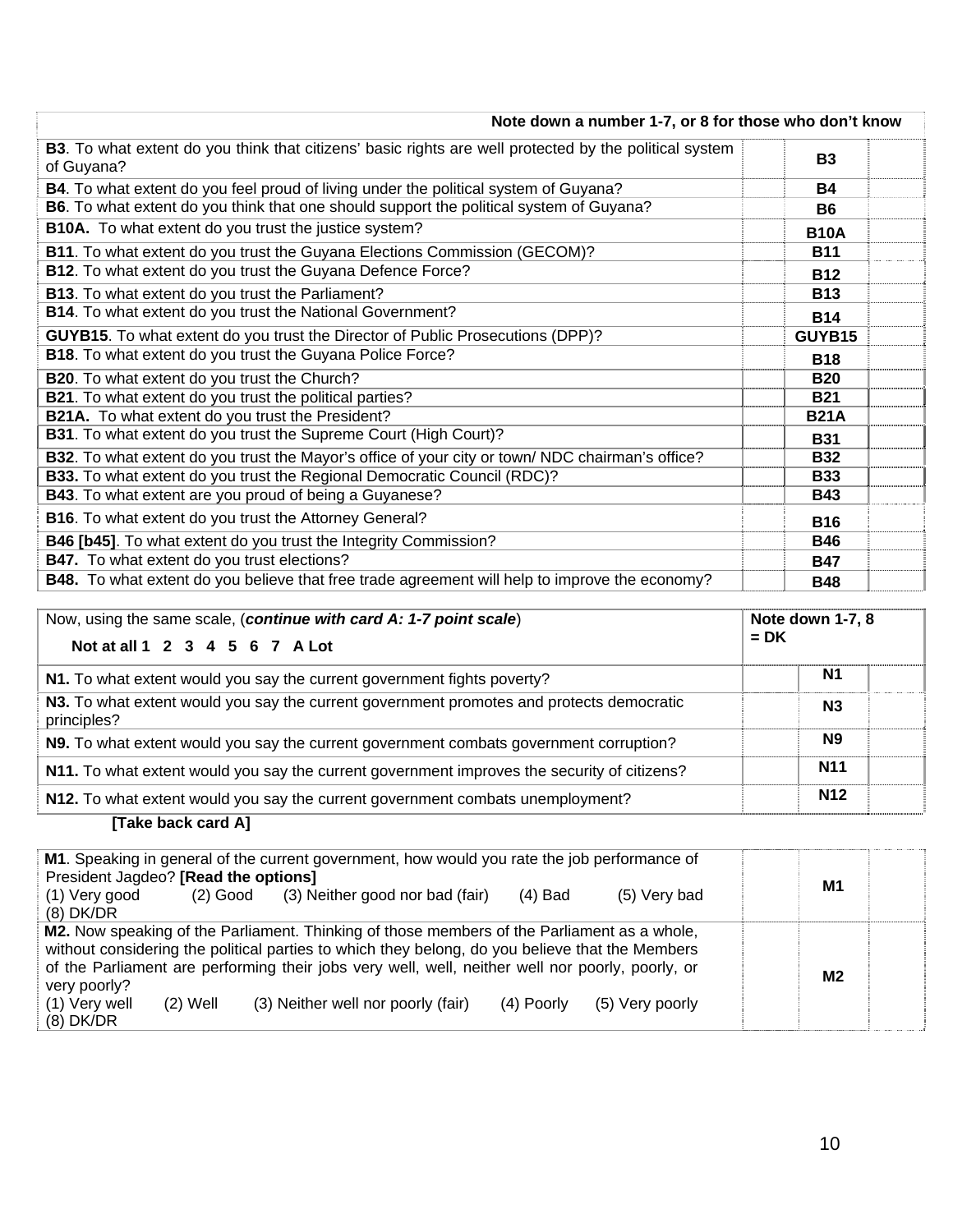| [Give card B]: Now we will use a similar card, but this time 1 means "strongly disagree" and 7 means "strongly agree."<br>A number in between 1 and 7 represents an intermediate score. I am going to read various statements and I would like<br>you to tell me to what extent you agree or disagree with these statements.<br>Write a number 1-7, or 8 for those who don't know |   |   |   |   |   |   |   |                  |  |  |  |
|-----------------------------------------------------------------------------------------------------------------------------------------------------------------------------------------------------------------------------------------------------------------------------------------------------------------------------------------------------------------------------------|---|---|---|---|---|---|---|------------------|--|--|--|
| 1                                                                                                                                                                                                                                                                                                                                                                                 | 2 | 3 | 4 | 5 | 6 | 7 | 8 |                  |  |  |  |
|                                                                                                                                                                                                                                                                                                                                                                                   |   |   |   |   |   |   |   |                  |  |  |  |
| Doesn't know<br><b>Strongly disagree</b><br><b>Strongly agree</b>                                                                                                                                                                                                                                                                                                                 |   |   |   |   |   |   |   |                  |  |  |  |
| Taking into account the current situation of this country, I would like you to tell me how much you<br>agree or disagree with the following statements, again using card B:                                                                                                                                                                                                       |   |   |   |   |   |   |   | <b>POP101</b>    |  |  |  |
| POP101. It is necessary for the progress of this country that our presidents limit the voice and<br>vote of opposition parties, How much do you agree or disagree?<br>$(8)$ DK/DR                                                                                                                                                                                                 |   |   |   |   |   |   |   |                  |  |  |  |
| POP102. When the Parliament obstructs the work of our government, our presidents should<br>govern without the Parliament. How much do you agree or disagree?<br>(8) DK/DR                                                                                                                                                                                                         |   |   |   |   |   |   |   | <b>POP102</b>    |  |  |  |
| POP103. When the Supreme Court [High Court] obstructs the work of our government, it should<br>be ignored by our presidents. How much do you agree or disagree?<br>$(8)$ DK/DR                                                                                                                                                                                                    |   |   |   |   |   |   |   | <b>POP103</b>    |  |  |  |
| POP106. Our presidents must follow the will of the people because what the people want is<br>always right. How much do you agree or disagree?<br><b>POP106</b><br>$(8)$ DK/DR                                                                                                                                                                                                     |   |   |   |   |   |   |   |                  |  |  |  |
| POP107. The people should govern directly and not through elected representatives. How much<br>do you agree or disagree?<br>$(8)$ DK/DR                                                                                                                                                                                                                                           |   |   |   |   |   |   |   | <b>POP107</b>    |  |  |  |
| POP109. In today's world there is a battle between good and evil, and people must choose<br>between one of the two. How much do you agree or disagree that such a battle between good<br>and evil exits?<br>$(8)$ DK/DR                                                                                                                                                           |   |   |   |   |   |   |   | <b>POP109</b>    |  |  |  |
| POP110. Once the people decide what is right, we must prevent a minority from opposing them.<br>How much do you agree or disagree?<br>(8) DK/DR                                                                                                                                                                                                                                   |   |   |   |   |   |   |   | <b>POP110</b>    |  |  |  |
| POP112. The largest obstacle to progress in our country is the ruling class (or oligarchy) taking<br>advantage of the people. How much do you agree or disagree?<br><b>POP112</b><br>(8) DK/DR                                                                                                                                                                                    |   |   |   |   |   |   |   |                  |  |  |  |
| POP113. Those who disagree with the majority represent a threat to the interests of the country.<br>How much do you agree or disagree?<br><b>POP113</b><br>$(8)$ DK/DR                                                                                                                                                                                                            |   |   |   |   |   |   |   |                  |  |  |  |
| EFF1. Those who govern this country are really interested in what people like you think. How<br>much do you agree or disagree?                                                                                                                                                                                                                                                    |   |   |   |   |   |   |   | EFF1             |  |  |  |
| EFF2. You feel that you understand the most important political issues of this country. How much<br>do you agree or disagree?                                                                                                                                                                                                                                                     |   |   |   |   |   |   |   | EFF <sub>2</sub> |  |  |  |

do you agree or disagree?<br> **[Don't take back Card B]** 

| Write a number 1-7, or 8 for those who don't know                                                                                                       |                 |  |  |  |
|---------------------------------------------------------------------------------------------------------------------------------------------------------|-----------------|--|--|--|
| <b>ING4.</b> Democracy may have problems, but it is better than any other form of government. How<br>much do you agree or disagree with this statement? | ING4            |  |  |  |
| <b>PN2.</b> Despite our differences, we Guyanese have many things that unite us as a country. How<br>much do you agree or disagree with this statement? | PN <sub>2</sub> |  |  |  |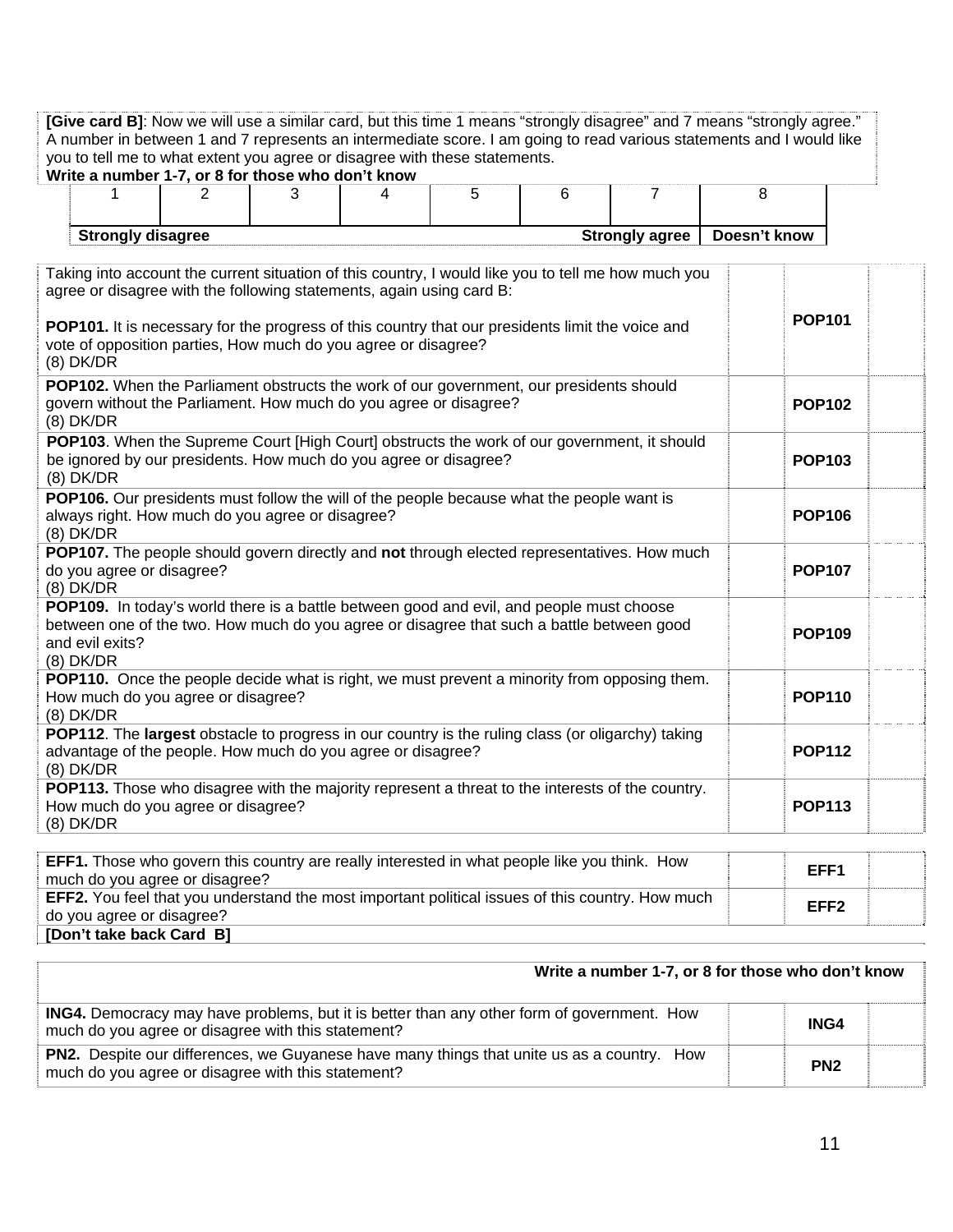| <b>DEM23.</b> Democracy can exist without political parties. How much do you agree or disagree with |       |  |
|-----------------------------------------------------------------------------------------------------|-------|--|
| this statement?                                                                                     | DEM23 |  |

| Now I am going to read some items about the role of the national government. Please tell me to what extent you agree or<br>disagree with the following statements. We will continue using the same scale from 1 to 7. |                  |  |
|-----------------------------------------------------------------------------------------------------------------------------------------------------------------------------------------------------------------------|------------------|--|
| ROS1. The government, instead of the private sector, should own the most important enterprises<br>and industries of the country. How much do you agree or disagree with this statement?                               | ROS <sub>1</sub> |  |
| ROS2. The government, more than individuals, should be primarily responsible for ensuring the<br>well-being of the people. How much do you agree or disagree with this statement?                                     | <b>ROS2</b>      |  |
| ROS3. The government, more than the private sector, should be primarily responsible for creating<br>jobs. How much do you agree or disagree with this statement?                                                      | ROS <sub>3</sub> |  |
| ROS4. The government should implement strong policies to reduce inequality between the rich<br>and the poor. How much do you agree or disagree with this statement?                                                   | <b>ROS4</b>      |  |
| ROS5. The government, more than the private sector should be primarily responsible for<br>retirement pensions. How much do you agree or disagree with this statement?                                                 | ROS <sub>5</sub> |  |
| <b>ROS6.</b> The government, more than the private sector should be primarily responsible for health<br>care. How much do you agree or disagree with this statement?                                                  | ROS <sub>6</sub> |  |

#### **[Take back Card "B"]**

| PN4. In general, would you say that you are very satisfied, satisfied, dissatisfied or very         |                                        |                         |  |  |  |  |
|-----------------------------------------------------------------------------------------------------|----------------------------------------|-------------------------|--|--|--|--|
| dissatisfied with the form of democracy in Guyana?                                                  |                                        | PN4                     |  |  |  |  |
| (1) Very satisfied<br>(2) Satisfied                                                                 | (3) Dissatisfied (4) Very dissatisfied | $(8)$ DK/DR             |  |  |  |  |
| <b>PN5.</b> In your opinion, is Guyana very democratic, somewhat democratic, not very democratic or |                                        |                         |  |  |  |  |
| not at all democratic?                                                                              |                                        | PN <sub>5</sub>         |  |  |  |  |
| (1) Very democratic                                                                                 | (2) Somewhat democratic                | (3) Not very democratic |  |  |  |  |
| (4) Not at all democratic                                                                           | $(8)$ DK/DR                            |                         |  |  |  |  |

#### **[Give the respondent card "C"]**

Now we are going to use another card. The new card has a 10-point scale, which goes from 1 to 10, where 1 means that you strongly disapprove and 10 means that you strongly approve. I am going to read you a list of some actions that people can take to achieve their political goals and objectives. Please tell me how strongly you would approve or disapprove of people taking the following actions.

|                                                | ⌒<br>∸ |  |  | G |  |  |  |  | 10           | 88 |
|------------------------------------------------|--------|--|--|---|--|--|--|--|--------------|----|
| <b>Strongly disapprove</b><br>Strongly approve |        |  |  |   |  |  |  |  | Doesn't know |    |

|                                                                                                                                              | $1-10, 88$      |  |
|----------------------------------------------------------------------------------------------------------------------------------------------|-----------------|--|
| <b>E5.</b> Of people participating in legal demonstrations. How much do you approve or disapprove?                                           | E <sub>5</sub>  |  |
| <b>E8.</b> Of people participating in an organization or group to try to solve community problems. How<br>much do you approve or disapprove? | E8              |  |
| E11. Of people working for campaigns for a political party or candidate. How much do you<br>approve or disapprove?                           | E11             |  |
| <b>E15.</b> Of people participating in the blocking of roads. Using the same scale, how much do you<br>approve or disapprove?                | E <sub>15</sub> |  |
| E14. Of people squatting on private property or land. How much do you approve or disapprove?                                                 | E14             |  |
| E2. Of people taking control over factories, offices and other buildings as a form of protest. How<br>much do you approve or disapprove?     | E <sub>2</sub>  |  |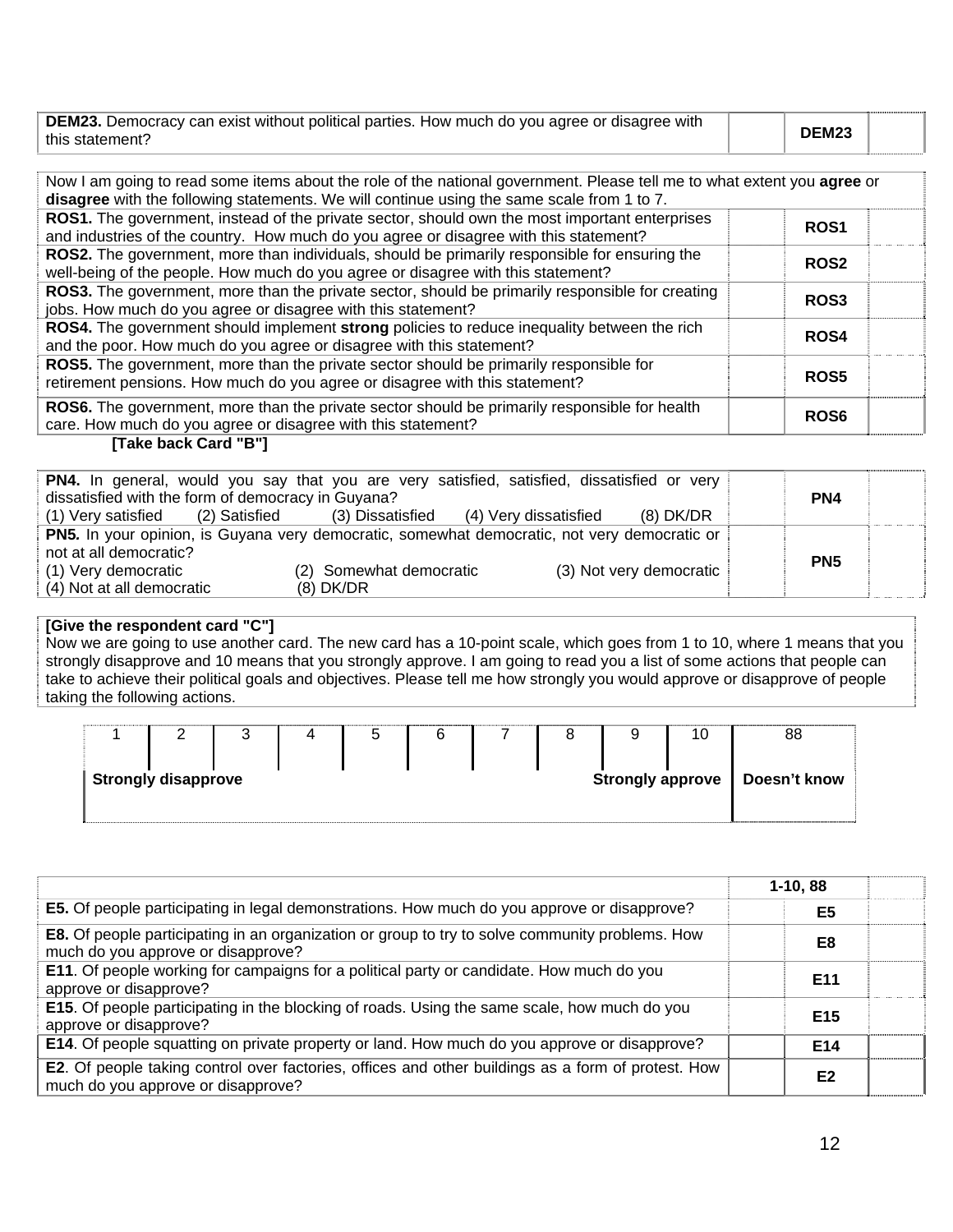| E3. Of people participating in a group working to violently overthrow an elected government. How<br>much do you approve or disapprove?             | E3  |  |
|----------------------------------------------------------------------------------------------------------------------------------------------------|-----|--|
| <b>E16.</b> Of people taking the law into their own hands when the government does not punish<br>criminals. How much do you approve or disapprove? | E16 |  |

The following questions are to find out your opinion about the different ideas of people who live in Guyana. Please continue using the 10 point scale [card C].

|                                                                                                                                                                                               |                                                                     | <b>Strongly disapprove</b> |  |  |  |                | <b>Strongly approve</b>                                                                                                                                                                                                                                                                     | 10 <sub>1</sub> | 88<br>Doesn't know |  |
|-----------------------------------------------------------------------------------------------------------------------------------------------------------------------------------------------|---------------------------------------------------------------------|----------------------------|--|--|--|----------------|---------------------------------------------------------------------------------------------------------------------------------------------------------------------------------------------------------------------------------------------------------------------------------------------|-----------------|--------------------|--|
|                                                                                                                                                                                               |                                                                     |                            |  |  |  |                |                                                                                                                                                                                                                                                                                             |                 |                    |  |
|                                                                                                                                                                                               |                                                                     |                            |  |  |  |                |                                                                                                                                                                                                                                                                                             |                 | $1-10, 88$         |  |
|                                                                                                                                                                                               |                                                                     |                            |  |  |  |                | D1. There are people who always say bad things of the Guyanese form of government, not just<br>the government but the system of government. How strongly do you approve or disapprove of<br>such people's right to vote? Please read me the number from the scale: [Probe: To what degree?] |                 | D1                 |  |
| <b>D2.</b> How strongly do you approve or disapprove that such people be allowed to conduct<br>peaceful demonstrations in order to express their views? Please read me the number.            |                                                                     |                            |  |  |  |                | D <sub>2</sub>                                                                                                                                                                                                                                                                              |                 |                    |  |
| D3. Still thinking of those who only say bad things of the Guyanese form of government, how<br>strongly do you approve or disapprove of such people being permitted to run for public office? |                                                                     |                            |  |  |  | D <sub>3</sub> |                                                                                                                                                                                                                                                                                             |                 |                    |  |
| D4. How strongly do you approve or disapprove of such people appearing on television to make<br>speeches?                                                                                     |                                                                     |                            |  |  |  |                | D <sub>4</sub>                                                                                                                                                                                                                                                                              |                 |                    |  |
|                                                                                                                                                                                               | disapprove of such people being permitted to run for public office? |                            |  |  |  |                | <b>D5.</b> And now, changing the topic and thinking of homosexuals, how strongly do you approve or                                                                                                                                                                                          |                 | D <sub>5</sub>     |  |

### **[COLLECT CARD "C"]**

#### **Now changing the subject…**

| <b>DEM2.</b> With which of the following statements do you agree with the most:<br>(1) For most people it doesn't matter whether a regime is democratic or non-democratic.<br>(2) Democracy is preferable to any other form of government<br>(3) Under some circumstances an authoritarian government may be preferable to a democratic<br>one.<br>$(8)$ DK/DR | DEM <sub>2</sub>  |  |
|----------------------------------------------------------------------------------------------------------------------------------------------------------------------------------------------------------------------------------------------------------------------------------------------------------------------------------------------------------------|-------------------|--|
| <b>DEM11.</b> Do you think that our country needs a government that rules with an iron fist, or that<br>problems can be resolved with everyone's participation?<br>(2) Participation for all<br>$(1)$ Iron fist<br>(8) DK/DR                                                                                                                                   | DEM <sub>11</sub> |  |

| AUT1. There are people who say that we need a strong leader that does not have to be<br>elected. Others say that although things may not work, electoral democracy, or the popular<br>vote, is always best. What do you think? [Read]<br>(1) We need a strong leader who does not have to be elected<br>(2) Electoral democracy is the best<br>$(8)$ DK/DR | AUT <sub>1</sub> |  |
|------------------------------------------------------------------------------------------------------------------------------------------------------------------------------------------------------------------------------------------------------------------------------------------------------------------------------------------------------------|------------------|--|
| AUT2. With which of the following statements do you agree the most: [Read choices]<br>(1) As citizens we should be more active in questioning our leaders or<br>(2) As citizens we should show more respect for the authority of our leaders<br>$(8)$ DK/DR                                                                                                | AUT <sub>2</sub> |  |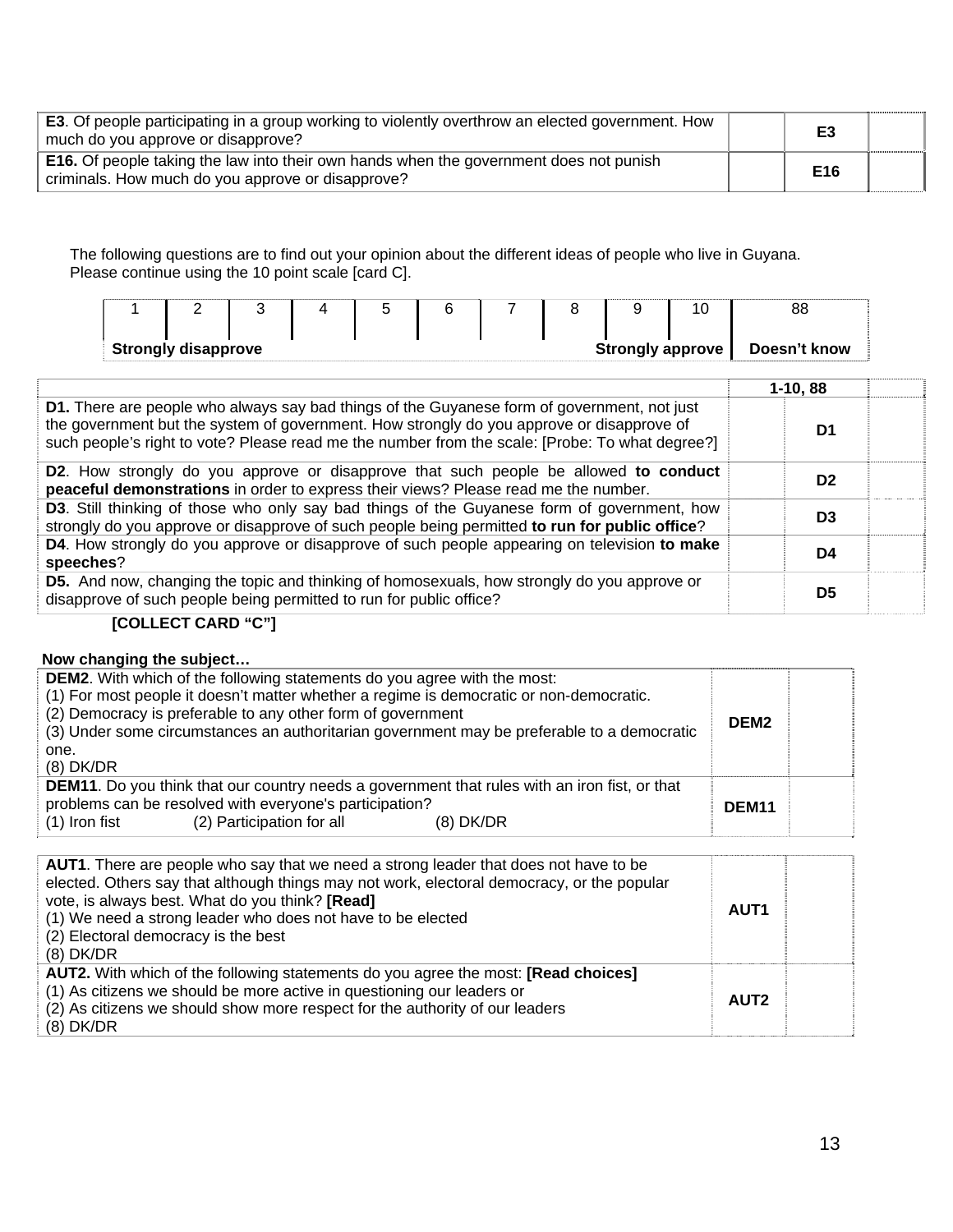| <b>PP1.</b> During election time, some people try to convince others to vote for a party or candidate. |                                                                                         |            |           |           |                 |  |
|--------------------------------------------------------------------------------------------------------|-----------------------------------------------------------------------------------------|------------|-----------|-----------|-----------------|--|
|                                                                                                        | How often have you tried to convince others to vote for a party or candidate? [Read the |            |           |           | PP <sub>1</sub> |  |
| options]                                                                                               |                                                                                         |            |           |           |                 |  |
| (1) Frequently                                                                                         | (2) Occasionally                                                                        | (3) Rarely | (4) Never | (8) DK/DR |                 |  |
| PP2. There are people who work for parties or candidates during electoral campaigns. Did you           |                                                                                         |            |           |           |                 |  |
| work for any candidate or party in the last general elections of 2006?                                 |                                                                                         |            |           |           |                 |  |
| (1) Yes, worked                                                                                        | (2) Did not work                                                                        | (8) DK/DR  |           |           |                 |  |

| Now, I would like for you to tell me if you consider the following actions as:                                                                                                        | (1) Corrupt and should be punished; (2) Corrupt but justified under the circumstances; or (3) not corrupt.                                                                                                                                                                                                       |             |  |
|---------------------------------------------------------------------------------------------------------------------------------------------------------------------------------------|------------------------------------------------------------------------------------------------------------------------------------------------------------------------------------------------------------------------------------------------------------------------------------------------------------------|-------------|--|
| has to be punished," Ask: and the mother?]: (1) Corrupt and should be punished<br>Corrupt but justified (3) Not corrupt<br>(8) DK                                                     | <b>DC10.</b> A mother of several children needs to obtain a birth certificate for one of them. In order<br>not to be wasting time waiting, she pays to an official of the registrar's office G\$1000. Do you<br>think that what the woman did is [Read the options, and if answer "the municipal official<br>(2) | <b>DC10</b> |  |
| <b>DC13.</b> An unemployed individual is the brother-in-law of an important politician, and the<br>did is [Read the options]<br>(1) Corrupt and should be punished<br>(3) Not corrupt | politician uses his influence to get his brother-in-law a job. Do you think that what the politician<br>(2) Corrupt but justified<br>(8) DK                                                                                                                                                                      | <b>DC13</b> |  |

|                                                                                                                                                                                                                                                                                                                                                           | N/A<br>Did not<br>have<br>contact | <b>No</b> | <b>Yes</b> | <b>DK/DR</b> |                  |  |
|-----------------------------------------------------------------------------------------------------------------------------------------------------------------------------------------------------------------------------------------------------------------------------------------------------------------------------------------------------------|-----------------------------------|-----------|------------|--------------|------------------|--|
| Now we want to talk about your personal experience with things<br>that happen in everyday life                                                                                                                                                                                                                                                            |                                   |           |            |              |                  |  |
| <b>EXC2.</b> Has a police officer asked you for a bribe during the past<br>year?                                                                                                                                                                                                                                                                          |                                   | (0)       | (1)        | (8)          | EXC <sub>2</sub> |  |
| <b>EXC6</b> . During the past year did any government employee ask<br>you for a bribe?                                                                                                                                                                                                                                                                    |                                   | (0)       | (1)        | (8)          | EXC6             |  |
| <b>EXC11.</b> During the past year did you have any official dealings<br>in the municipality or NDC?<br>If the answer is No $\rightarrow$ mark 9<br>If it is Yes $\rightarrow$ ask the following:<br>During the past year, to process any kind of document (like a<br>license, for example), did you have to pay any money above<br>that required by law? | (9)                               | (0)       | (1)        | (8)          | <b>EXC11</b>     |  |
| EXC13. Are you currently employed?<br>If the answer is No $\rightarrow$ mark 9<br>If it is Yes $\rightarrow$ ask the following:<br>At your workplace, have you had to pay a bribe in the last year?                                                                                                                                                       | (9)                               | (0)       | (1)        | (8)          | <b>EXC13</b>     |  |
| <b>EXC14.</b> During the past year, have you had any dealings with<br>the courts?<br>If the answer is No $\rightarrow$ note down 9<br>If it is Yes $\rightarrow$ ask the following:<br>Did you have to pay a bribe to the courts within the past year?                                                                                                    | (9)                               | (0)       | (1)        | (8)          | <b>EXC14</b>     |  |
| <b>EXC15.</b> Have you used any public health services during the<br>past year?<br>If the answer is No $\rightarrow$ mark 9<br>If it is Yes $\rightarrow$ ask the following:<br>In order to receive attention in a hospital or a clinic during the<br>past year, did you have to pay a bribe?                                                             | (9)                               | (0)       | (1)        | (8)          | <b>EXC15</b>     |  |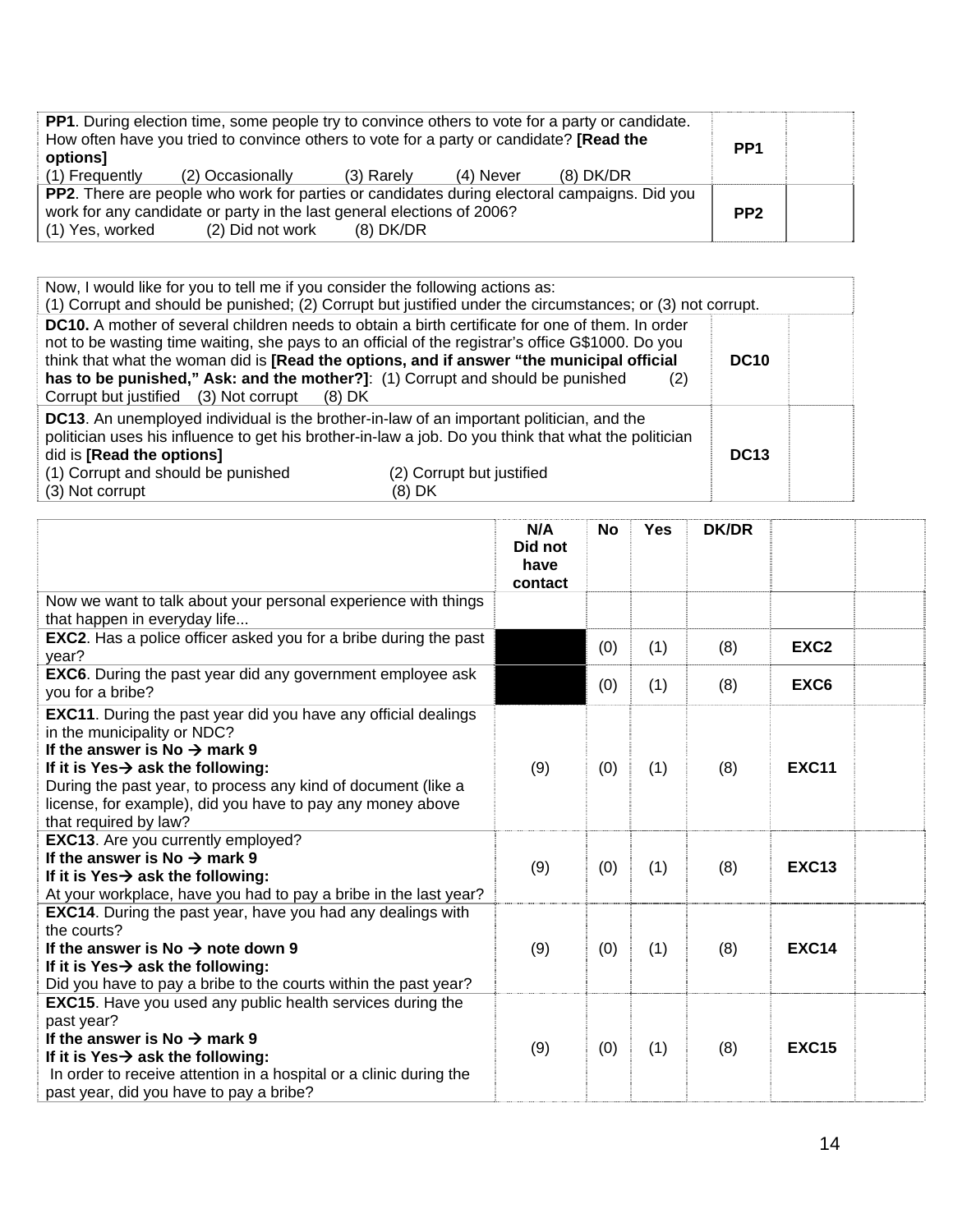|                                                                                                                                                                                                                                                                                                                                                                           | N/A<br>Did not<br>have<br>contact | No  | <b>Yes</b> | <b>DK/DR</b>     |                  |  |
|---------------------------------------------------------------------------------------------------------------------------------------------------------------------------------------------------------------------------------------------------------------------------------------------------------------------------------------------------------------------------|-----------------------------------|-----|------------|------------------|------------------|--|
| <b>EXC16.</b> Have you had a child in school during the past year?<br>If the answer is No $\rightarrow$ mark 9<br>If it is Yes $\rightarrow$ ask the following:<br>Have you had to pay a bribe at school during the past year?                                                                                                                                            | (9)                               | (0) | (1)        | (8)              | <b>EXC16</b>     |  |
| <b>EXC17.</b> Did anyone ask you for a bribe to avoid having the<br>electricity cut off?                                                                                                                                                                                                                                                                                  |                                   | (0) | (1)        | (8)              | <b>EXC17</b>     |  |
| EXC18. Do you think given the way things are, sometimes<br>paying a bribe is justified?                                                                                                                                                                                                                                                                                   |                                   | (0) | (1)        | (8)              | <b>EXC18</b>     |  |
| <b>EXC7.</b> Taking into account your own experience or what you have heard, corruption among<br>public officials is [Read]<br>(1) Very common<br>(2) Common<br>or (4) Very uncommon?<br>$(8)$ DK/DR<br>Uncommon                                                                                                                                                          |                                   | (3) |            | EXC7             |                  |  |
| <b>COMUNETID.</b> How would you describe most of the people here in the community where<br>you are living? Would you say that they are mainly white, mixed, Amerindian, Black, Indian,<br>Chinese, or Portuguese?<br>(1) White<br>(2) Mixed<br>(3) Amerindian<br>(4) Black or Afro-Guyanese<br>(5) Indo-Guyanese<br>(6) Chinese<br>(7) Other<br>(8) Portuguese<br>(88) DK |                                   |     |            | <b>COMUNETID</b> |                  |  |
| <b>COMCON1</b> . How much of a problem do you think that racial differences are for Guyana?<br>Would you say that it is a serious problem, a moderate problem, or not a problem at all?<br>(2) Moderate<br>(1) Serious<br>(3) Not at all                                                                                                                                  | $(8)$ DK                          |     |            | <b>COMCON1</b>   |                  |  |
| <b>COMCON2.</b> How much of a problem do you think that racial differences are for your<br>community? Would you say that it is a serious problem, a moderate problem, or not a<br>problem at all?<br>(1) Serious<br>(2) Moderate<br>$(3)$ Not at all $(8)$ DK                                                                                                             |                                   |     |            | <b>COMCON2</b>   |                  |  |
| <b>COMCON3</b> . Would it bother you to live in a neighbourhood with people from another racial<br>group?<br>$(1)$ Yes<br>$(2)$ No<br>$(8)$ DK                                                                                                                                                                                                                            |                                   |     |            | <b>COMCON3</b>   |                  |  |
| <b>COMCON4</b> . Would you allow a child of yours to marry someone of another racial group?<br>$(2)$ No<br>$(1)$ Yes<br>(8) DK                                                                                                                                                                                                                                            |                                   |     |            | <b>COMCON4</b>   |                  |  |
| <b>COMCON5</b> . Do you attend a church or other religious service in which people from a racial<br>group different from yours also attend?<br>$(1)$ Yes<br>$(2)$ No<br>(9) INAP [does not attend church or services]<br>$(8)$ DK                                                                                                                                         |                                   |     |            |                  |                  |  |
| Now changing the subject, have you ever felt discriminated or treated unfairly because of your physical appearance or the way<br>you talk in the following places:                                                                                                                                                                                                        |                                   |     |            |                  |                  |  |
| DIS2. In government offices (courts, ministries, city halls, NDC offices)<br>$(2)$ No<br>$(8)$ DK/DR<br>$(1)$ Yes                                                                                                                                                                                                                                                         |                                   |     |            |                  | DIS <sub>2</sub> |  |
| <b>DIS4.</b> In social events or meetings<br>$(2)$ No<br>$(8)$ DK/DR<br>(1) Yes                                                                                                                                                                                                                                                                                           |                                   |     |            |                  | DIS4             |  |

**DIS5.** In public places (such as on the street, market) **DIS5**<br>(1) Yes (2) No (8) DK/DR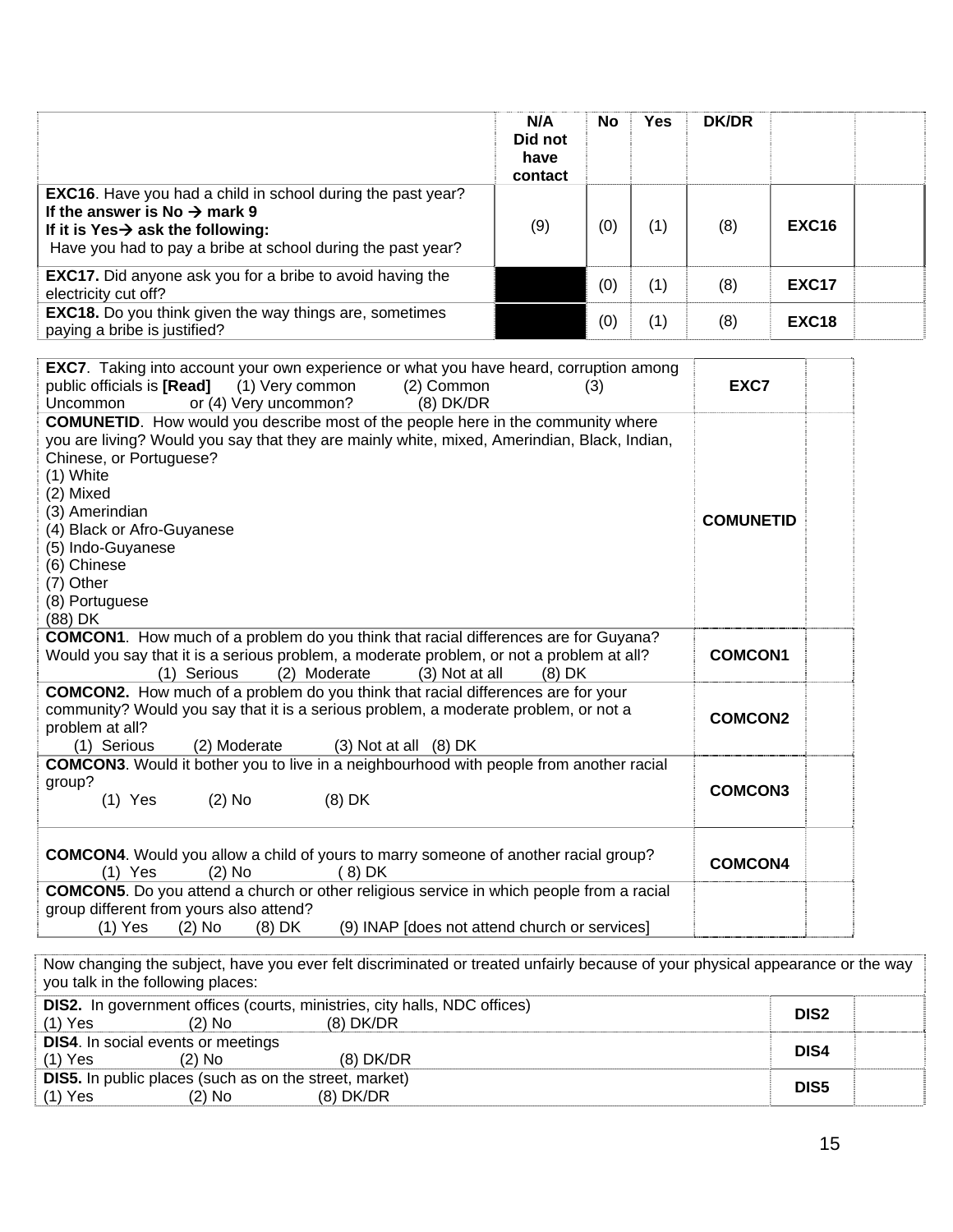| Now we want to know how much information about politics and the country is known by the<br>people<br>GI1. What is the name of the current president of the United States? [Don't read, Barack                                                                                                                                                                                                                                                                                | GI1             |                 |
|------------------------------------------------------------------------------------------------------------------------------------------------------------------------------------------------------------------------------------------------------------------------------------------------------------------------------------------------------------------------------------------------------------------------------------------------------------------------------|-----------------|-----------------|
| Obama                                                                                                                                                                                                                                                                                                                                                                                                                                                                        |                 |                 |
| (1) Correct<br>$(2)$ Incorrect $(8)$ Do not Know $(9)$ No Answer                                                                                                                                                                                                                                                                                                                                                                                                             |                 |                 |
| GI2. What is the name of the Speaker of the Parliament in Guyana? [Don't read, Hari                                                                                                                                                                                                                                                                                                                                                                                          |                 |                 |
| Narayen (Ralph) Ramkarran]                                                                                                                                                                                                                                                                                                                                                                                                                                                   | GI <sub>2</sub> |                 |
| (1) Correct<br>(9) No Answer<br>$(2)$ Incorrect $(8)$ Do not Know                                                                                                                                                                                                                                                                                                                                                                                                            |                 |                 |
| GI3. How many regions does Guyana have? [Don't read, 10]                                                                                                                                                                                                                                                                                                                                                                                                                     | GI <sub>3</sub> |                 |
| (1) Correct (2) Incorrect (8) Do not Know<br>(9) No Answer                                                                                                                                                                                                                                                                                                                                                                                                                   |                 |                 |
| GI4. How long is the government's term of office in Guyana? [Don't read, 5 years]<br>(9) No Answer<br>(1) Correct<br>(8) Do not Know<br>(2) Incorrect                                                                                                                                                                                                                                                                                                                        | GI <sub>4</sub> |                 |
| GI5. What is the name of the current president of Brazil? [Don't read, Luis Inacio Lula da<br>Silva, also accept "Lula" or "Lui"] (1) Correct<br>(2) Incorrect<br>(8) Do not Know<br>(9) No Answer                                                                                                                                                                                                                                                                           | GI <sub>5</sub> |                 |
| <b>VB1.</b> Did you register for the new voters list?<br>$(1)$ Yes<br>(2) No<br>$(8)$ DK<br>$\mathbf{V}$ DO, $\mathbf{D}_{\mathbf{u}}^{t}$ , $\mathbf{L}_{\mathbf{u}}^{t}$ , $\mathbf{L}_{\mathbf{u}}^{t}$ , $\mathbf{L}_{\mathbf{u}}^{t}$ , $\mathbf{L}_{\mathbf{u}}^{t}$ , $\mathbf{L}_{\mathbf{u}}^{t}$ , $\mathbf{L}_{\mathbf{u}}^{t}$ , $\mathbf{L}_{\mathbf{u}}^{t}$ , $\mathbf{L}_{\mathbf{u}}^{t}$ , $\mathbf{L}_{\mathbf{u}}^{t}$ , $\mathbf{L}_{\mathbf{u}}^{t}$ , |                 | VB <sub>1</sub> |

| VB2. Did you vote in the last general elections of 2006?                                                                                                   |  |
|------------------------------------------------------------------------------------------------------------------------------------------------------------|--|
| (1) Voted [Continue]<br>VB <sub>2</sub>                                                                                                                    |  |
| (2) Did not vote [Go to VB50]                                                                                                                              |  |
| (8) DK [Go to VB50]                                                                                                                                        |  |
| VB3. Who did you vote for in the last general elections of 2006? [DON'T READ THE LIST]                                                                     |  |
| (0) None (Blank ballot or spoiled or null ballot)                                                                                                          |  |
| (2401) Bharrat Jagdeo, People's Progressive Party Civic (PPP/C)                                                                                            |  |
| (2402) Robert Corbin, People's National Congress / One Guyana (PNCR/1G)                                                                                    |  |
| (2403) Raphael Trotman, Alliance for Change (AFC)                                                                                                          |  |
| (2404) Paul Hardy, Guyana Action Party/ Rise Organise And Rebuild (GAP/ROAR)<br>VB <sub>3</sub>                                                            |  |
| (2405) Manzoor Nadir, The United Force (TUF)                                                                                                               |  |
| (2406) Chandra Narine Sharma, Justice For All Party (JFAP)                                                                                                 |  |
| (77) Other                                                                                                                                                 |  |
| (88) DK/DR                                                                                                                                                 |  |
| (99) N/A (Did not vote)                                                                                                                                    |  |
| VB50. [Ask to everyone] In general, men are better political leaders than women. Do you strongly                                                           |  |
| agree, agree, disagree, or strongly disagree?<br><b>VB50</b>                                                                                               |  |
| (1) Strongly agree<br>(2) Agree (3) Disagree<br>(4) Strongly disagree (8) DK/DR                                                                            |  |
| VB10. Do you currently identify with a political party?<br><b>VB10</b>                                                                                     |  |
| (1) Yes [Continue]<br>$(2)$ No $[Go to POL1]$<br>(8) DK [Go to POL1]                                                                                       |  |
| VB11. Which political party do you identify with? [Don't read the list]                                                                                    |  |
| (2401) People's Progressive Party Civic (PPP/C)                                                                                                            |  |
| (2402) People's National Congress / One Guyana (PNCR/1G)                                                                                                   |  |
| (2403) Alliance for Change (AFC)                                                                                                                           |  |
| (2404) Guyana Action Party/ Rise Organise And Rebuild (GAP/ROAR)                                                                                           |  |
| (2405) The United Force (TUF)                                                                                                                              |  |
| (2406) Justice For All Party (JFAP)<br><b>VB11</b>                                                                                                         |  |
| (2407) GNC                                                                                                                                                 |  |
| (2408) LD                                                                                                                                                  |  |
| (2409) PRP                                                                                                                                                 |  |
| (2410) National Democratic Font (NDF)                                                                                                                      |  |
| (77) Other                                                                                                                                                 |  |
| (88) DK/DR [Skip to POL1]<br>(99) NA [Skip to POL1]                                                                                                        |  |
|                                                                                                                                                            |  |
| VB12. Would you say that your identification with that party [the party mentioned in VB11] is very weak,<br>weak, not weak or strong, strong, very strong? |  |
| <b>VB12</b><br>(1) Very weak<br>$(2)$ Weak<br>(3) Not weak, or strong<br>(4) Strong<br>(5) Very strong                                                     |  |
| $(8)$ DK/DR<br>$(9)$ N/A                                                                                                                                   |  |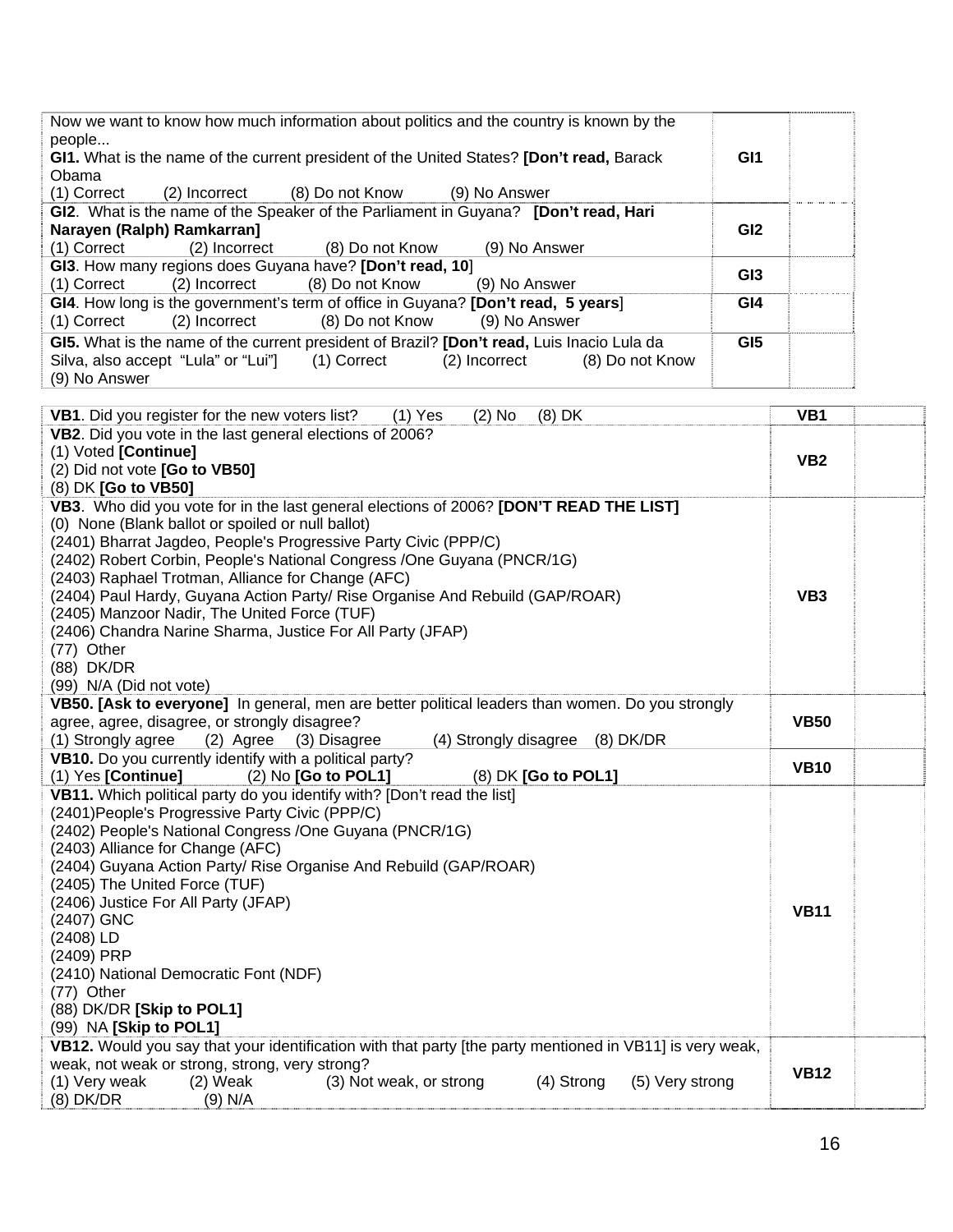|             |                        |            | <b>POL1.</b> How much interest do you have in politics: a lot, some, little or none?        |            |           | POL <sub>1</sub> |  |
|-------------|------------------------|------------|---------------------------------------------------------------------------------------------|------------|-----------|------------------|--|
| $(1)$ A lot | (2) Some               | (3) Little | $(4)$ None                                                                                  | (8) DK/DR  |           |                  |  |
|             |                        |            | <b>POL2.</b> How often do you discuss politics with other people? <b>[Read the options]</b> |            |           |                  |  |
| (1) Daily   | (2) A few times a week |            | (3) A few times a month                                                                     | (4) Rarely | (5) Never | POL <sub>2</sub> |  |
| $(8)$ DK/DR |                        |            |                                                                                             |            |           |                  |  |

#### **[Use card #2]**

| $0 - 10$<br><b>88 DK</b> | PER <sub>1</sub> |  |
|--------------------------|------------------|--|
|                          | PER <sub>2</sub> |  |
|                          | PER <sub>3</sub> |  |
|                          | PER4             |  |
|                          | PER <sub>5</sub> |  |
|                          | PER <sub>6</sub> |  |
|                          | PER7             |  |
|                          | PER8             |  |
|                          | PER <sub>9</sub> |  |
|                          | <b>PER10</b>     |  |
|                          |                  |  |

#### **[Collect Card #2]**

| Now, I am going to ask you a few questions for statistical purposes.<br>ED. What was the highest level of education that you have reached?<br>(primary, secondary, "A" level, university/tertiary) What was the last grade/year that you                         |                |                |    |    |    |    |       |   |             |  |
|------------------------------------------------------------------------------------------------------------------------------------------------------------------------------------------------------------------------------------------------------------------|----------------|----------------|----|----|----|----|-------|---|-------------|--|
| total number of years [Use the table below for the code]<br>completed                                                                                                                                                                                            |                |                |    |    |    |    |       |   |             |  |
|                                                                                                                                                                                                                                                                  | 1              |                | 3  | 4  | 5  | 6  |       | 8 |             |  |
| None                                                                                                                                                                                                                                                             | 0              |                |    |    |    |    |       |   |             |  |
| Primary                                                                                                                                                                                                                                                          | 1              | $\overline{2}$ | 3  | 4  | 5  | 6  |       |   |             |  |
| Secondary/Vocational                                                                                                                                                                                                                                             | $\overline{7}$ | 8              | 9  | 10 | 11 |    |       |   | ED.         |  |
| "A" level                                                                                                                                                                                                                                                        | 12             | 13             |    |    |    |    |       |   |             |  |
| University/Tertiary                                                                                                                                                                                                                                              | 12             | 13             | 14 | 15 | 16 | 17 | $18+$ |   |             |  |
| Doesn't know/Doesn't respond                                                                                                                                                                                                                                     | 88             |                |    |    |    |    |       |   |             |  |
| <b>ETID.</b> Do you consider yourself white, mixed, Amerindian, Black, Indian, Chinese, or Portuguese?<br>$(1)$ White<br>(2) Mixed<br>(3) Amerindian<br>(4) Black or Afro-Guyanese<br>(5) Indo-Guyanese<br>(6) Chinese<br>(7) Other<br>(8) Portuguese<br>(88) DK |                |                |    |    |    |    |       |   | <b>ETID</b> |  |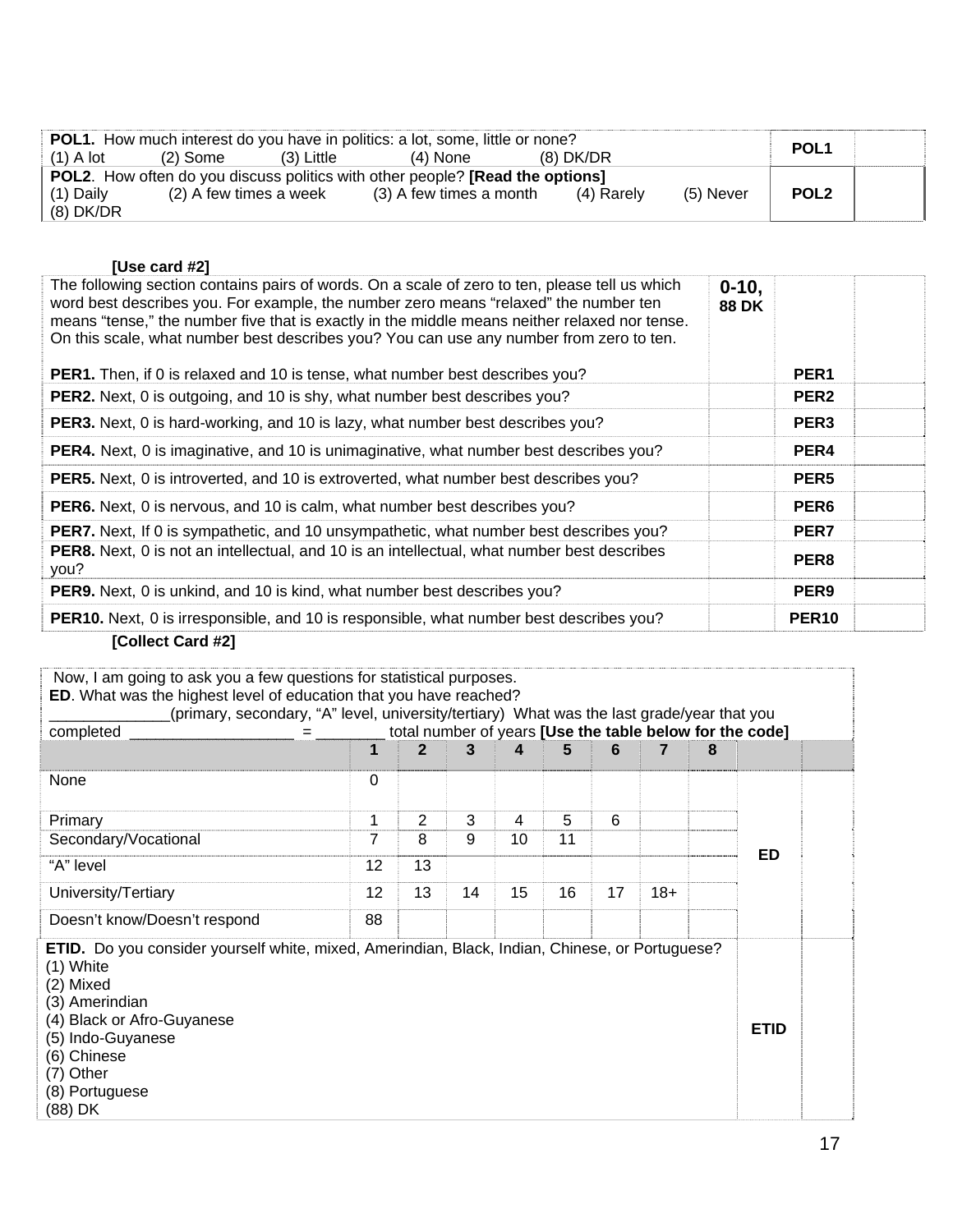| <b>LINK1.</b> Do you think what happens generally to<br>the (Race of Respondent based on respondent<br>self-report in ETID) in this country will have<br>something to do with what happens in your life? | $(1)$ Yes<br>[Continue] | $(2)$ No $\overline{G}$ o<br>to $q2$ ] | $(8)$ DK/DR<br>[Go to q2] | <b>LINK1</b> |  |
|----------------------------------------------------------------------------------------------------------------------------------------------------------------------------------------------------------|-------------------------|----------------------------------------|---------------------------|--------------|--|
|                                                                                                                                                                                                          |                         |                                        |                           |              |  |

| <b>LINK2.</b> Will it affect you a lot, some, or not<br>very much? | A lot | Some | Not very | (8)<br><b>DK/DR</b> | N/A | .INK2 |  |
|--------------------------------------------------------------------|-------|------|----------|---------------------|-----|-------|--|
|                                                                    |       |      | much     |                     |     |       |  |

| Q2. How old are you? _____________ years                                                                                                                                                                                                                                                                                                                                                                                                                                                                                                   | Q2              |  |
|--------------------------------------------------------------------------------------------------------------------------------------------------------------------------------------------------------------------------------------------------------------------------------------------------------------------------------------------------------------------------------------------------------------------------------------------------------------------------------------------------------------------------------------------|-----------------|--|
| GUYQ3. What is your religion/denomination? [Do not read options]<br>(1) Anglican<br>(2) Methodist<br>(3) Pentecostal<br>(4) Roman Catholic<br>(5) Jehovah Witness<br>(6) Seventh Day Adventist<br>(7) Bahai<br>(10)Muslim<br>$(11)$ Hindu<br>(12)Rastafarian<br>(13) Other Christians<br>$(14)$ None<br>(15) Other religions<br>(88) DK/DR                                                                                                                                                                                                 | Q <sub>3</sub>  |  |
| Q5A. How often do you attend religious services? [Read options]<br>(1) More than once per week<br>(2) Once per week<br>(3) Once a month<br>(4) Once or twice a year<br>(5) Never<br>$(8)$ DK/DR                                                                                                                                                                                                                                                                                                                                            | Q5A             |  |
| [Show the list of ranges on Card D]<br>Q10. Into which of the following income ranges does the total monthly income of this household fit,<br>including remittances from abroad and the income of all the working adults and children?<br>(00) No income<br>$(01)$ Less than 10,000<br>$(02)$ 10,001 - 20,000<br>$(03)$ 20,001-40,000<br>$(04)$ 40,001-60,000<br>(05) 60,001-90,000<br>(06) 90,001-120,000<br>(07) 120,001-150,000<br>(08) 150,001-200,000<br>(09) 200,001-250,000<br>(10) Above 250,000<br>(88) DK/DR<br>[COLLECT CARD D] | Q <sub>10</sub> |  |
| Q10A. Does your family receive remittances from abroad?<br>$(1)$ Yes<br>(2) No [Go to Q10C]<br>(8) DK/NA [Go to Q10C]                                                                                                                                                                                                                                                                                                                                                                                                                      | <b>Q10A</b>     |  |
| Q10A1. [Only for those who receive remittances] How do you generally use the remittances from<br>abroad? [Don't Read]<br>(1) Consumption (food, clothing)<br>(2) Housing (construction, repair)<br>(3) Education                                                                                                                                                                                                                                                                                                                           | Q10A1           |  |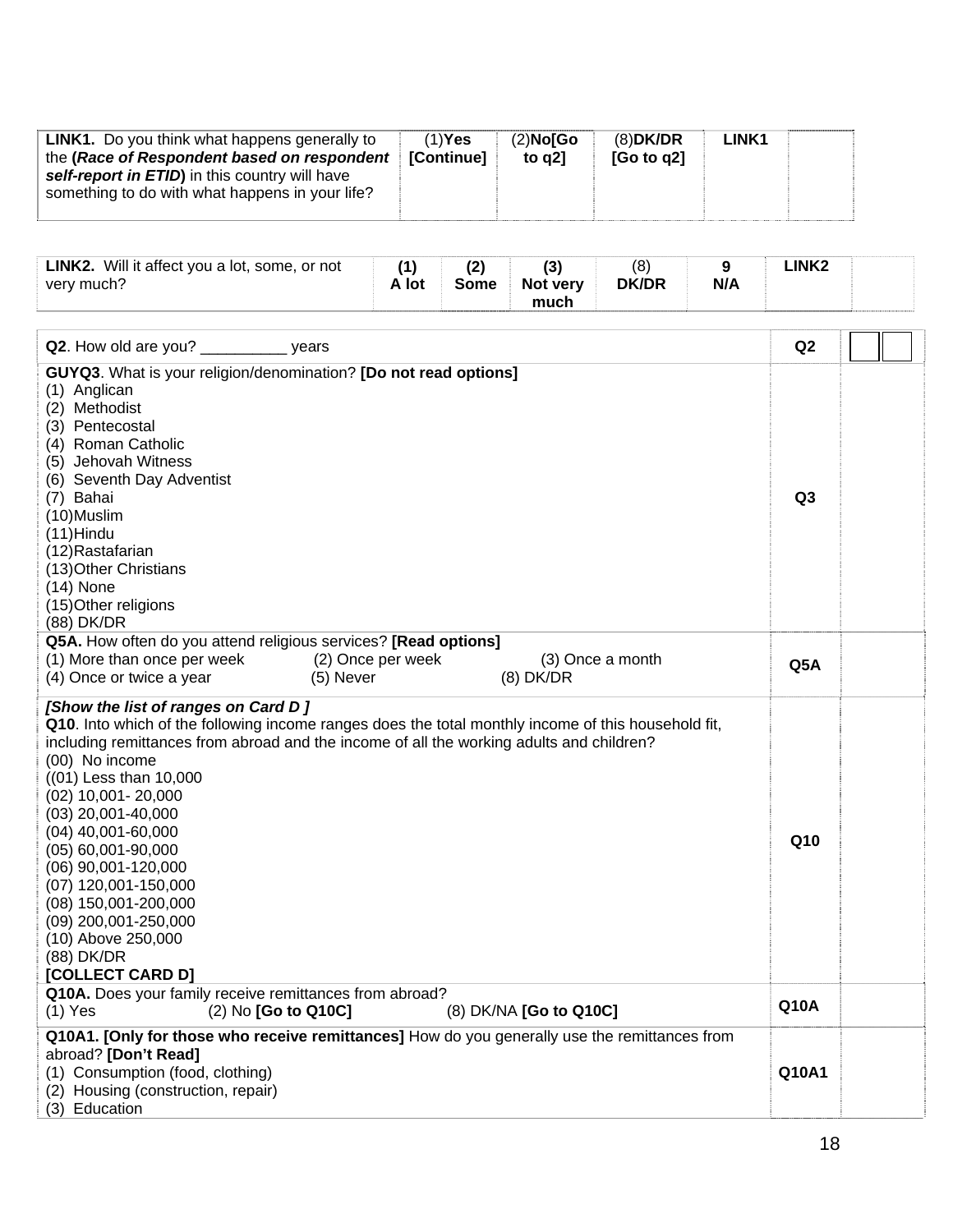| (4) Community (schools repairs, reconstruction of churches/temples, community parties)<br>(5) Health care<br>(6) Savings/Investment<br>(7) Other<br>(8) DK/DR<br>$(9)$ N/A                                                                                                                                                                                                                                                                                                                                                                                             |                   |
|------------------------------------------------------------------------------------------------------------------------------------------------------------------------------------------------------------------------------------------------------------------------------------------------------------------------------------------------------------------------------------------------------------------------------------------------------------------------------------------------------------------------------------------------------------------------|-------------------|
| Q10B. [Only for those who receive remittances] To what extent does the income of this household<br>depend on remittances from abroad? [Read Options]<br>$(1)$ A lot<br>$(2)$ Some<br>(3) Little<br>(4) Nothing<br>(8) DK/NA<br>$(9)$ N/A                                                                                                                                                                                                                                                                                                                               | Q10B              |
| Q10C. [Ask to everybody] Do you have close relatives who use to live in this household and are now<br>living abroad? [If answer "Yes", Ask where]<br>[Don't Read]<br>(1) Yes, in the United States only<br>(2) Yes, in the United States and in other countries<br>(3) Yes, in other countries (not in the United States)<br>(4) No [Skip to Q14]<br>(8) DK/NA [Skip to Q14]                                                                                                                                                                                           | Q10C              |
| Q16. [Only for those who answered Yes to Q10C] How often do you communicate with them? [Read<br><b>options1</b><br>(1) Every day<br>(2) Once or twice a week<br>(3) Once or twice a month<br>(4) Rarely<br>(5) Never<br>$(8)$ DK/DR<br>$(9)$ N/A                                                                                                                                                                                                                                                                                                                       | Q16               |
| Q14. [Ask to everyone] Do you have any intention of going to live or work in another country in the<br>next three years?<br>$(8)$ DK/DR<br>$(1)$ Yes<br>$(2)$ No                                                                                                                                                                                                                                                                                                                                                                                                       | Q14               |
| Q10D. [Ask to everyone] The salary that you receive and total family income: [ Read the options]<br>(1) Is good enough for you, you can save from it<br>(2) Is just enough for you, so that you do not have major problems<br>(3) Is not enough for you, you are stretched<br>(4) Is not enough for you, you are having a hard time<br>(8) [Don't read] DK/DR                                                                                                                                                                                                          | Q10D              |
| Q 10E. Over the past two years, has the income of your household: [Read options]<br>$(1)$ Increased? [Go to Q11]<br>(2) Remained the same? [Go to Q11]<br>(3) Decreased? [Go to Q10F]<br>(8) DK/DR[Go to Q11]                                                                                                                                                                                                                                                                                                                                                          | <b>Q10E</b>       |
| Q10F. What was the main reason why the income of your household decreased in the past two years?<br>[Do not read options]<br>(1) Reduction in hours of work<br>(2) A member of the household lost his or her job<br>(3) Reduction in sales/Business not good<br>(4) A family business went into bankruptcy<br>(5) Remittances from abroad decreased or stopped<br>(6) A member of the household who received income was sick or died<br>(7) Natural disaster /lost of crop<br>(8)Other<br>(88) Doesn't know<br>(99)N/A ("increased", "remained the same" or DK in 10E) | Q <sub>10</sub> F |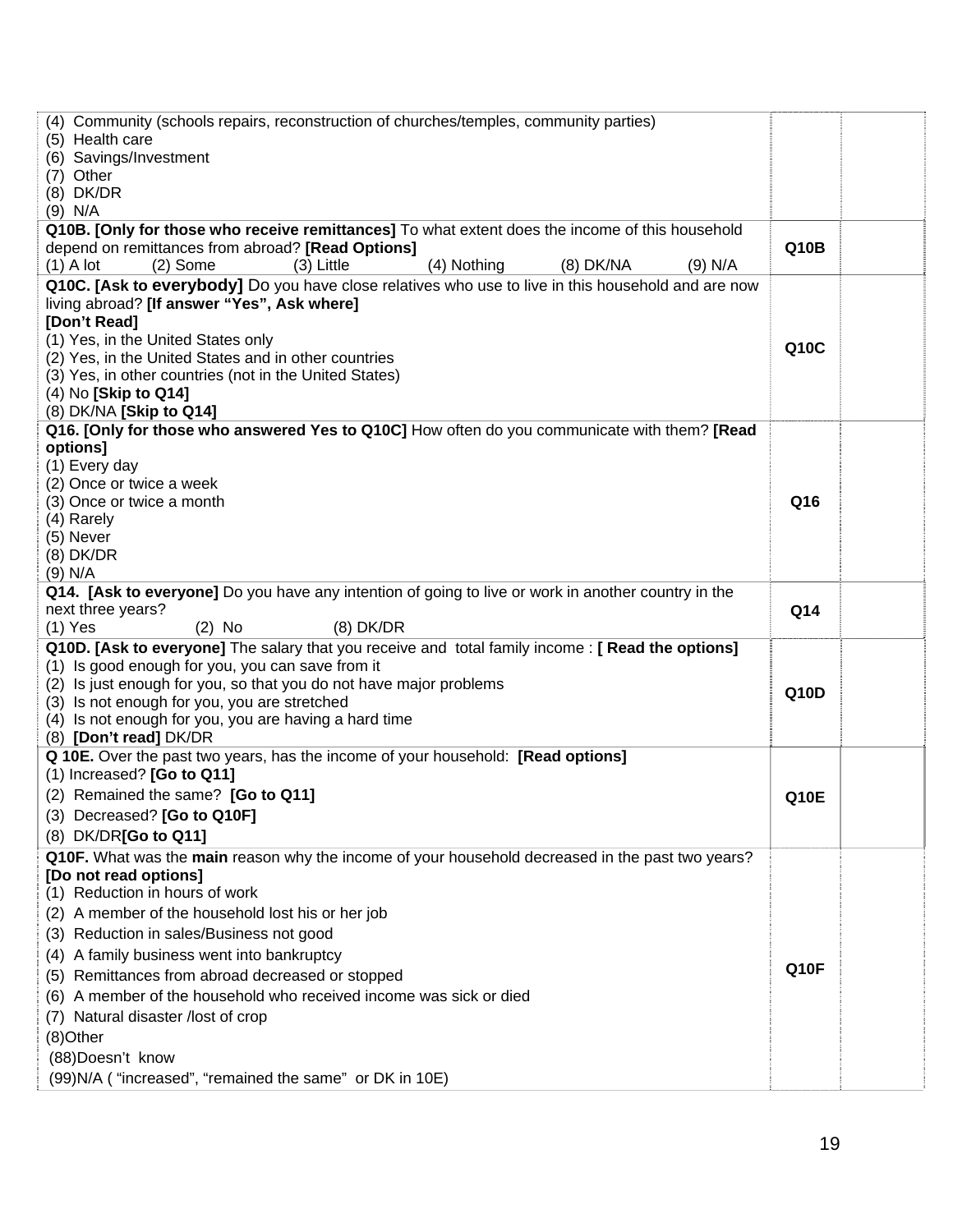| Q11. What is your marital status? [Don't read options]<br>(3) Common law<br>$(1)$ Single<br>(2) Married<br>(4) Divorced                                                                                                                                                                                                                                                                                                                                                          | Q11     |
|----------------------------------------------------------------------------------------------------------------------------------------------------------------------------------------------------------------------------------------------------------------------------------------------------------------------------------------------------------------------------------------------------------------------------------------------------------------------------------|---------|
| (5) Separated<br>(6) Widowed<br>$(8)$ DK/DR<br>Q12. How many children do you have? ___________ (00 = none $\rightarrow$ Skip to LENG1)<br>(88) DK                                                                                                                                                                                                                                                                                                                                | Q12     |
| Q12A. [If has children] How many children live with you at the present time?<br>(00) = none, (99) N/A (doesn't have children).                                                                                                                                                                                                                                                                                                                                                   | Q12A    |
| LENG1. What language have you spoken at home since childhood?<br>(2401) English<br>(2402) Indigenous or Amerindian language<br>(2403) Chinese<br>(2405) Other foreign<br>(88) DK                                                                                                                                                                                                                                                                                                 | LENG1   |
| <b>WWW1.</b> Talking about other things, how often do you use the internet? [Read options]<br>(1) Everyday or almost everyday<br>(2) At least once a week<br>(3) At least once a month<br>(4) Rarely<br>(5) Never<br>(8) DK/DR [Don't read]                                                                                                                                                                                                                                      | WWW1    |
| We would like to ask your opinion regarding some incidents that could occur here in Guyana.                                                                                                                                                                                                                                                                                                                                                                                      |         |
| HC1. [ Only for those with Typeinf2 =1] In one incident, a Black man is stabbed by two Indian men following an argument.<br>Suppose the two attackers plead guilty. Of the possible sentences that I will read to you, which do you believe would be most<br>appropriate to administer to the two attackers? [Read Options]<br>(1) The death penalty<br>(2) Life imprisonment<br>$(3)$ 30 years<br>(4) 15 years<br>$(5)$ 5 years<br>(6) No punishment [Do not read]<br>(8) DK/DR |         |
| HC1EXP. [Only for those with Typeinf2 =2]<br>In one incident, an Indian man is stabbed by two Black men following an<br>argument.                                                                                                                                                                                                                                                                                                                                                |         |
| Suppose the two attackers plead guilty. Of the possible sentences that I will read to you, which do you believe would be most<br>appropriate to administer to the two attackers? [Read Options]<br>(1) The death penalty<br>(2) Life imprisonment<br>$(3)$ 30 years<br>(4) 15 years<br>$(5)$ 5 years<br>(6) No punishment [Do not read]<br>$(8)$ DK/DR                                                                                                                           |         |
| HC2. Now suppose that the attackers are set free since there was not enough evidence to prosecute or convict them.<br>case, to what extent would you approve or disapprove of people taking the law into their own hands and punishing in the<br>attackers? Would you say that you [Read options]<br>(2) Somewhat approve<br>(3) Somewhat disapprove<br>(1) Approve<br>(4) Disapprove<br>$(8)$ DK/DR                                                                             | In this |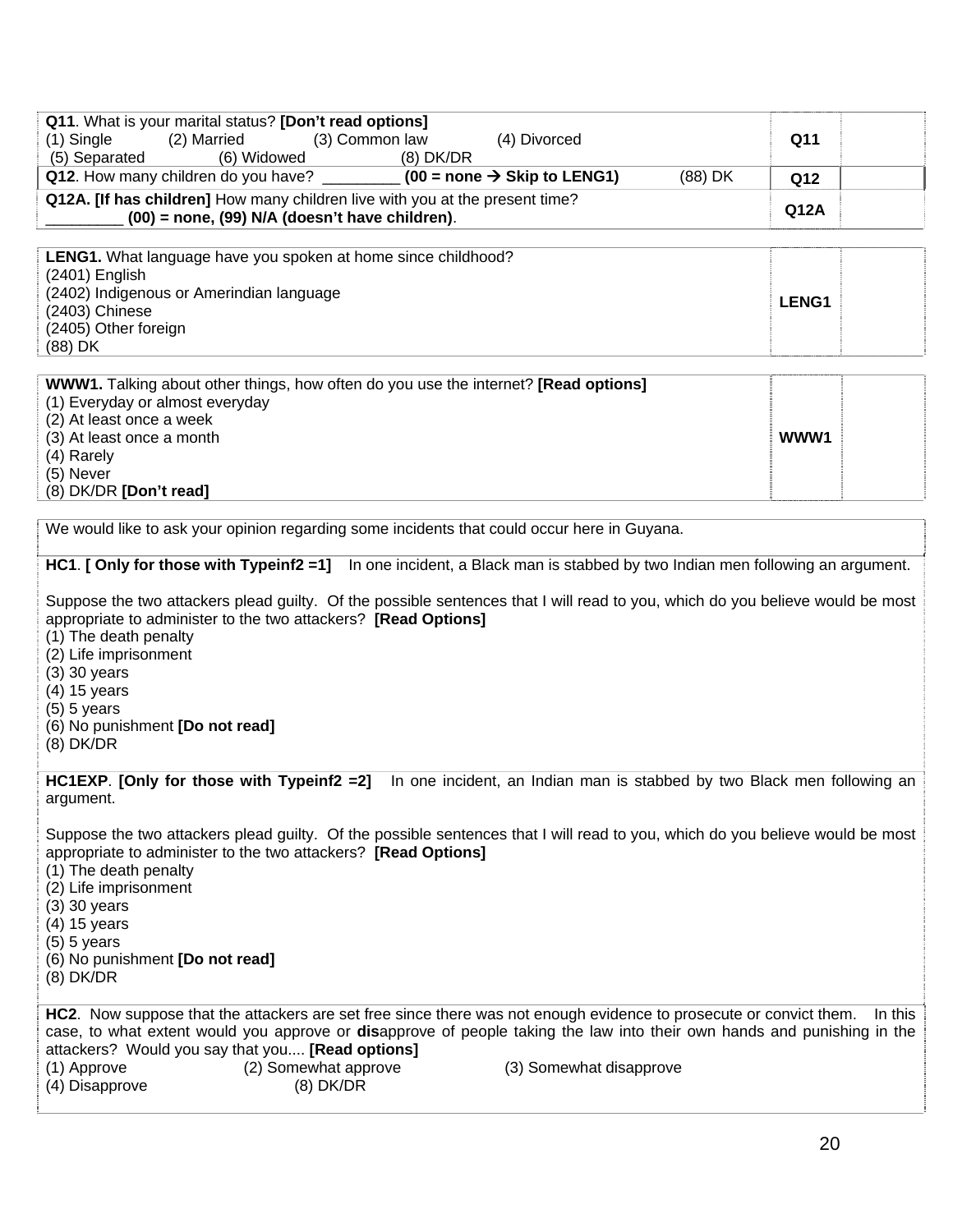| <b>TREATMENTB.</b>                                                                                                           |
|------------------------------------------------------------------------------------------------------------------------------|
| PV1. [ Only for those with Typeinf3 =1] In another incident, a Black man is fatally shot by the police. The police allege    |
| that he opened fire when presented with a warrant to search his house. Witnesses in his neighbourhood claim he was shot      |
| dead while posing no threat.                                                                                                 |
|                                                                                                                              |
|                                                                                                                              |
| Who are you more likely to believe in this case – the police, who claim the man opened fire, or the neighbourhood witnesses, |
| who claim the man posed no threat?" [Do not Read Options]                                                                    |
| (1) Police                                                                                                                   |
| (2) Neighbourhood Witnesses                                                                                                  |
|                                                                                                                              |
| (3) Neither                                                                                                                  |
| $(8)$ DK/DR                                                                                                                  |
| PV1EXP. [ Only for those with Typeinf3 =1]<br>In another incident, an Indian man is fatally shot by the police. The police   |
| allege that he opened fire when presented with a warrant to search his house. Witnesses in his neighbourhood claim he was    |
| shot dead while posing no threat.                                                                                            |
|                                                                                                                              |
|                                                                                                                              |
| Who are you more likely to believe in this case – the police, who claim the man opened fire, or the neighbourhood witnesses, |
| who claim the man posed no threat?" [Do not Read Options]                                                                    |
| (1) Police                                                                                                                   |
| (2) Neighbourhood Witnesses                                                                                                  |
| (3) Neither                                                                                                                  |
|                                                                                                                              |
| $(8)$ DK/DR                                                                                                                  |
| PV2. Suppose some citizens plan to organize a public demonstration in front of the police station. To what extent would you  |
| approve or disapprove of such a protest over this issue? [Read Options]                                                      |
|                                                                                                                              |
| (1) Approve<br>(2) Somewhat approve<br>(3) Somewhat disapprove                                                               |
|                                                                                                                              |
| $(8)$ DK/DR<br>(4) Disapprove                                                                                                |
|                                                                                                                              |
| PV3. Suppose some citizens do organize a public demonstration in front of the police station. If asked, how likely would you |
| be to participate in a public demonstration on this issue? [Read Options]                                                    |
|                                                                                                                              |
| (1) Not at all likely [skip to PV5]<br>(2) Somewhat likely<br>(3) Likely                                                     |
| (8) DK/DR [skip to PV5]                                                                                                      |
| (4) Very likely                                                                                                              |
|                                                                                                                              |
| PV4. Suppose there is a risk that some, but not all, participants in the demonstration could turn violent. Knowing this, how |
| likely would you be to participate in a public demonstration on this issue? [Read Options]                                   |
| (1) Not at all likely                                                                                                        |
| (2) Somewhat likely                                                                                                          |
|                                                                                                                              |
| (3) Likely                                                                                                                   |
| (4) Very likely                                                                                                              |
| $(8)$ DK/DR                                                                                                                  |
| $(9)$ N/A                                                                                                                    |
|                                                                                                                              |
| PV5. [ Only for those with Typeinf4 =1] Now suppose a bipartisan panel comprised of equal numbers of both PPP and            |
|                                                                                                                              |
| PNC members conducted a thorough investigation of this incident. They conclude that the police action was justified and call |
| for the police to be freed. To what extent would you support or oppose the prosecution of the police involved in this case?  |
| [Read Options]                                                                                                               |
| (1) Strongly support                                                                                                         |
| (2) Support                                                                                                                  |
|                                                                                                                              |
| (3) Somewhat support                                                                                                         |
| (4) Neither support nor oppose                                                                                               |
| (5) Somewhat oppose                                                                                                          |
| (6) Oppose                                                                                                                   |
| (7) Strongly oppose                                                                                                          |
| $(8)$ DK/DR                                                                                                                  |
|                                                                                                                              |
| PV5EXP. [ Only for those with Typeinf4 =2]<br>Now suppose a bipartisan panel comprised of equal numbers of both PPP          |
|                                                                                                                              |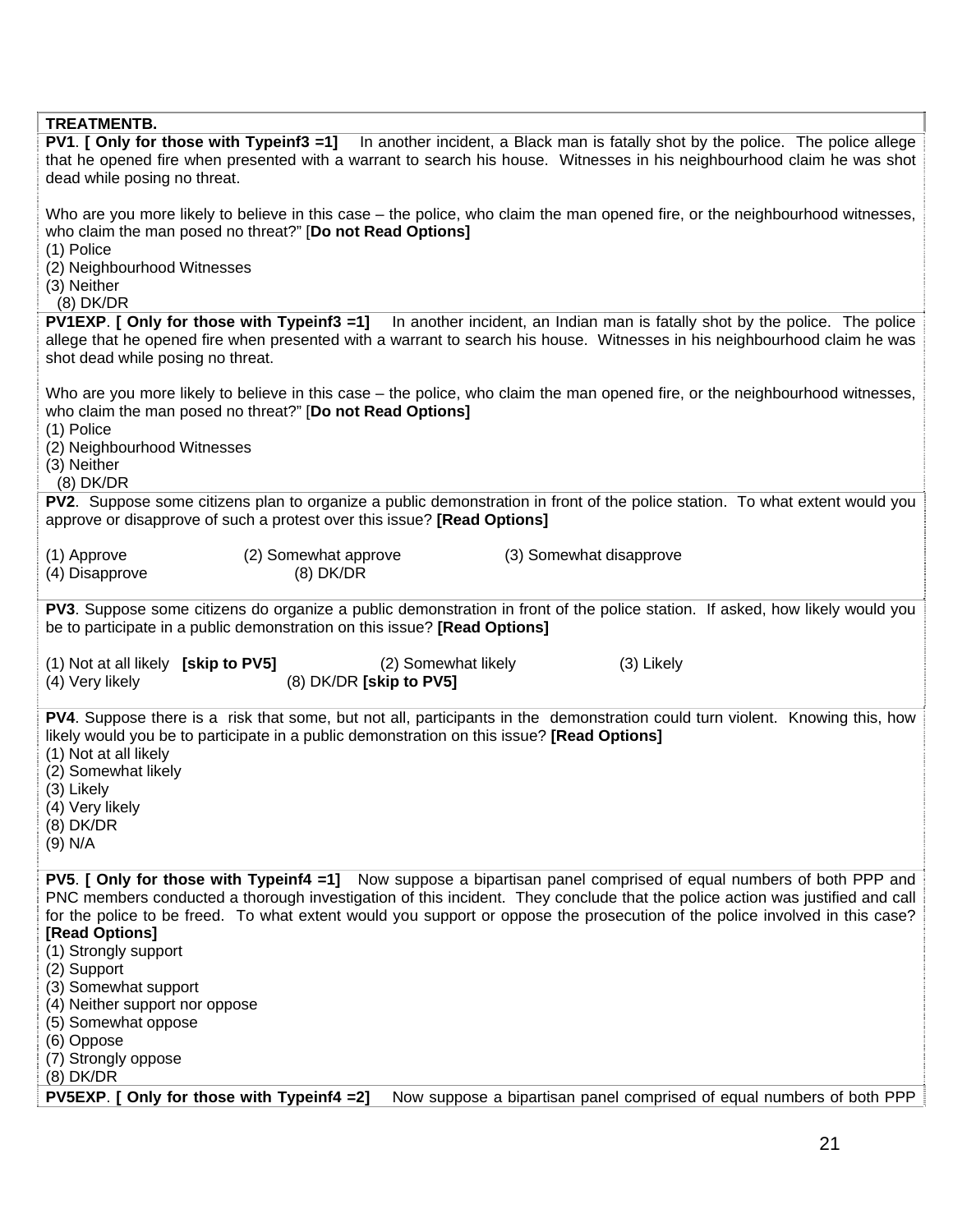and PNC members conducted a thorough investigation of this incident. They conclude that the police action was not justified and call for the police to be prosecuted. To what extent would you support or oppose the prosecution of the police involved in this case? **[Read Options]**

#### (1) Strongly support

- (2) Support
- (3) Somewhat support
- (4) Neither support nor oppose
- (5) Somewhat oppose
- (6) Oppose
- (7) Strongly oppose
- (8) DK/DR

#### **TREATMENTD.**

**POLV1. [ Only for those with Typeinf5 =1]** Now please consider a different incident. Suppose that in the next election in a town that has in the past supported the PPP, a PNC candidate who has made efforts to reach out to all citizens in the town wins. Some citizens claim that there were electoral irregularities, while international observers report no irregularities.

To what extent would you believe the claims of irregularities? **[Read Options]**

- (1) Strongly believe
- (2) Believe
- (3) Somewhat believe
- (4) Not sure whether to believe or disbelieve
- (5) Somewhat disbelieve
- (6) Disbelieve
- (7) Strongly disbelieve
- (8) DK/DR

**POLV1EXP. [ Only for those with Typeinf5 =1]** Now please consider a different incident. Suppose that in the next election in a town that has in the past supported the PNC, a PPP candidate who has made efforts to reach out to all citizens in the town wins. Some citizens claim that there were electoral irregularities, while international observers report no irregularities.

To what extent would you believe the claims of irregularities? **[Read Options]**

- (1) Strongly believe
- (2) Believe
- (3) Somewhat believe
- (4) Not sure whether to believe or disbelieve
- (5) Somewhat disbelieve
- (6) Disbelieve
- (7) Strongly disbelieve
- (8) DK/DR

**POLV2.** Suppose some citizens plan to organize a public demonstration to protest the election outcome. To what extent would you approve or disapprove of a protest over this issue? **[Read Options]** (1) Approve (2) Somewhat approve (3) Somewhat disapprove

| , , , , ,      |             |
|----------------|-------------|
| (4) Disapprove | $(8)$ DK/DR |

| <b>POLV3.</b> Suppose some citizens do organize a public demonstration to protest the election outcome. If asked, how likely |  |                                   |
|------------------------------------------------------------------------------------------------------------------------------|--|-----------------------------------|
| would you be to participate in a public demonstration on this issue? [Read Options]                                          |  |                                   |
|                                                                                                                              |  | $(0)$ bising $(0.015)$ $\pm 0.01$ |

(1) Not at all likely **[SKIP TO R1]** (2) Somewhat likely (3) Likely (4) Very likely (8) DK/DR **[SKIP TO R1] POLV4.** Suppose there is at risk that some, but not all, participants in the demonstration could turn violent. Knowing this, how likely would you be to participate in a public demonstration on this issue? **[Read Options]** (1) Not at all likely

(2) Somewhat likely

(3) Likely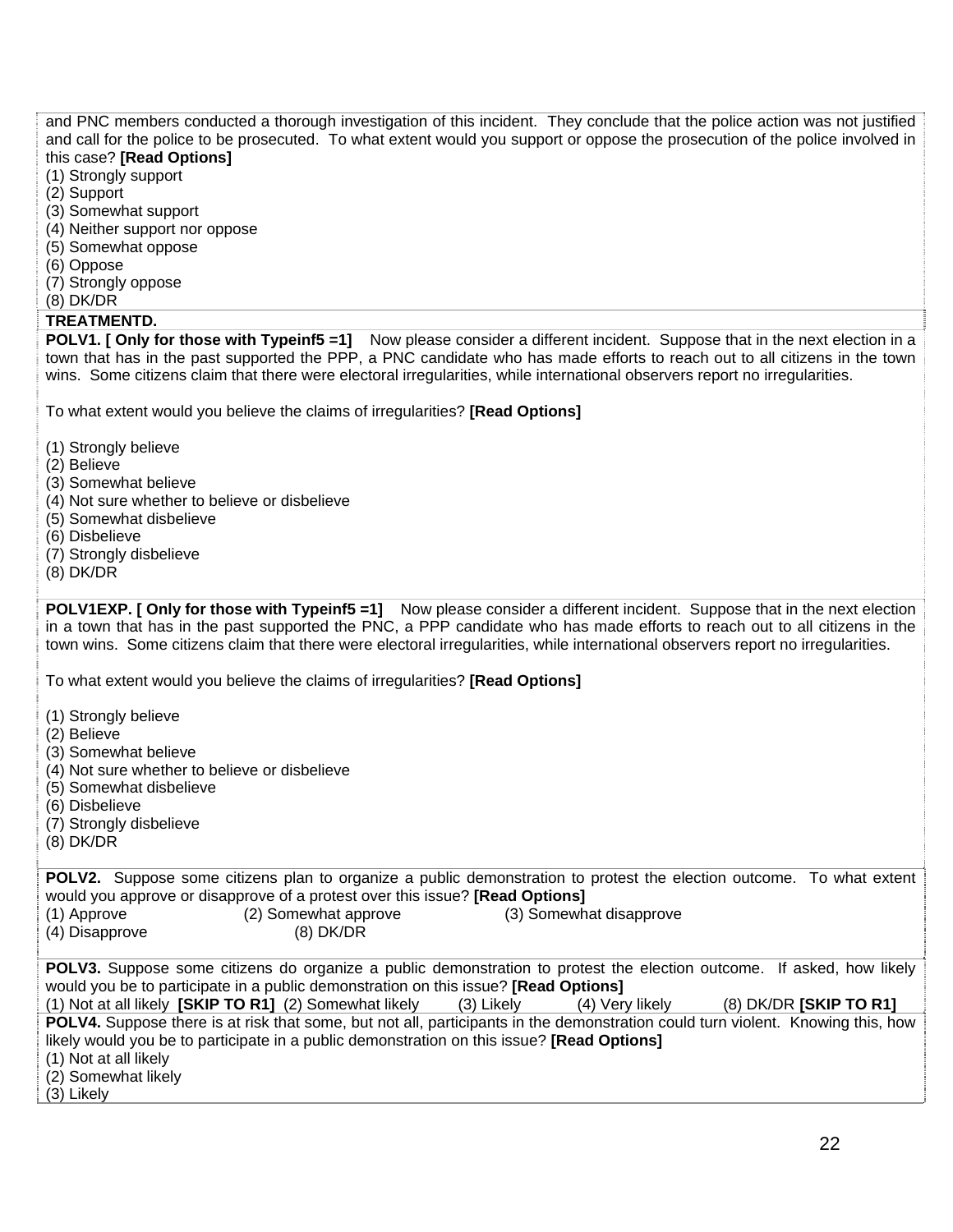| (4) Very likely<br>$(8)$ DK/DR<br>$(9)$ N/A                                                                                                                                                                                                                                                                                  |  |  |  |  |  |
|------------------------------------------------------------------------------------------------------------------------------------------------------------------------------------------------------------------------------------------------------------------------------------------------------------------------------|--|--|--|--|--|
| We would now like to ask you about your interest in programs that could be carried out in Guyana to increase tolerance and<br>understanding between racial groups.<br>ACTION1. How interested would you be in attending an event at which speakers from different racial groups talked about<br>their experiences in Guyana? |  |  |  |  |  |
| (1) Very interested<br>(2) Somewhat interested<br>(3) Not very interested<br>(4) Not interested<br>$(8)$ DK/DR                                                                                                                                                                                                               |  |  |  |  |  |
| ACTION2. How interested would you be in attending such an event if it were hosted by a religious organization?                                                                                                                                                                                                               |  |  |  |  |  |
| (1) Very interested<br>(2) Somewhat interested<br>(3) Not very interested<br>(4) Not interested<br>$(8)$ DK/DR                                                                                                                                                                                                               |  |  |  |  |  |
| ACTION3. How interested would you be in attending such an event if it were hosted jointly by both the PPP and the PNC?                                                                                                                                                                                                       |  |  |  |  |  |
| (1) Very interested<br>(2) Somewhat interested<br>(3) Not very interested<br>(4) Not interested<br>$(8)$ DK/DR                                                                                                                                                                                                               |  |  |  |  |  |
| ACTION4. How interested would you be in attending such an event if it were hosted by a group from your neighbourhood?                                                                                                                                                                                                        |  |  |  |  |  |
| (1) Very interested<br>(2) Somewhat interested<br>(3) Not very interested<br>(4) Not interested<br>$(8)$ DK/DR                                                                                                                                                                                                               |  |  |  |  |  |
|                                                                                                                                                                                                                                                                                                                              |  |  |  |  |  |
| To end, could you tell me if you have the following in your house: (read out all items]                                                                                                                                                                                                                                      |  |  |  |  |  |
| $(1)$ Yes<br>R1. Television<br>$(0)$ No<br>R <sub>1</sub><br>R3. Refrigerator                                                                                                                                                                                                                                                |  |  |  |  |  |
| $(0)$ No<br>$(1)$ Yes<br>R <sub>3</sub><br>R4. Conventional or landline<br>$(1)$ Yes<br>$(0)$ No                                                                                                                                                                                                                             |  |  |  |  |  |
| R4<br>telephone                                                                                                                                                                                                                                                                                                              |  |  |  |  |  |
| $(1)$ Yes<br>R4A. Cellular telephone<br>$(0)$ No<br>R <sub>4</sub> A                                                                                                                                                                                                                                                         |  |  |  |  |  |
| R5. Vehicle<br>$(0)$ No<br>$(1)$ One<br>$(2)$ Two<br>(3) Three or more<br>R <sub>5</sub>                                                                                                                                                                                                                                     |  |  |  |  |  |
| R6. Washing machine<br>$(0)$ No<br>$(1)$ Yes<br>R <sub>6</sub>                                                                                                                                                                                                                                                               |  |  |  |  |  |
| R7. Microwave oven<br>$(0)$ No<br>$(1)$ Yes<br>R7                                                                                                                                                                                                                                                                            |  |  |  |  |  |
| R8. Motorcycle<br>$(0)$ No<br>$(1)$ Yes<br>R <sub>8</sub>                                                                                                                                                                                                                                                                    |  |  |  |  |  |
| R12. Potable water Indoors<br>$(0)$ No<br>$(1)$ Yes<br>R <sub>12</sub>                                                                                                                                                                                                                                                       |  |  |  |  |  |
| $(0)$ No<br>$(1)$ Yes<br>R14. Indoor bathroom<br>R <sub>14</sub><br>$(0)$ No<br>$(1)$ Yes<br><b>R15</b><br>R15. Computer                                                                                                                                                                                                     |  |  |  |  |  |
| R16. Flat panel TV<br>$(0)$ No<br>$(1)$ Yes<br>R <sub>16</sub>                                                                                                                                                                                                                                                               |  |  |  |  |  |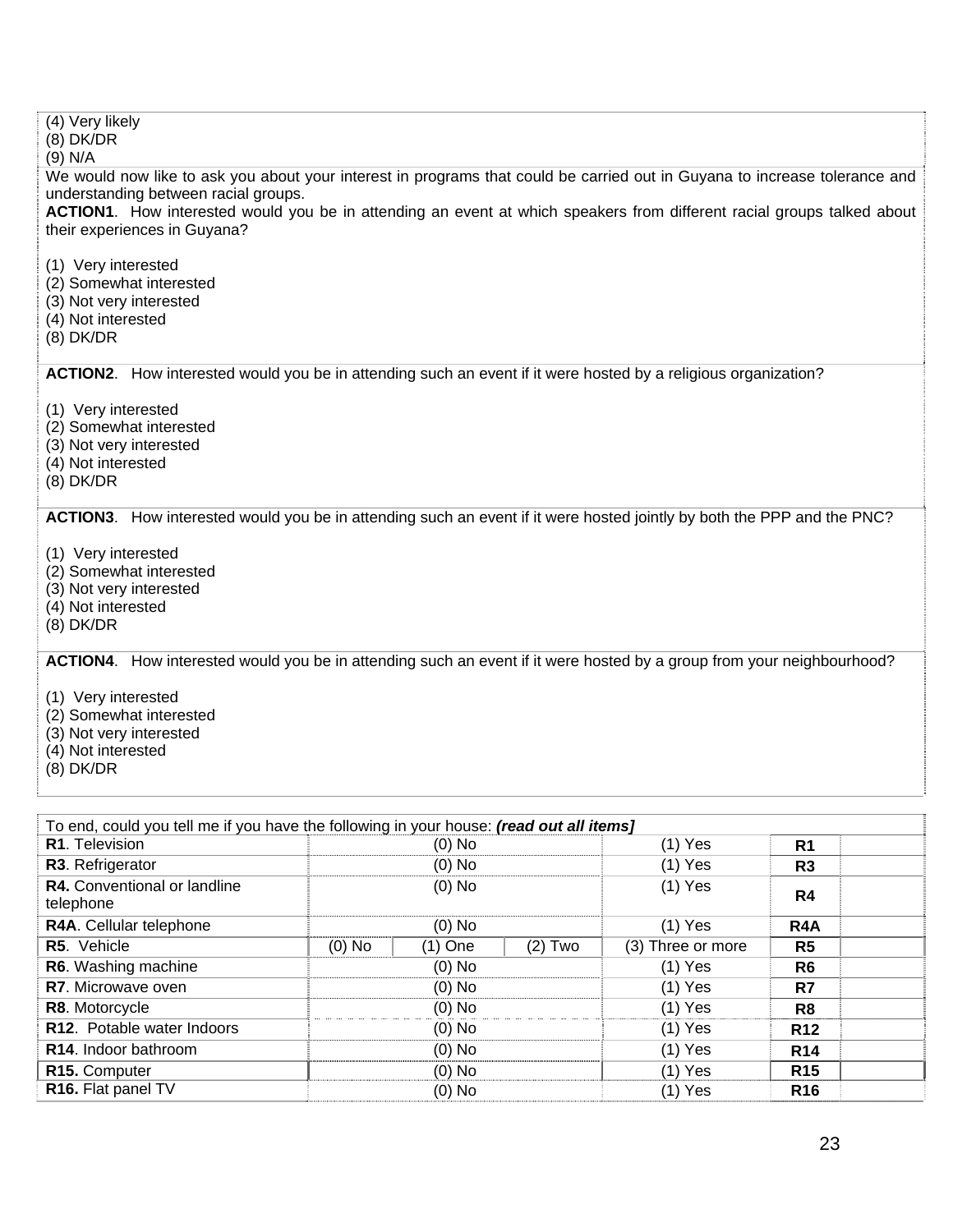| R <sub>17</sub> . Stereo                                                               | $(0)$ No                                                                                        | $(1)$ Yes | <b>R17</b> |  |  |
|----------------------------------------------------------------------------------------|-------------------------------------------------------------------------------------------------|-----------|------------|--|--|
| R18. High Speed Cable Internet                                                         | $(0)$ No                                                                                        | $(1)$ Yes | <b>R18</b> |  |  |
|                                                                                        |                                                                                                 |           |            |  |  |
|                                                                                        |                                                                                                 |           |            |  |  |
|                                                                                        | <b>OCUP4A.</b> How do you mainly spend your time? Are you currently [ Read the options]         |           |            |  |  |
| (1) Working? [Continue]                                                                |                                                                                                 |           |            |  |  |
| (2) Not working, but have a job? [Continue]                                            |                                                                                                 |           |            |  |  |
| (3) Actively looking for a job? [Go to MIG1]<br>(4) A student? [Go to MIG1]            |                                                                                                 | OCUP4A    |            |  |  |
| (5) Taking care of the home? [Go to MIG1]                                              |                                                                                                 |           |            |  |  |
| (6) Retired, a pensioner or permanently disable to work [Go to MIG1]                   |                                                                                                 |           |            |  |  |
| (7) Notworking and not looking for a job? [Go to MIG1]                                 |                                                                                                 |           |            |  |  |
| $(8)$ DK/DR                                                                            |                                                                                                 |           |            |  |  |
|                                                                                        | <b>OCUP1.</b> What is your main occupation or type of work? [Probe: what is your job about?]    |           |            |  |  |
| [Don't read the options]                                                               |                                                                                                 |           |            |  |  |
|                                                                                        | (1) Professional, intellectual or scientist (lawyer, university professor, physician, engineer, |           |            |  |  |
| architect, accountant, engineer, etc.)                                                 |                                                                                                 |           |            |  |  |
| (2) Manager                                                                            |                                                                                                 |           |            |  |  |
|                                                                                        | (3) Technical or mid-level professional (computer technician, school teacher, artist,           |           |            |  |  |
| athlete, etc.)                                                                         |                                                                                                 |           |            |  |  |
| (4) Skilled worker (machine operator, mechanic, carpenter, electrician, etc.)          |                                                                                                 |           |            |  |  |
|                                                                                        | (5) Government official (member of government legislative, executive or judicial branches,      |           |            |  |  |
| or other government employee)                                                          |                                                                                                 |           |            |  |  |
|                                                                                        | (6) Office worker (secretary, receptionist, cashier, customer service representative, etc.)     | OCUP1     |            |  |  |
| (7) Businessperson (entrepreneurs, salespeople, etc.)                                  |                                                                                                 |           |            |  |  |
| (8) Food vendor                                                                        |                                                                                                 |           |            |  |  |
| $(10)$ Farmer                                                                          | (9) Employee in the service sector (hotel worker, restaurant employee, taxi driver, etc.)       |           |            |  |  |
| (11) Farmhand (works for others, does not own land)                                    |                                                                                                 |           |            |  |  |
| (12) Artisan                                                                           |                                                                                                 |           |            |  |  |
| (13) Domestic servant                                                                  |                                                                                                 |           |            |  |  |
| (14) Servant                                                                           |                                                                                                 |           |            |  |  |
| (15) Member of the armed forces or of the civil services (police, fire-fighters, etc.) |                                                                                                 |           |            |  |  |
| (88) DK                                                                                |                                                                                                 |           |            |  |  |
| (99) N/A                                                                               |                                                                                                 |           |            |  |  |
| OCUP1A. In this job are you: [Read the options]                                        |                                                                                                 |           |            |  |  |
|                                                                                        | (1) A salaried employee of the government or an independent state-owned enterprise?             |           |            |  |  |
| (2) A salaried employee in the private sector?                                         |                                                                                                 |           |            |  |  |
| (3) Owner or partner in a business                                                     |                                                                                                 | OCUP1A    |            |  |  |
| (4) Self-employed                                                                      |                                                                                                 |           |            |  |  |
| (5) Unpaid worker                                                                      |                                                                                                 |           |            |  |  |
| $(8)$ DK/DR<br>$(9)$ N/A                                                               |                                                                                                 |           |            |  |  |
| OCUP1C. Do you have health insurance through your business or employer?                |                                                                                                 |           |            |  |  |
| $(1)$ Yes<br>$(2)$ No<br>$(8)$ DK/DR                                                   | $(9)$ N/A                                                                                       | OCUP1C    |            |  |  |

| MIG1. During your childhood, where did you mainly live? In the countryside? In a town? Or<br>in a city?:                                                                                                                                                                 |                 |                 |             | MIG1             |  |
|--------------------------------------------------------------------------------------------------------------------------------------------------------------------------------------------------------------------------------------------------------------------------|-----------------|-----------------|-------------|------------------|--|
| (1) In the countryside, a rural area                                                                                                                                                                                                                                     | $(2)$ In a town | $(3)$ In a city | $(8)$ DK/DR |                  |  |
| <b>MIG2.</b> Where were you living 5 years ago? <b>[Read options]</b><br>MIG <sub>2</sub><br>(1) In the same town/city or NDC $[Go to TI]$<br>(2) In another town/city or NDC in the<br>country [Continue] (3) In another country [Go to TI]<br>$(8)$ DK/DR $[Go to TI]$ |                 |                 |             |                  |  |
| <b>MIG3.</b> The place where you lived 5 years ago was: <b>[Read options]</b><br>(1) A NDC or town/city smaller than this one                                                                                                                                            |                 |                 |             | MIG <sub>3</sub> |  |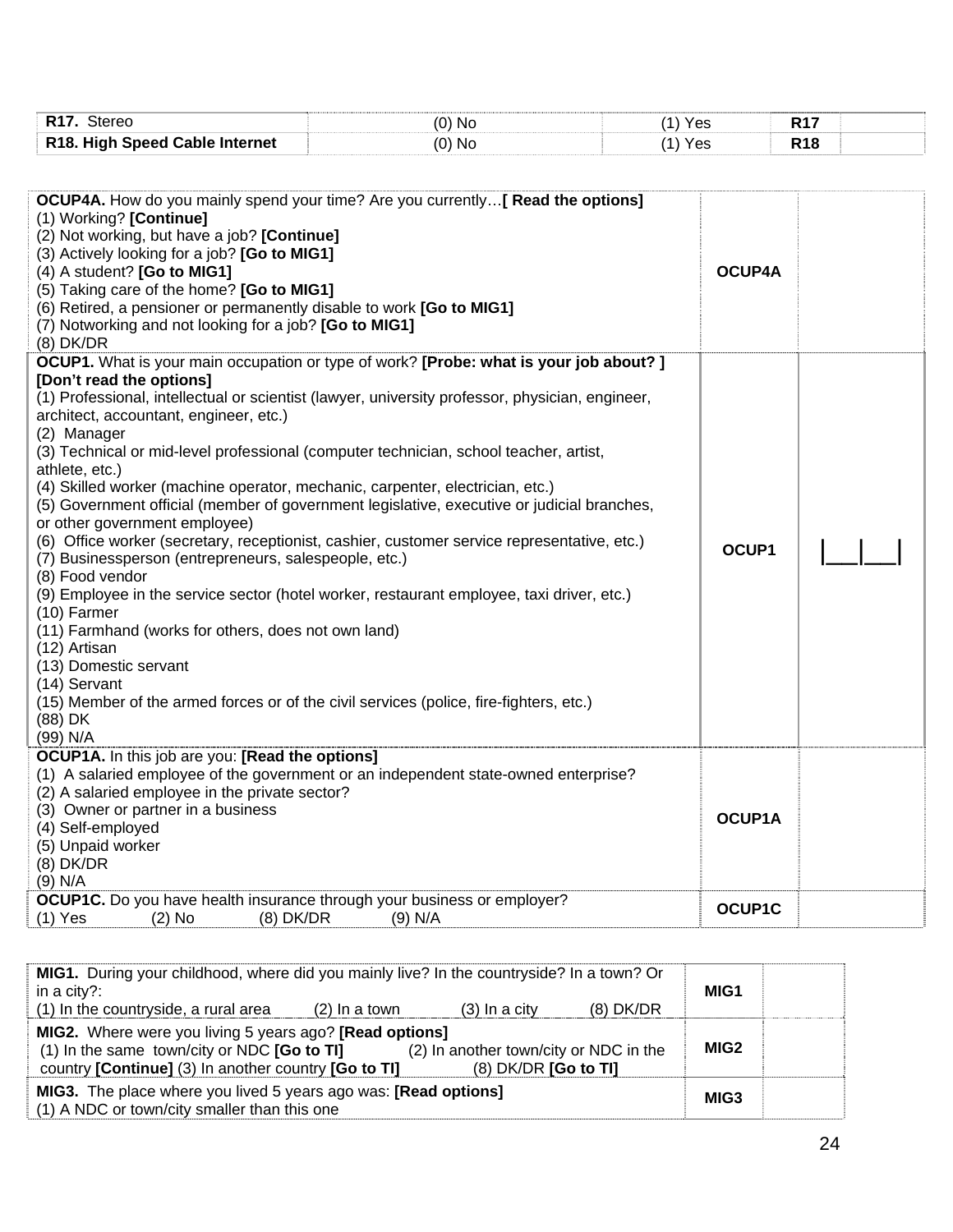| (2) A NDC or town/city larger than this one<br>(3) A NDC or town/city like this one<br>$(8)$ DK<br>(9) NA (did not migrate) |  |  |  |
|-----------------------------------------------------------------------------------------------------------------------------|--|--|--|
| Time interview ended<br>TI. Duration of interview [minutes, see page #1]                                                    |  |  |  |

*These are all the questions I have. Thank you very much for your cooperation.* 

| Interviewer ID number                                                                     | IID          |  |
|-------------------------------------------------------------------------------------------|--------------|--|
| Interviewer self-identification of his/her own ethnicity                                  | <b>IETID</b> |  |
| Do you consider yourself White, Mixed, Amerindian, Black, Indian, Chinese, or Portuguese? |              |  |
| (1) White                                                                                 |              |  |
| Mixed<br>(2)                                                                              |              |  |
| (3)<br>Amerindian                                                                         |              |  |
| (4) Black or Afro-Guyanese                                                                |              |  |
| Indo-Guyanese<br>(5)                                                                      |              |  |
| (6)<br>Chinese                                                                            |              |  |
| Other<br>(7)                                                                              |              |  |
| (8) Portuguese                                                                            |              |  |
| (88) DK                                                                                   |              |  |
| I swear that this interview was carried out with the person indicated above.              |              |  |
|                                                                                           |              |  |
|                                                                                           |              |  |
|                                                                                           |              |  |
|                                                                                           |              |  |

Signature of the person who verified the data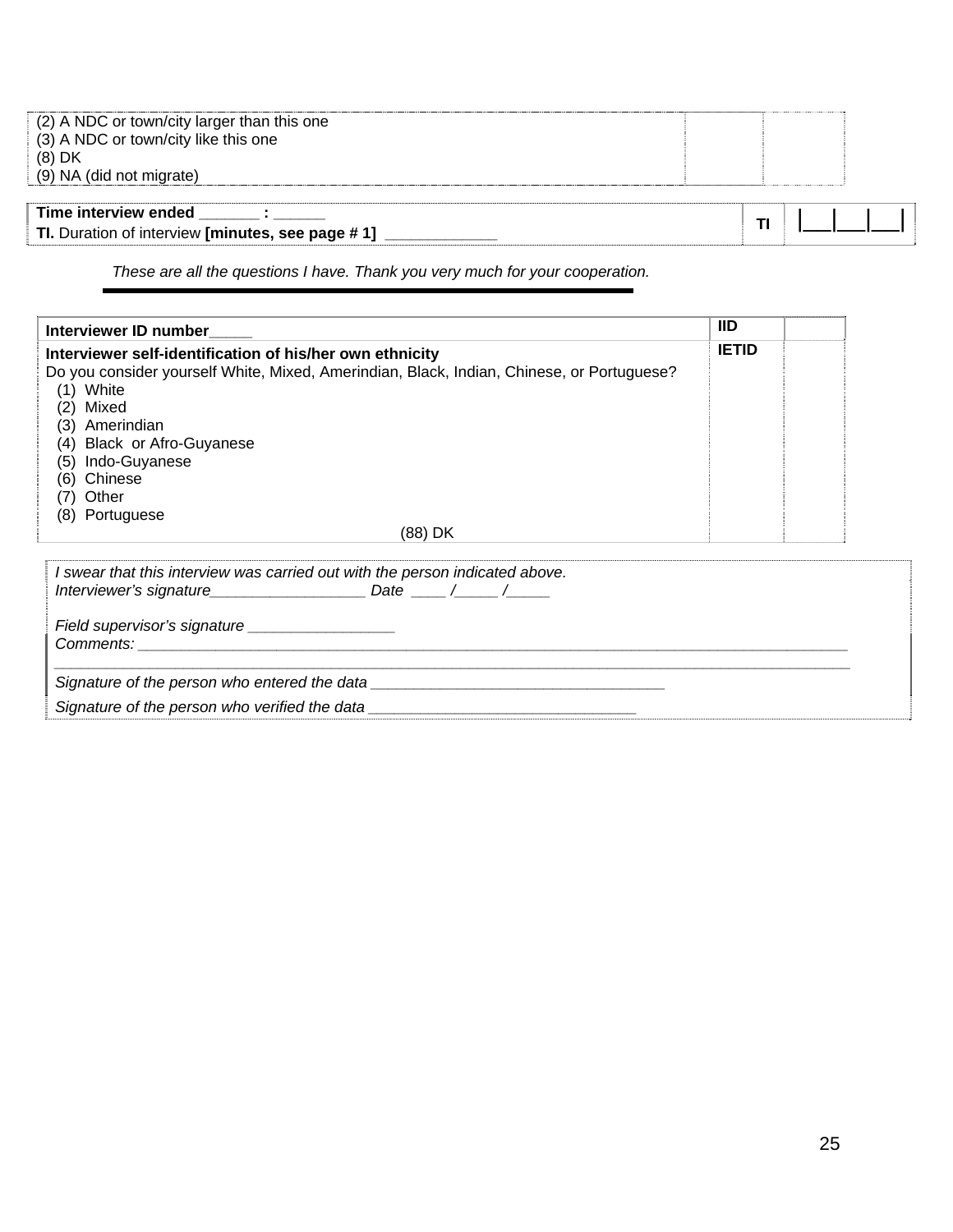## **Card for Interviewer**

| A4 [COA4]. In your opinion, what is the most serious problem faced by the country? [DO NOT READ<br>OUT THE RESPONSE OPTIONS; ONLY A SINGLE OPTION] |    |                                                                  |    |  |
|----------------------------------------------------------------------------------------------------------------------------------------------------|----|------------------------------------------------------------------|----|--|
| Water, lack of                                                                                                                                     | 19 | Inflation, high prices                                           | 02 |  |
| Roads in poor condition                                                                                                                            | 18 | Politicians                                                      | 59 |  |
| Armed conflict                                                                                                                                     | 30 | Bad government                                                   | 15 |  |
| Corruption                                                                                                                                         | 13 | Environment                                                      | 10 |  |
| Credit, lack of                                                                                                                                    | 09 | Migration                                                        | 16 |  |
| Delinquency, crime, violence                                                                                                                       | 05 | Drug trafficking                                                 | 12 |  |
| Human rights, violations of                                                                                                                        | 56 | Gangs                                                            | 14 |  |
| Unemployment                                                                                                                                       | 03 | Poverty                                                          | 04 |  |
| Inequality                                                                                                                                         | 58 | Popular protests (strikes, road<br>blocks, work stoppages, etc.) | 06 |  |
| Malnutrition                                                                                                                                       | 23 | Health services, lack of                                         | 22 |  |
| Forced displacement of persons                                                                                                                     | 32 | Kidnappings                                                      | 31 |  |
| <b>External debt</b>                                                                                                                               | 26 | Security (lack of)                                               | 27 |  |
| Discrimination                                                                                                                                     | 25 | Terrorism                                                        | 33 |  |
| Drug addiction                                                                                                                                     | 11 | Land to farm, lack of                                            | 07 |  |
| Economy, problems with, crisis of                                                                                                                  | 01 | Transportation, problems of                                      | 60 |  |
| Education, lack of, poor quality                                                                                                                   | 21 | Violence                                                         | 57 |  |
| Electricity, lack of                                                                                                                               | 24 | Housing                                                          | 55 |  |
| Population explosion                                                                                                                               | 20 | Other                                                            | 70 |  |
| War against terrorism                                                                                                                              | 17 | Doesn't know                                                     | 88 |  |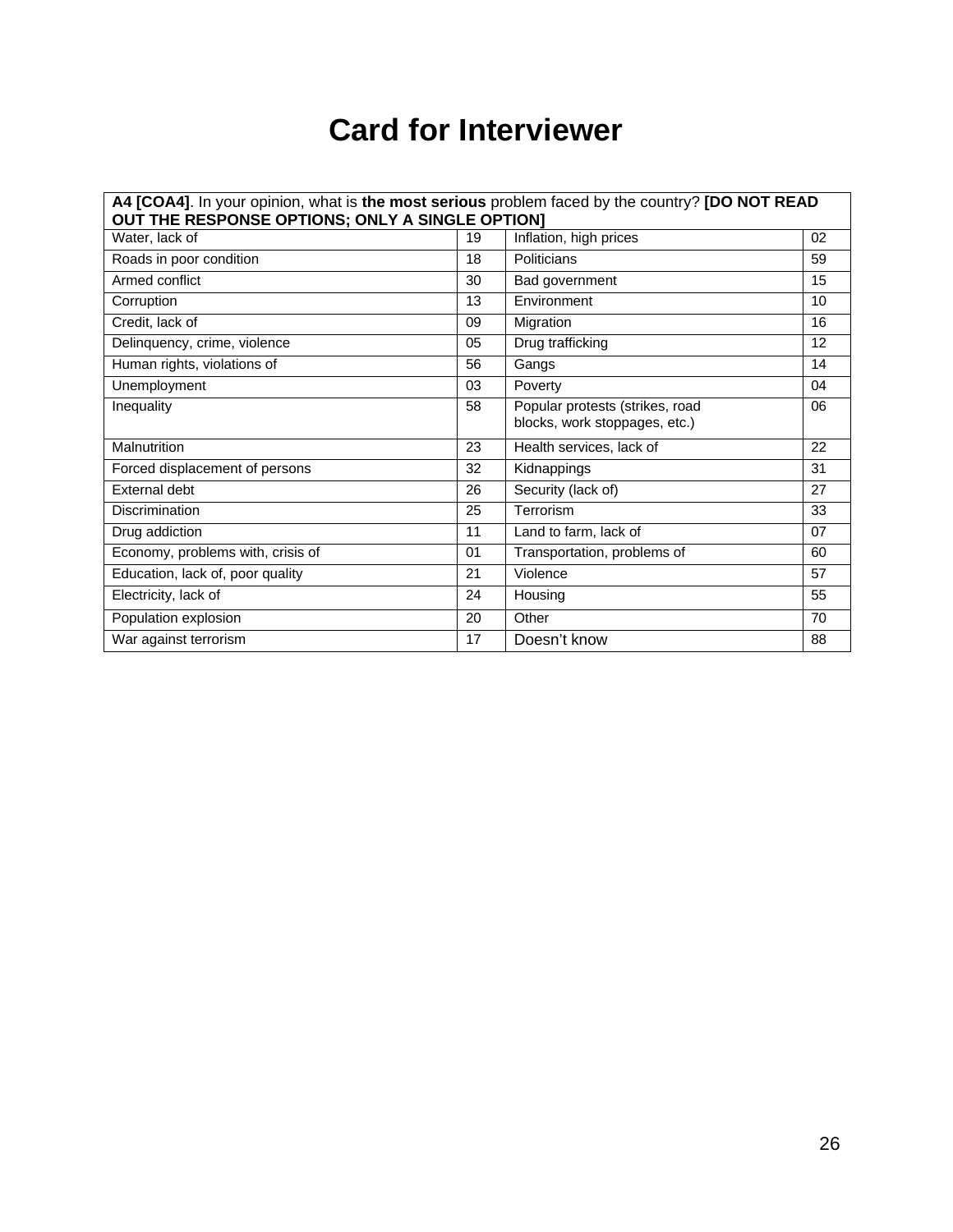## **Card for Interviewer**

**OCUP1.** What is your main occupation or type of work? **[Probe: what is your job about?] [Don't read the options]** 

(1) Professional, intellectual or scientist (lawyer, university professor, physician, engineer, architect, accountant, engineer, etc.)

(2) Manager

(3) Technical or mid-level professional (computer technician, school teacher, artist, athlete, etc.)

(4) Skilled worker (machine operator, mechanic, carpenter, electrician, etc.)

(5) Government official (member of government legislative, executive or judicial branches, or other government employee)

(6) Office worker (secretary, receptionist, cashier, customer service representative, etc.)

(7) Businessperson (entrepreneurs, salespeople, etc.)

(8) Food vendor

(9) Employee in the service sector (hotel worker, restaurant employee, taxi driver, etc.)

(10) Farmer

(11) Farmhand (works for others, does not own land)

(12) Artisan

(13) Domestic servant

(14) Servant

(15) Member of the armed forces or of the civil services (police, fire-fighters, etc.)

(88) DK

(99) N/A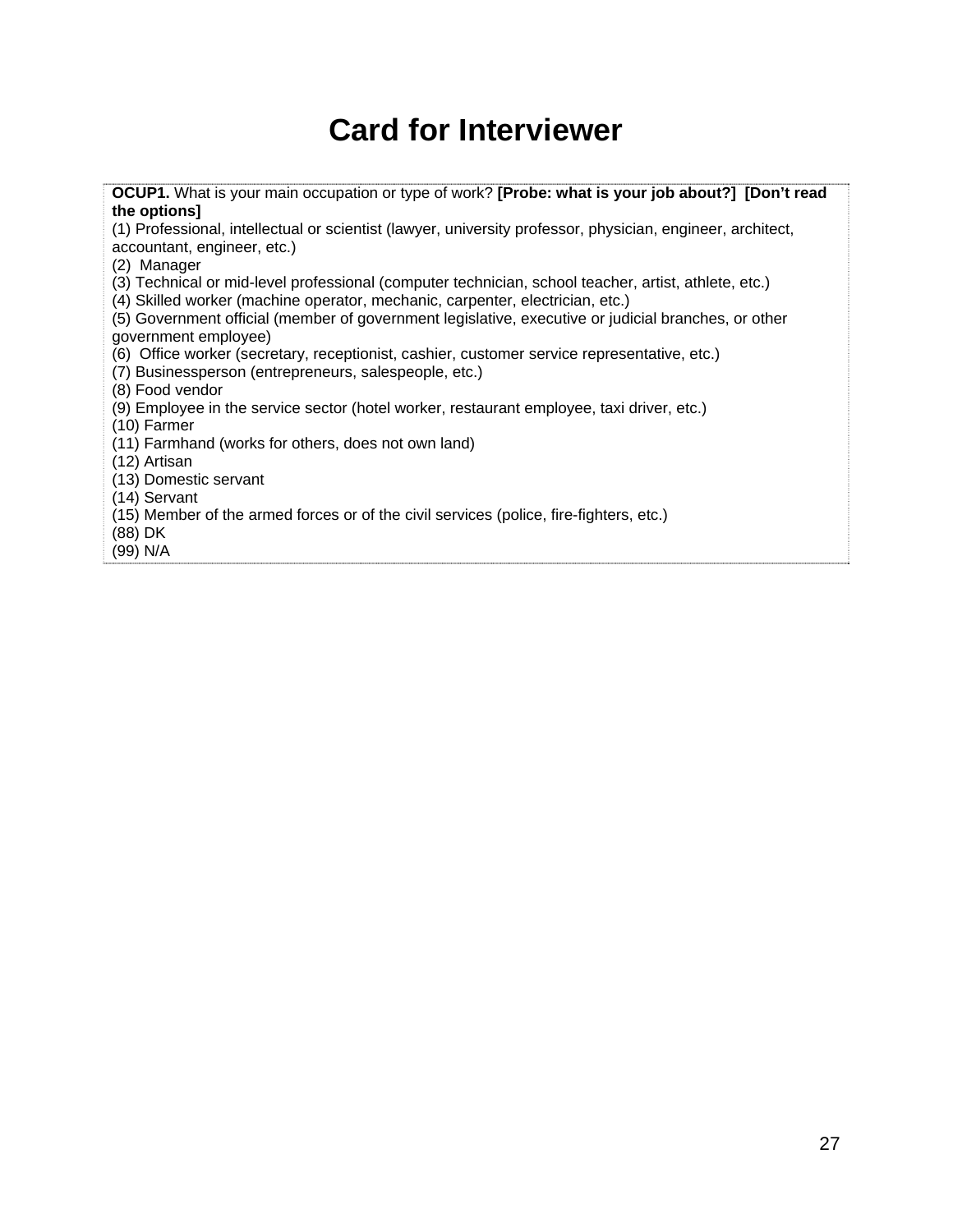## *Card #0*

| <b>Best</b><br>possible life | 10               |
|------------------------------|------------------|
|                              | 9                |
|                              | 8                |
|                              | 7                |
|                              | 6                |
|                              | 5                |
|                              | 4                |
|                              | 3                |
|                              | $\boldsymbol{2}$ |
|                              | 1                |
| Worst<br>possible life       | D                |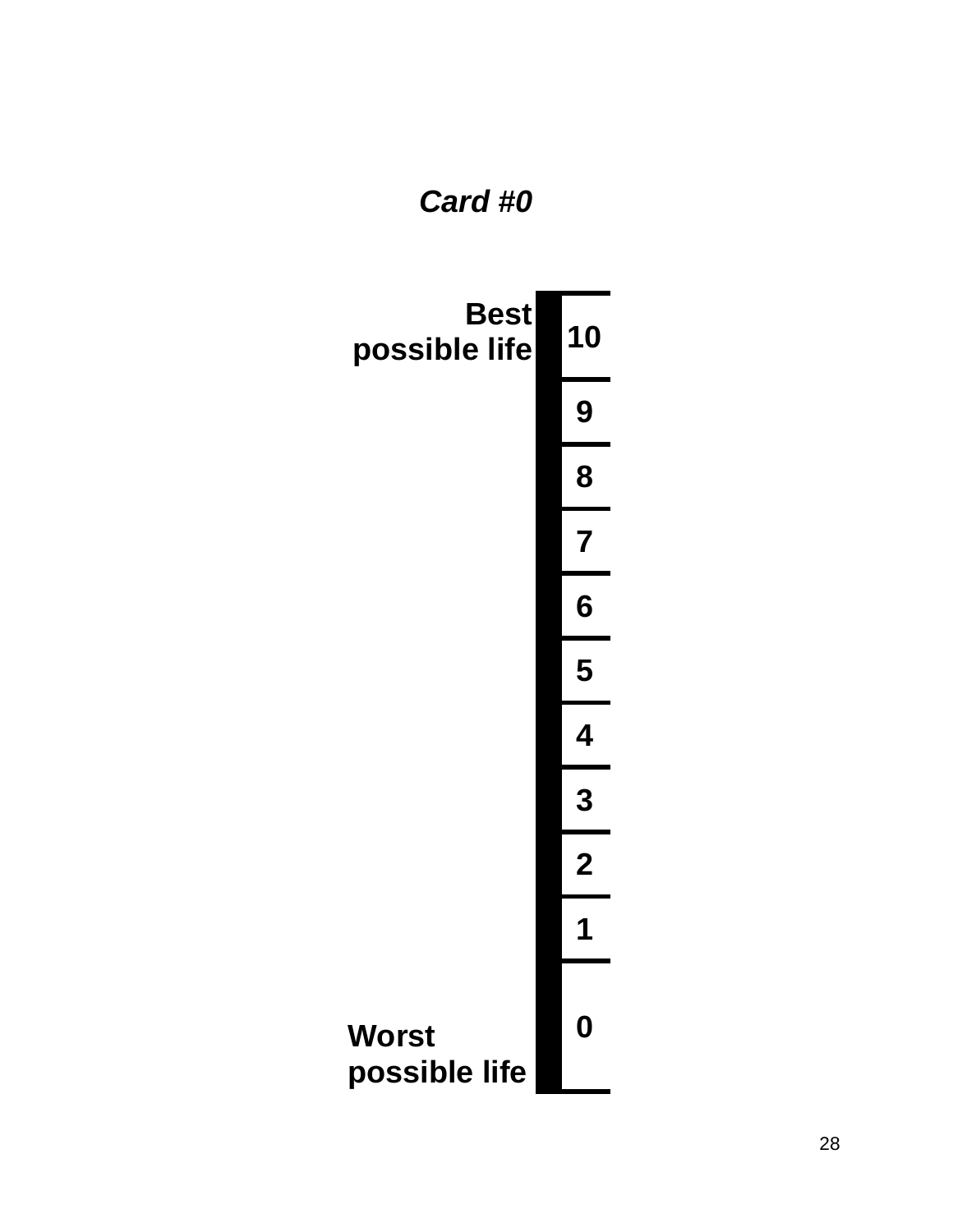

# 1 2 3 4 5 6 7 8 9 10 Left Right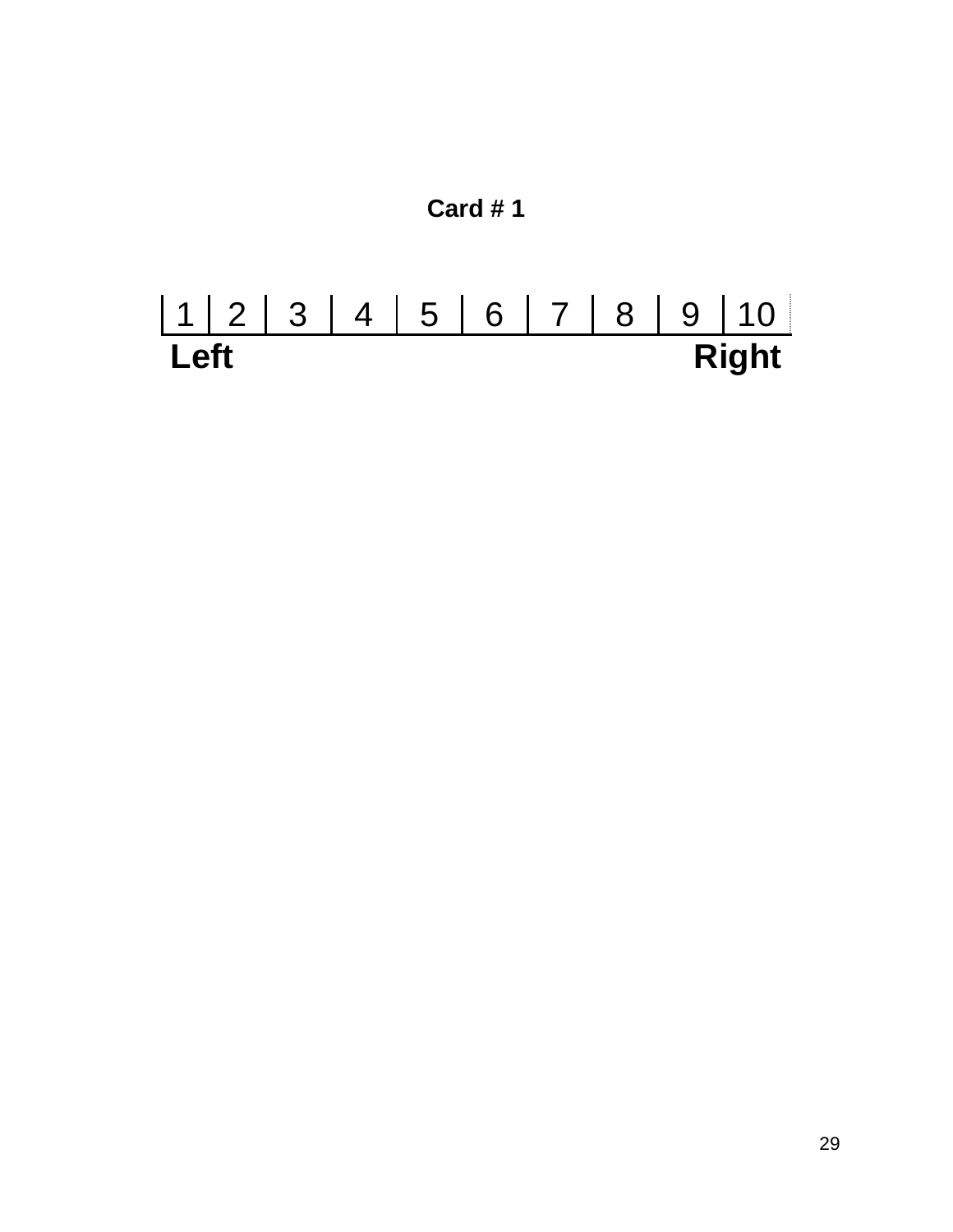

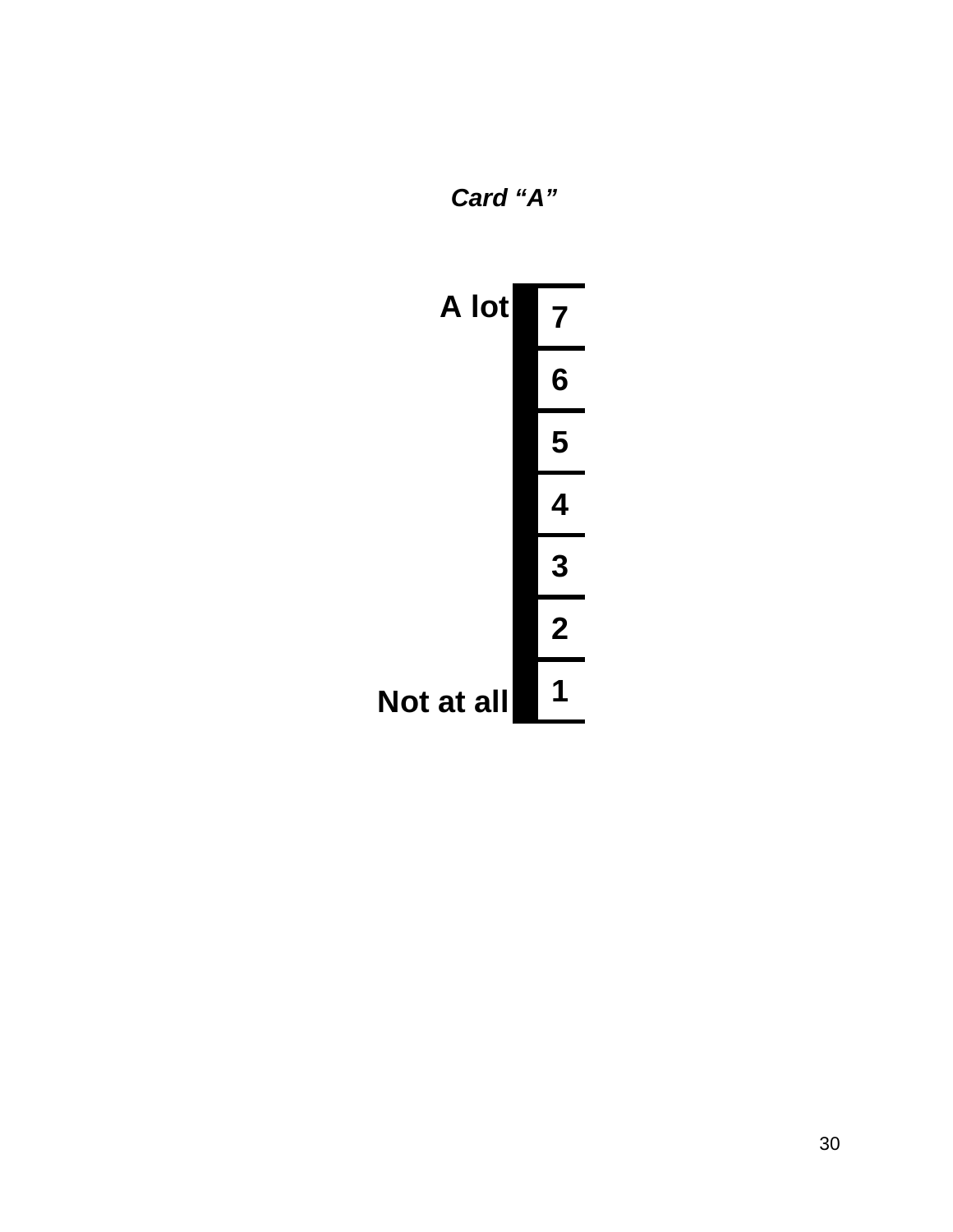

*Card "B"*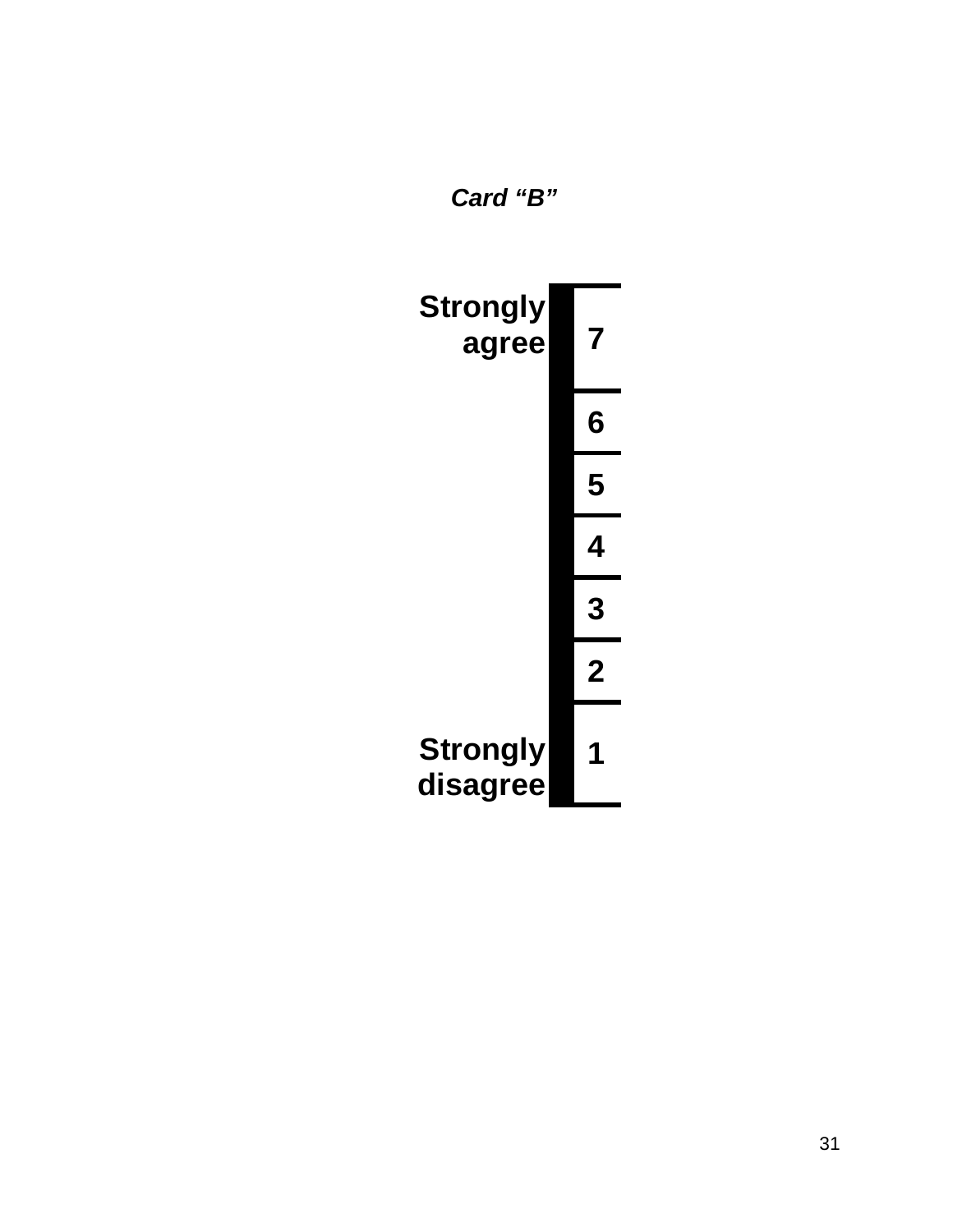*Card "C"* 

| <b>Strongly</b><br>approve    | 10             |
|-------------------------------|----------------|
|                               | 9              |
|                               | 8              |
|                               | 7              |
|                               | 6              |
|                               | 5              |
|                               | Δ.             |
|                               | 3              |
|                               | $\overline{2}$ |
| <b>Strongly</b><br>disapprove |                |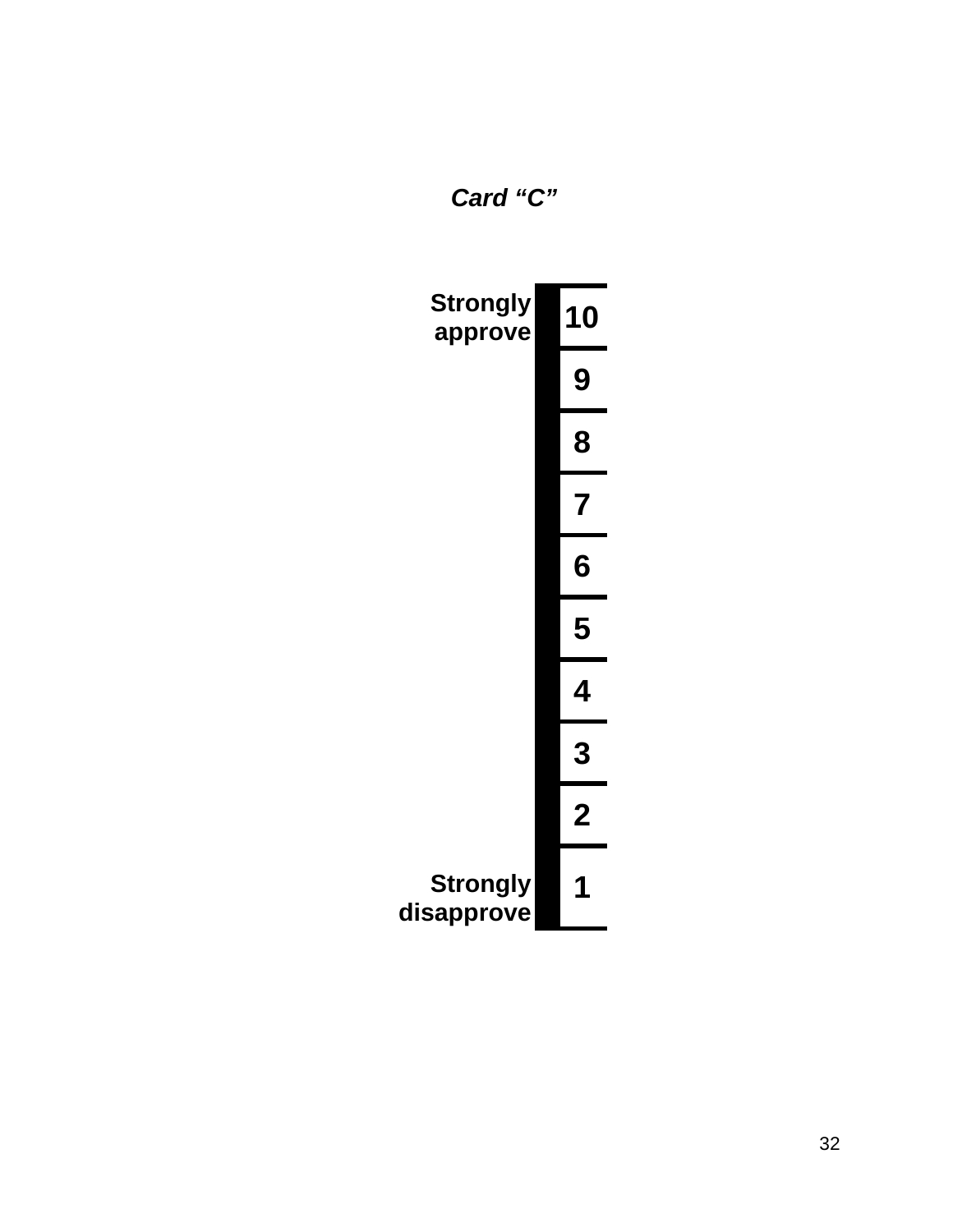*Card # 2* 

| 10             |
|----------------|
| 9              |
| 8              |
| $\overline{7}$ |
| 6              |
| 5              |
| 1              |
| 3              |
|                |
| 1              |
| ገ              |